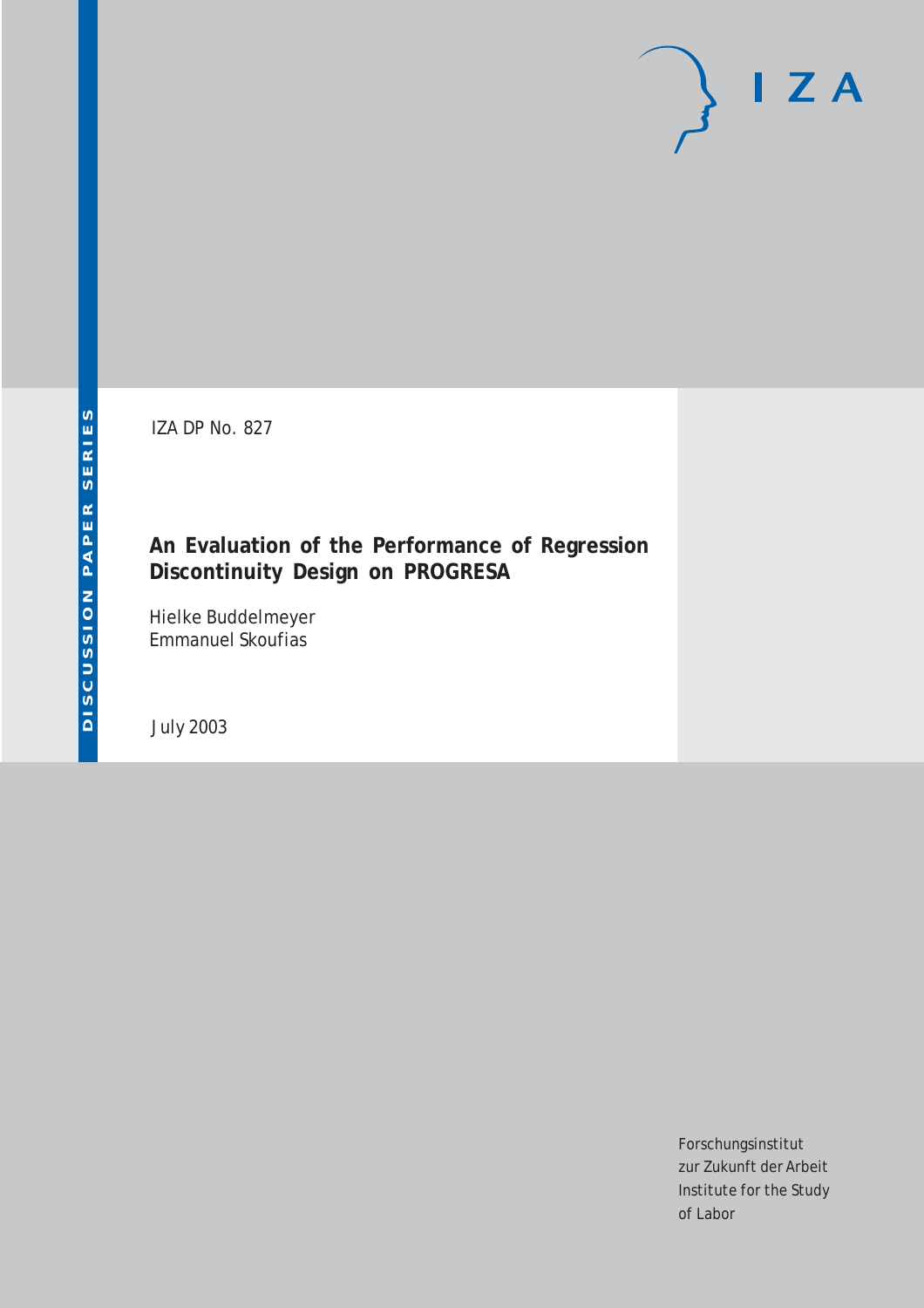# **An Evaluation of the Performance of Regression Discontinuity Design on PROGRESA**

### **Hielke Buddelmeyer**

*IZA Bonn* 

### **Emmanuel Skoufias**

*Inter-American Development Bank* 

Discussion Paper No. 827 July 2003

IZA

P.O. Box 7240 D-53072 Bonn Germany

Tel.: +49-228-3894-0 Fax: +49-228-3894-210 Email: [iza@iza.org](mailto:iza@iza.org)

This Discussion Paper is issued within the framework of IZA's research area *Evaluation of Labor Market Policies and Projects.* Any opinions expressed here are those of the author(s) and not those of the institute. Research disseminated by IZA may include views on policy, but the institute itself takes no institutional policy positions.

The Institute for the Study of Labor (IZA) in Bonn is a local and virtual international research center and a place of communication between science, politics and business. IZA is an independent, nonprofit limited liability company (Gesellschaft mit beschränkter Haftung) supported by Deutsche Post World Net. The center is associated with the University of Bonn and offers a stimulating research environment through its research networks, research support, and visitors and doctoral programs. IZA engages in (i) original and internationally competitive research in all fields of labor economics, (ii) development of policy concepts, and (iii) dissemination of research results and concepts to the interested public. The current research program deals with (1) mobility and flexibility of labor, (2) internationalization of labor markets, (3) welfare state and labor market, (4) labor markets in transition countries, (5) the future of labor, (6) evaluation of labor market policies and projects and (7) general labor economics.

IZA Discussion Papers often represent preliminary work and are circulated to encourage discussion. Citation of such a paper should account for its provisional character. A revised version may be available on the IZA website ([www.iza.org](http://www.iza.org/)) or directly from the author.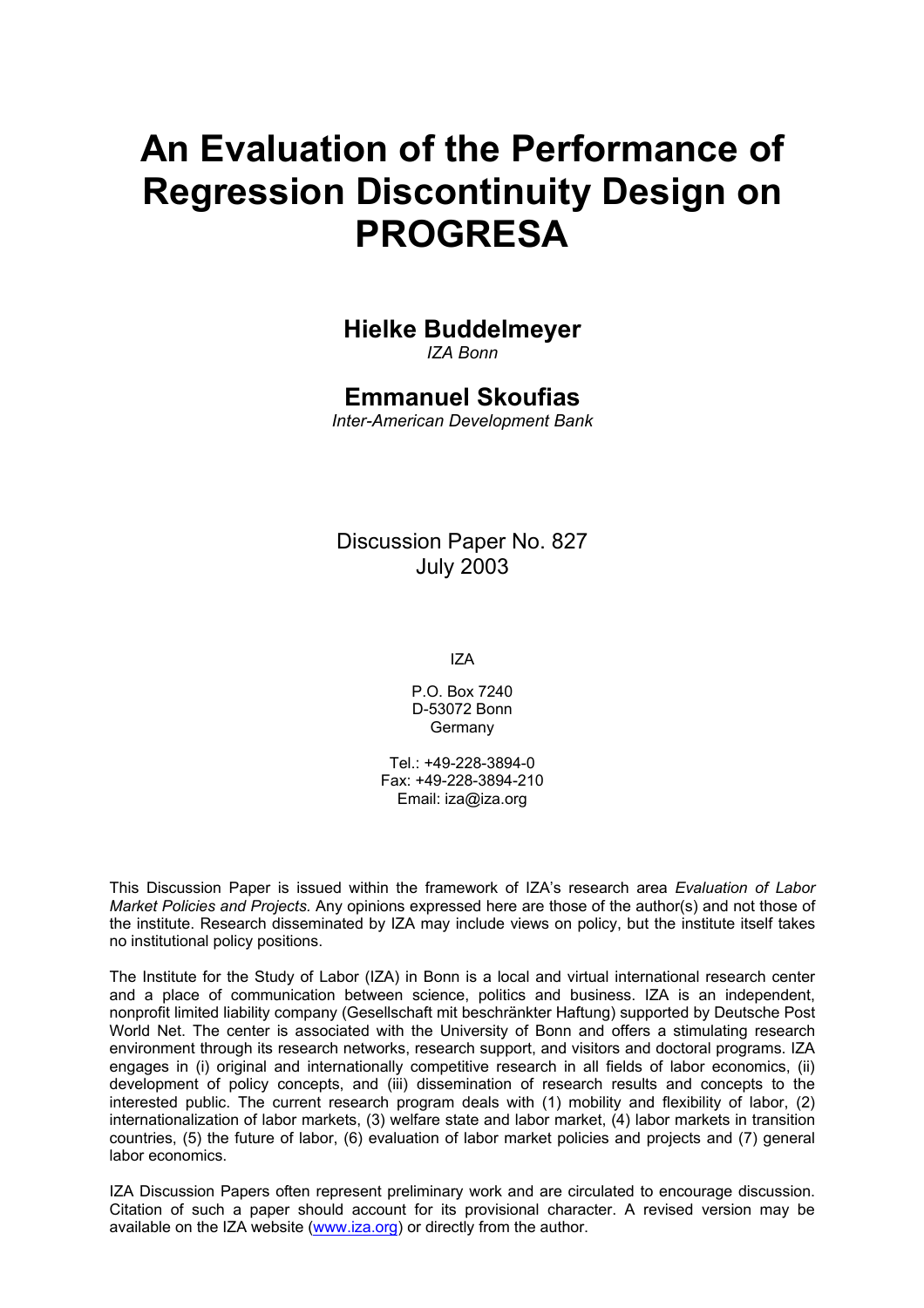IZA Discussion Paper No. 827 July 2003

# **ABSTRACT**

## **An Evaluation of the Performance of Regression Discontinuity Design on PROGRESA**[∗](#page-2-0)

While providing the most reliable method of evaluating social programs, randomized experiments in developing and developed countries alike are accompanied by political risks and ethical issues that jeopardize the chances of adopting them. In this paper we use a unique data set from rural Mexico collected for the purposes of evaluating the impact of the PROGRESA poverty alleviation program to examine the performance of a quasiexperimental estimator, the Regression Discontinuity Design (RDD). Using as a benchmark the impact estimates based on the experimental nature of the sample, we examine how estimates differ when we use the RD design as the estimator for evaluating program impact on two key indicators: child school attendance and child work.

Overall the performance of the RDD performance was remarkably good. The RDD estimates of program impact agreed with the experimental estimates in 10 out of the 12 possible cases. The two cases in which the RDD method failed to reveal any significant program impact on the school attendance of boys and girls were in the first year of the program (round 3). RDD estimates comparable to the experimental estimates were obtained when we used as a comparison group children from non-eligible households in the control localities.

JEL Classification: I21, I28, I32, J13

Keywords: Mexico, PROGRESA, Regression Discontinuity, treatment effects

Corresponding author:

 $\overline{a}$ 

Hielke Buddelmeyer IZA P.O. Box 7240 53072 Bonn Germany Email: [buddelmeyer@iza.org](mailto:buddelmeyer@iza.org)

<span id="page-2-0"></span><sup>∗</sup> We wish to thank Ashu Handa, David Coady and participants at the Poverty and Applied Micro Seminar Series of the World Bank and Uppsala University for helpful comments and suggestions. Neither IZA nor IADB is responsible for the views expressed in this paper.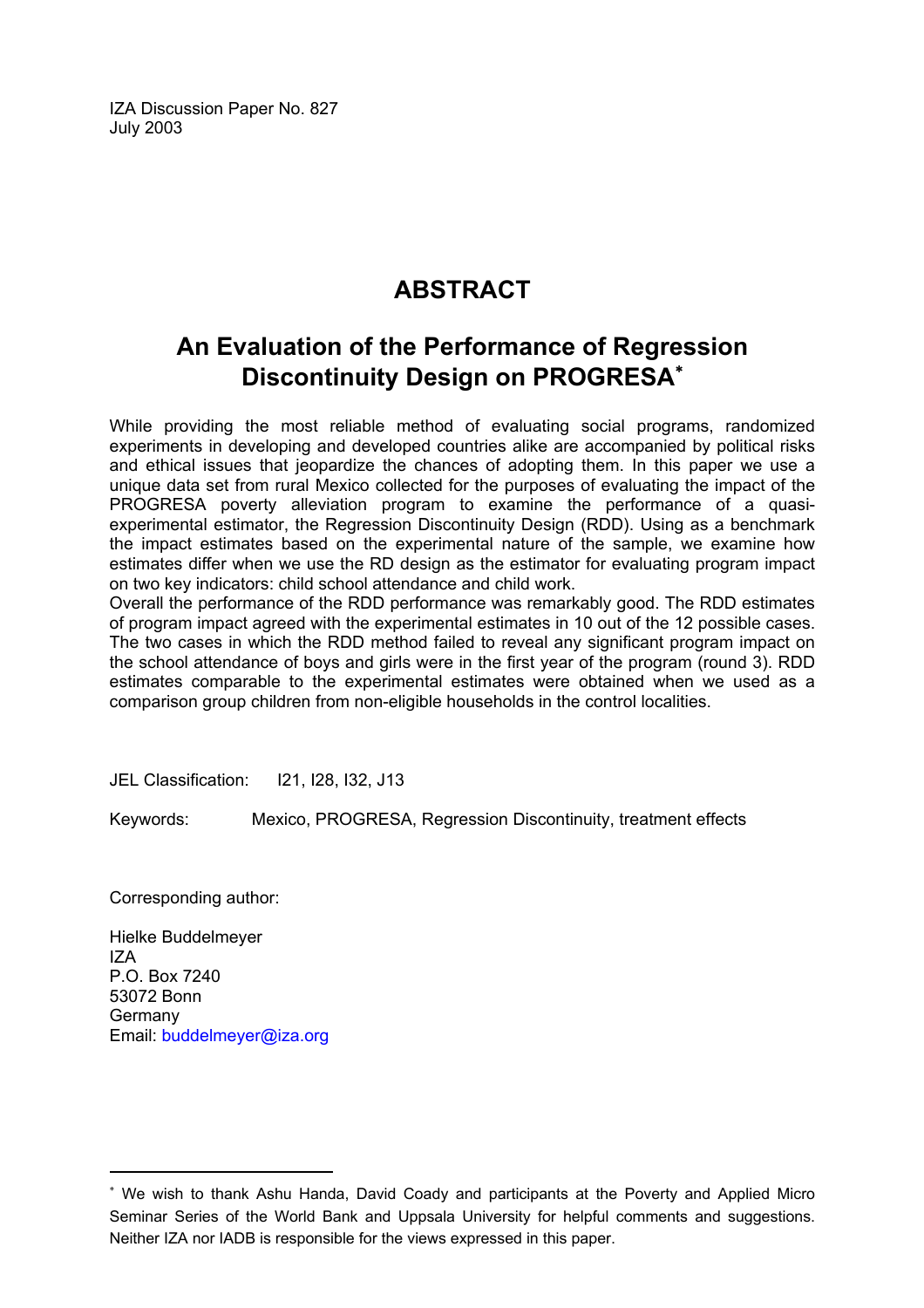#### **1. Introduction**

<u>.</u>

In recent years the evaluation of social programs in developing countries has been receiving increasing recognition as an essential component of social policy. Credible and reliable program evaluations can not only lead to better efficacy of programs but can also contribute to the more cost effective use of public funds as well as increase social and political accountability in counties with limited experience in such practices. By general consensus, the most credible evaluation designs are experimental involving the randomized selection of the set of individuals or communities or geographic areas receiving the intervention and those that serve the role of comparison group not receiving the intervention (Newman, Rawlings and Gertler, 1994; Heckman, 1992; Heckman and Smith, 1995; and Heckman, LaLonde and Smith, 1999). However, while providing the most reliable method of evaluating social programs, randomized experiments in developing and developed countries alike are accompanied by risks that jeopardize the chances of adopting them. For example, there are considerable political difficulties in justifying and practical difficulties in maintaining a group of "untreated" or comparison households simply for the purposes of an evaluation of the program's impact. To make matters worse, the delay or denial of program benefits to individuals or communities randomized out of the program serving the role of a comparison group provides plenty of opportunities for opponents to the program to manipulate for their own political purpose the ethics of withholding benefits from "equally deserving" households[.1](#page-3-0) 

The toolkit of alternative designs for the evaluation of social programs includes a variety of non-experimental methods (e.g. Heckman, LaLonde and Smith, 1999; Baker, 2000). Most popular among such methods are propensity score matching and more recently regression

<span id="page-3-0"></span><sup>&</sup>lt;sup>1</sup> A case in point is the criticism raised against the PROGRESA experimental design during the media campaign of opposition parties in Mexico prior to the elections of 2000.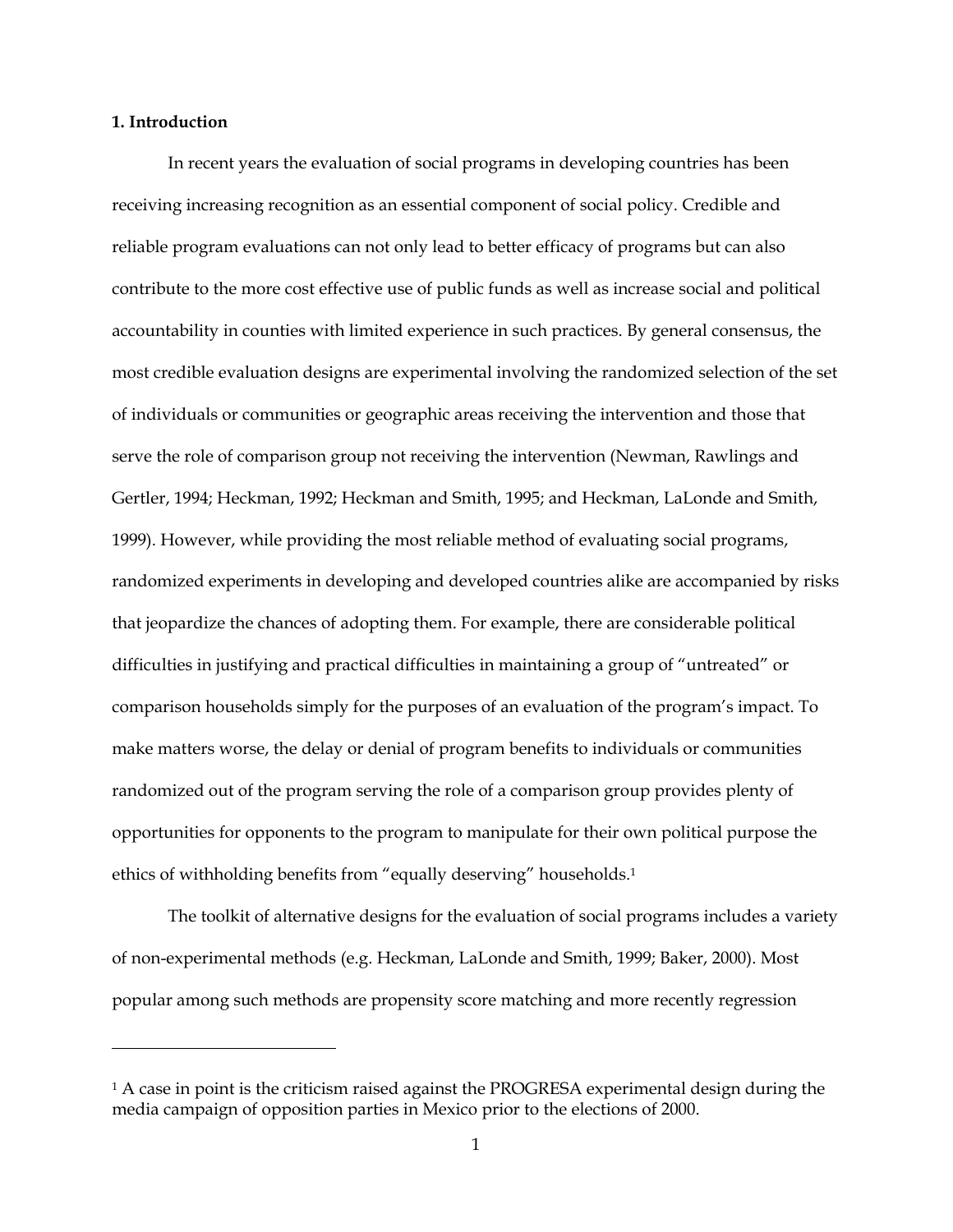discontinuity design. As in social experiments, both of these "quasi-experimental" methods attempt to equalize the selection bias present in treatment and comparison groups so as to yield unbiased estimates of parameters measuring program impact, such as the average treatment effect, the treatment of the treated effect and the local average treatment effect (Blundell and Costa-Diaz, 2002). One critical question associated with these non-experimental approaches is the extent to which they result in impact estimates that are comparable to those that would be obtained with an experimental approach.

With these considerations in mind, this paper uses a unique data set from rural Mexico collected for the purposes of evaluating the impact of the PROGRESA poverty alleviation program to examine the performance of the Regression Discontinuity Design (RDD). The PROGRESA program and its impact on a variety of welfare indicators have been extensively evaluated using the experimental design of the sample. [2](#page-4-0) In this paper, we evaluate a nonexperimental estimator rather than the impact of the program itself, by examining how different impact estimates would be if one were to use the RDD as the estimator for evaluating program impact on two key indicators: child school attendance and child work.

The RDD estimator in the economic literature has been recently used by Van Der Klaauw, 2002; DiNardo and Lee, 2002; Lee, 2001; Black, 1999; Pitt and Khandker, 1998; and Angrist and Lavy,1999, while the identification and estimation of treatment effects with a RD design are discussed in Hahn, Todd and Van der Klaauw, 2001. In the case of PROGRESA the particular method of selecting households eligible for the program benefits provides the basis for the RD design. As discussed in more detail later, all households within a region are ranked by their (predicted) probability of being below the regional cut-off point (or poverty line).

<u>.</u>

<span id="page-4-0"></span><sup>2</sup> Skoufias (2001) provides a detailed discussion of PROGRESA, the evaluation design and the experimental estimates impacts of the program.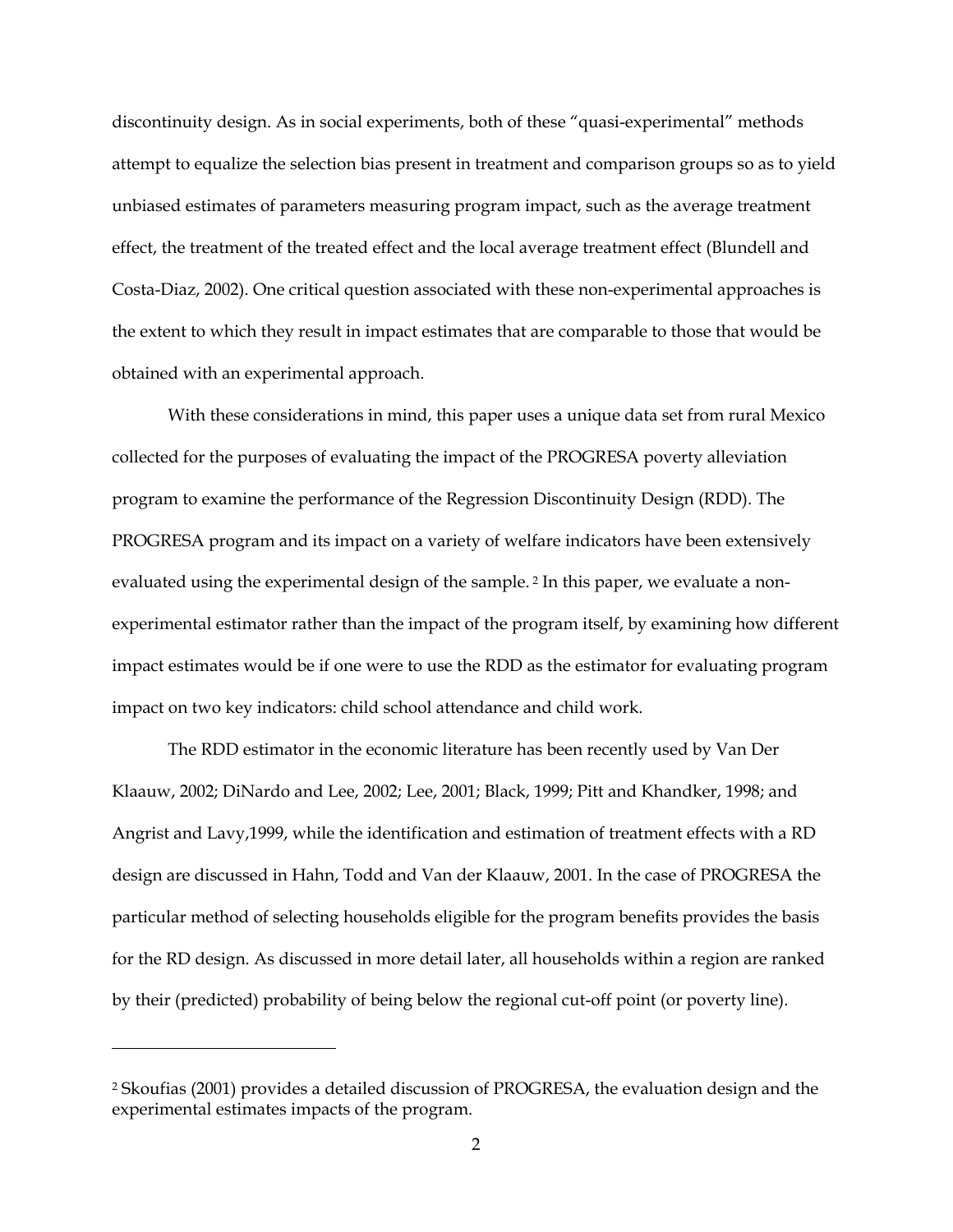Eligibility then is determined based on whether the predicted probability of a household being poor is above some pre-determined cut-off point. Relying on the experimental design adopted for the evaluation of the program we measure the performance of RDD by comparing impact estimates using RDD against the benchmark impact estimates obtained using experimental methods. The nature of the sample for the evaluation of PROGRESA offers two additional advantages. Firstly, we can investigate whether the non-experimental estimator is subject to evaluation bias, i.e., whether individuals from non-eligible households in treatment localities provide an adequate comparison group for program beneficiaries and hence for impact evaluation. Secondly, we can also identify some of the possible sources of evaluation bias by testing whether comparison groups are contaminated by spillover or anticipation effects of the program.

Although in recent years there has been an increasing attention to non-experimental estimators most of it, if not all, has been focused on the performance of propensity score matching (Heckman, Ichimura and Todd, 1997; Dehejia and Wahba, 2002; Smith and Todd, 2001). To our knowledge our study is the first one providing evidence on the performance of the RD design. Taking into consideration the fact that a number of countries apply methods similar to those of PROGRESA to determine household eligibility for social programs but are either too averse to adopting experimental designs or too far advanced in their implementation of the program and coverage of households, the findings reported herein are particularly useful for determining whether non-experimental approaches can provide a reliable alternative to social experimentation.[3](#page-5-0)

Our paper is organized as follows. Section 2 describes in brief the PROGRESA program

<u>.</u>

<span id="page-5-0"></span><sup>3</sup> Examples include the *Bolsa Escola* and *Bolsa Alimentacao* programs in Brazil and the *Familias en Accion* program in Colombia.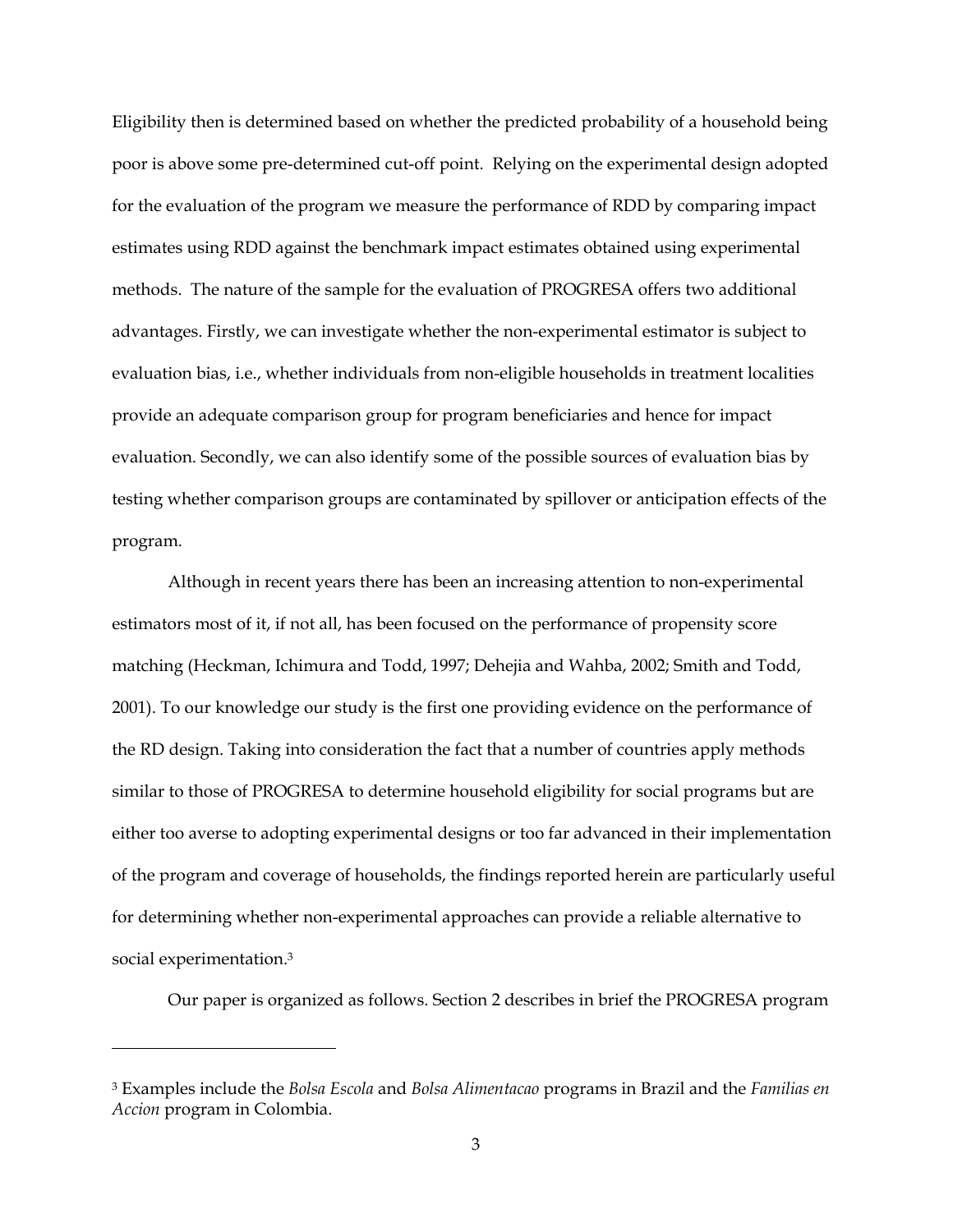and the process used to select beneficiaries. Section 3 outlines the RDD approach and how it applies to the PROGRESA evaluation sample. Section 4 describes the empirical strategy adopted for the analysis of the performance of RDD and presents our various findings. Section 5 concludes.

#### **2. Some background on PROGRESA**

PROGRESA (recently renamed *Oportunidades*) is one of the major programs of the Mexican government aimed at developing the human capital of poor households. Targeting its benefits directly to the population in extreme poverty in rural and recently expanded to urban areas with less than 1 million in inhabitants, it aims to alleviate current poverty through monetary and in-kind benefits, as well as reduce future levels of poverty by encouraging investments in education, health and nutrition. By the end of 2002, the program included nearly 4.24 million families in more than 72,000 localities in all 31 states. This constitutes around 20 per cent of all Mexican households and 77 per cent of those households considered to be in extreme poverty. The total annual budget of the program in 2003 is approximately US\$2.3 billion, equivalent to 20% of the Federal poverty alleviation budget or 0.2% of GDP.

Although the program consists of a variety of interventions in health and nutrition, the features most related to our purposes are those regarding schooling. The education component of PROGRESA is designed to increase school enrollment among youth in Mexico's poor rural communities by providing cash transfers to mothers in the households on the condition that their children attend school on a regular basis. In localities where PROGRESA currently operates, households that have been characterized as poor, and have children enrolled in grades 3-9, are eligible to receive these educational grants every two months. The levels of these grants were determined taking into account, among other factors, what a child would earn in the labor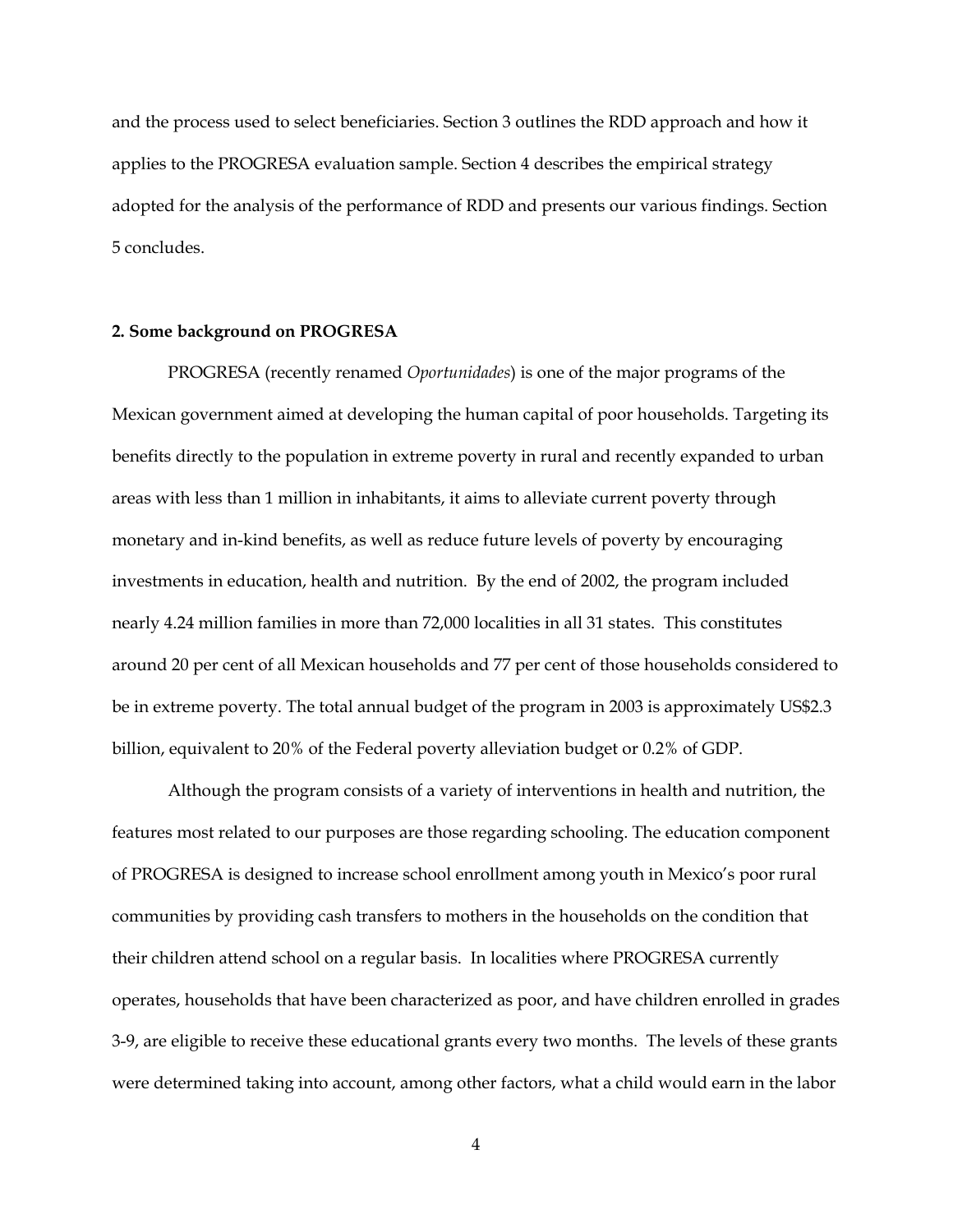market or contribute to family production. The educational grants are slightly higher at the secondary level for girls relative to boys, given their propensity to drop out at earlier ages. Every two months, confirmation of whether children of beneficiary families attend school more than 85% of the time is submitted to PROGRESA by school teachers and directors, and this triggers the receipt of the bi-monthly cash transfer for school attendance. The average monthly payment (received every two months) by a beneficiary family amounts to 20% of the value of monthly consumption expenditures prior to the initiation of the program.

Because of budgetary constraints, the program was introduced in phases. The necessity to introduce the program in phases was capitalized upon by phasing in the program along the lines of a randomized experiment where localities were either randomized to be in (treatment localities) or out (control localities). The resulting experimental data was used to evaluate program impacts regarding different outcomes related to schooling, health and nutrition[4.](#page-7-0)  Specifically, the sample used in the evaluation of PROGRESA consists of repeated observations (panel data) collected for 24,000 households from 506 rural localities in the seven states of Guerrero, Hidalgo, Michoacan, Puebla, Queretaro, San Luis Potosi and Veracruz. Of the 506 localities, 320 localities assigned to the treatment group and 186 localities were assigned as controls.

The selection of households as PROGRESA beneficiaries was accomplished by first identifying the communities to be covered by the program (geographic targeting) and then selecting the beneficiary households within the chosen communities.<sup>5</sup> The household selection within communities covered by the program involves conducting a census of all the households in the communities to be covered by the program and collecting detailed information on

<u>.</u>

<span id="page-7-0"></span><sup>4</sup> See Skoufias (2001) for a synthesis of all the available results of PROGRESA's evaluation.

<span id="page-7-1"></span><sup>5</sup> For a more detailed discussion see Skoufias et al. (2001).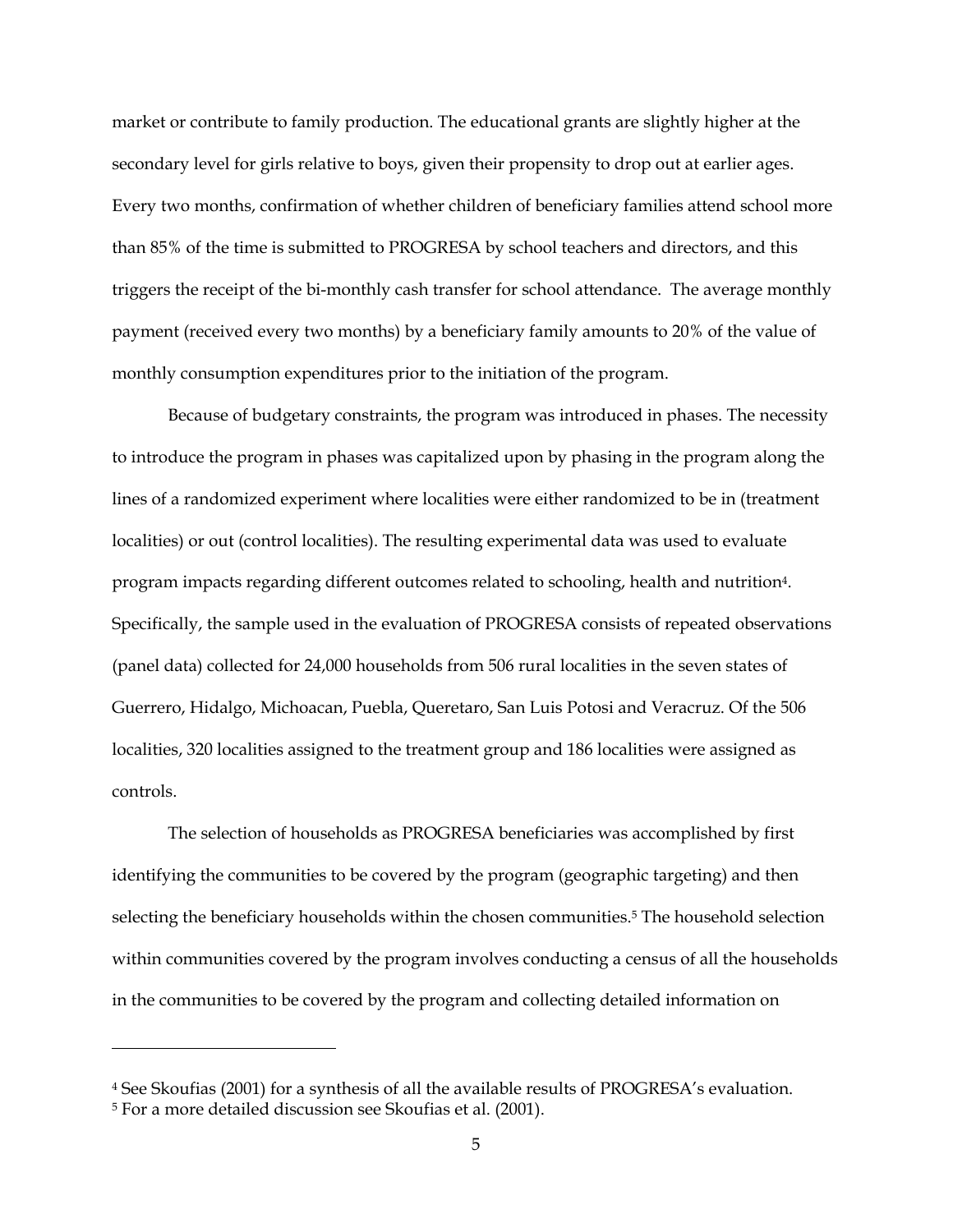household demographic composition, assets and income. Adult per capita income is then compared with the cost of the *Standard Food Basket* (which is roughly equivalent to two times the minimum wage) of 320 Pesos per capita per month in order to generate a new binary variable taking the value of 1 for poor households (if income is less than the cost of the standard food basket) and 0 for nonpoor. Finally, discriminant analysis is applied, separately for each geographical region, in order to identify the variables that discriminate best between poor and nonpoor households and compute an index (discriminant score) that represents parsimoniously the differences between the poor and nonpoor households.<sup>[6](#page-8-0)</sup>

In the early stages of the program (i.e. during 1998) the PROGRESA beneficiary selection method led to approximately 52% of the households in the evaluation sample to be classified as eligible for the program benefits. By July 1999, PROGRESA had added new households to the list of beneficiaries since it was felt that the original selection method was biased against the elderly poor who no longer lived with their children[.7](#page-8-1) As a result of the revised selection process the fraction of households classified as eligible for program benefits increased from 52% of the evaluation sample to 78% of the sample. However, after the release of the payment records in late August 2000, it was discovered that in the evaluation sample, many of the households that were supposed to be added to the updated list of beneficiaries had not received any cash benefits since the start of the distribution of program benefits in these localities.

Specifically, in the treatment localities 27% of the total eligible population had not received any benefits by March 2000.After crosschecking this with the PROGRESA

<u>.</u>

<span id="page-8-0"></span>6 Discriminant analysis may be considered as analogous to a logit probability model for a binary dependent variable. Its main difference from the logit model is that it allows a variety of ways for classifying observations into groups (for more details see Sharma, 1996).

<span id="page-8-1"></span><sup>7</sup> The Spanish term used to describe this revised selection process is *densificacion*. The revised selection process did not simply increase the region-specific thresholds but instead it revised the way household-specific discriminant scores were calculated.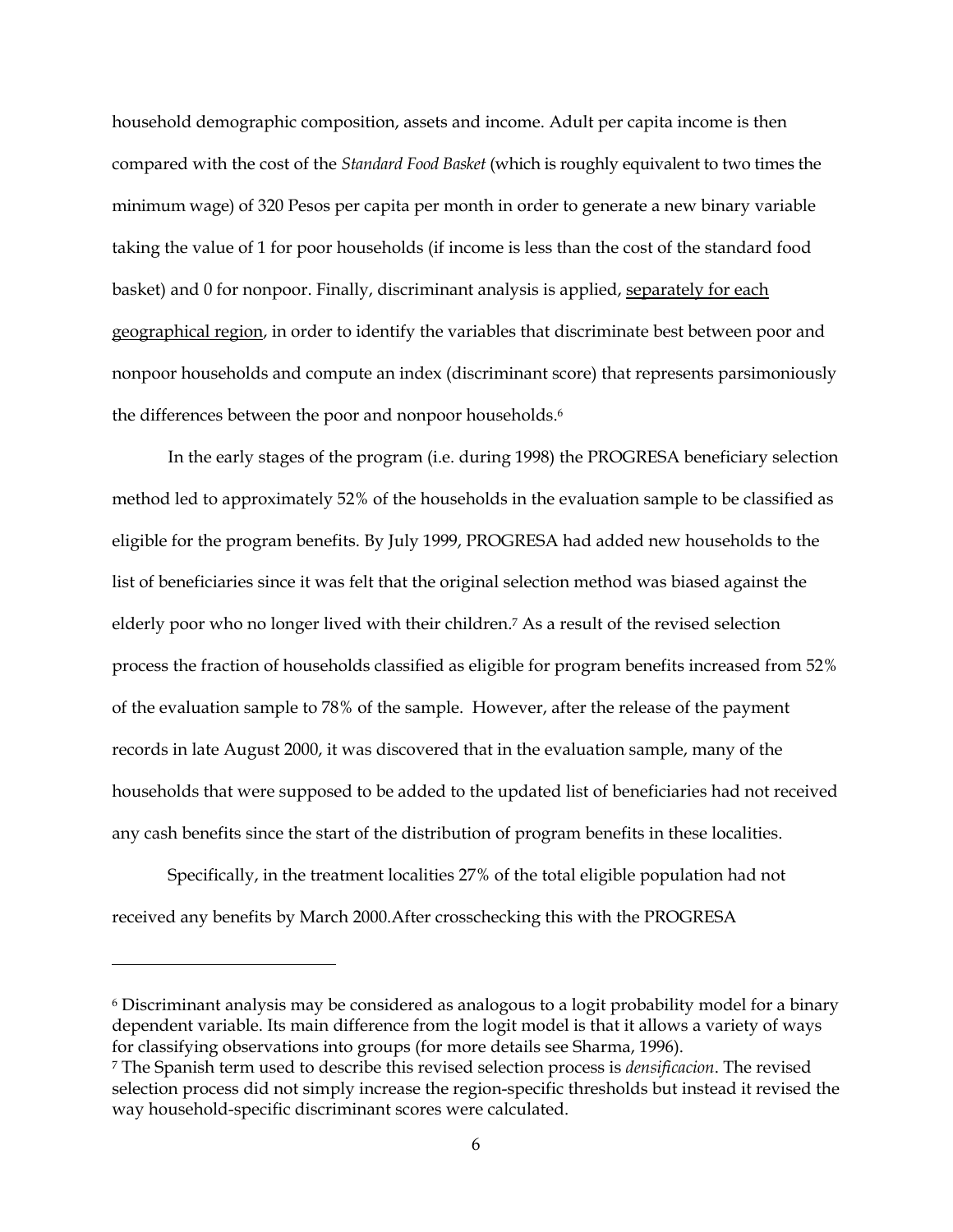<span id="page-9-1"></span>administration it was confirmed that the explanation for this was due to the fact that the majority (85.7%) of the households not receiving any benefits, due to some administrative error, had never been incorporated into the program. All of these "forgotten" households were households with a revised eligibility status from non-beneficiary to eligible beneficiary as a result of the revision of the selection process (densification). Given the intricacy of what constitutes an eligible household we have decided to exclude from our sample those households that were later reclassified as eligible and received nonzero cash transfers during the three years covered by the evaluation surveys (October 1997-November 1999). [8](#page-9-0) Thus our set of eligible households includes the original households classified as such using PROGRESA's early selection methods while the set of non-eligible includes all of the "forgotten" households with revised eligibility status that never received any cash benefits.

#### **3. The Regression Discontinuity Design applied to PROGRESA**

-

The RD design applied in this paper is based on the discontinuity in the eligibility criterion.[9](#page-9-1) In order to be eligible for PROGRESA services one needs to have a low discriminant score. The localities for which the data was collected were grouped into seven broad geographical regions. For each region a separate discriminant analysis was performed to calculate the discriminant score which resulted in a situation were different regions have

<span id="page-9-0"></span><sup>8</sup> These households were identified from the administrative records of PROGRESA that contained information on the bi-monthly payments sent out to beneficiary households by the headquarters of the program in Mexico City.

<sup>&</sup>lt;sup>9</sup> An alternative and increasing popular method is that of propensity score matching. A key prerequisite for the application of propensity score matching is that individuals with equal probability of being selected as beneficiaries of the program are left out of the program (Heckman, Ichimura and Todd, 1997). Given that this "overlapping support" condition is not satisfied by PROGRESA's methods of selecting eligible households we are unable to apply this method and test its performance using the PROGRESA sample. See Diaz, Handa and Orozco (2003) for an analysis of the evaluation bias of matching estimators using comparison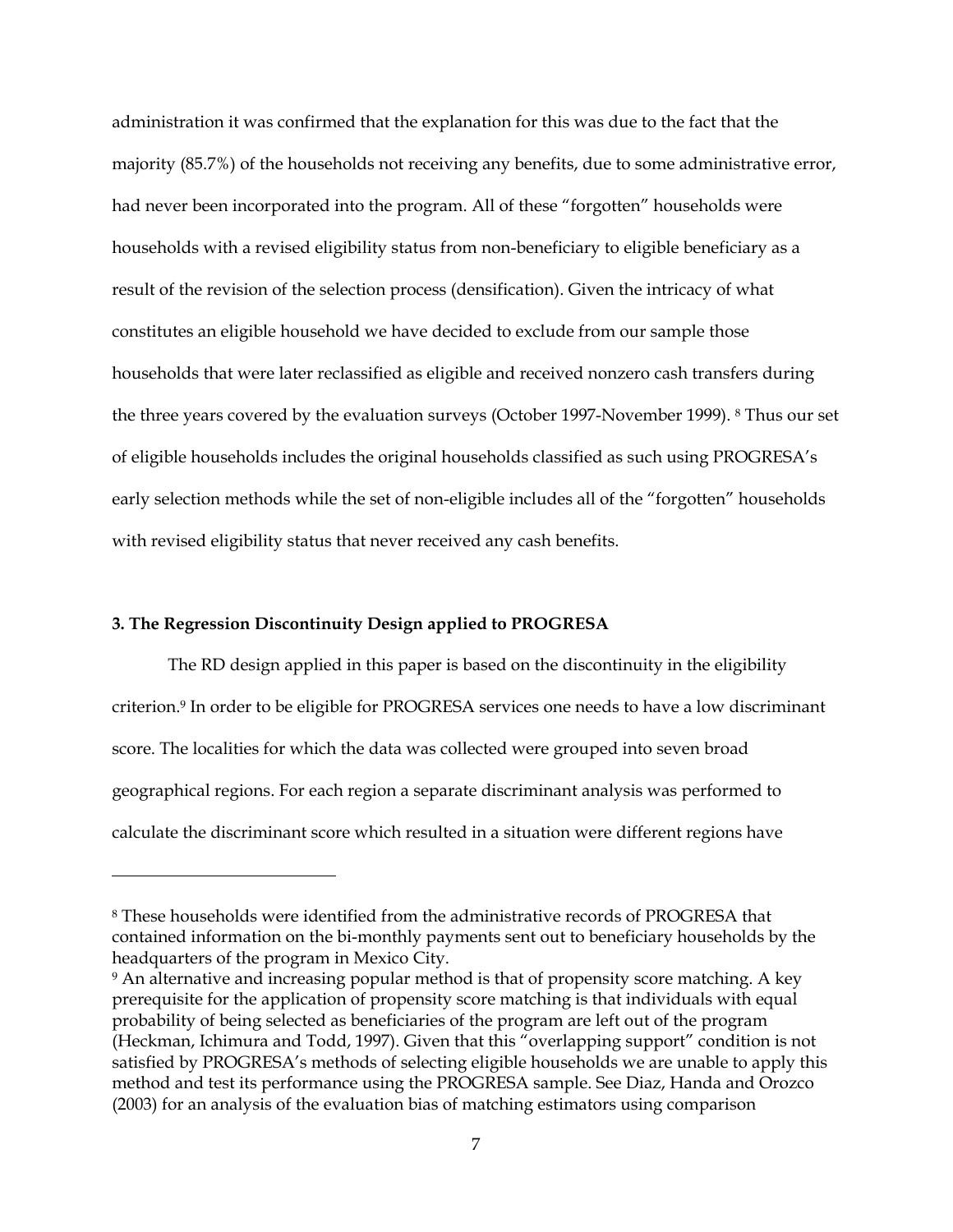different threshold scores to determine if one is eligible or not. Figure 1 below presents kernel estimates of the density of the discriminant score in each region along with the threshold score applied in each region. These kernel densities are estimated by pooling all the households in treatment and control localities in the region. As it can be seen in most regions the threshold scores fall frequently at the mean of the distribution of the discriminant scores which implies that there is a considerable number of households just to the right of the threshold score that have a discriminant score very close to that of the eligible households. This is precisely what the RDD approach relies upon to estimate program impact: by comparing individuals just below and above the threshold score.

#### Figure 1

Using more formal notation, a child's participation in the labor market or his/her school attendance  $Y_i$  may be modeled by an equation such as:

$$
Y_i = \alpha_i + \beta^{RDD} B(DS_i) + \varepsilon_i
$$
 (1)

where  $\alpha_i$  and  $\beta^{RDD}$  are parameters to be estimated, and *B* is the treatment indicator that equals one if child *i* is eligible for PROGRESA benefits and zero otherwise. In our case, the treatment indicator is a function of  $DS_i$ , the discriminant score. Of course, if one were only interested in the program effects for those who are treated, the randomized experiment setup to evaluate PROGRESA would allow us to easily compare mean enrollment rates for eligible children in treatment and control localities. But the availability of the experimental data in combination with the discontinuity in eligibility offers the opportunity to examine the performance of the RDD estimator.

The RDD literature distinguishes between the so-called sharp and fuzzy designs. Our

households outside the PROGRESA evaluation sample.

<u>.</u>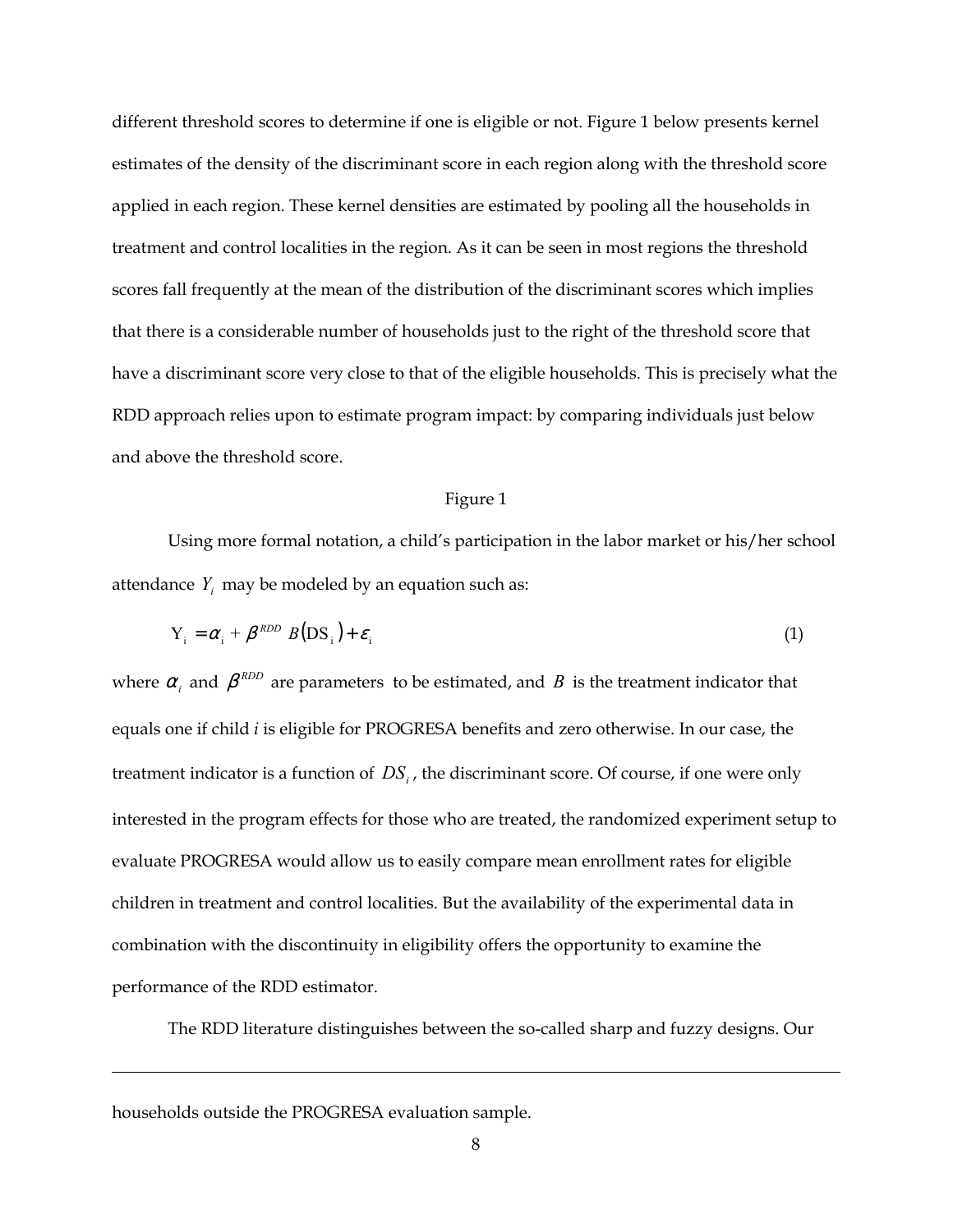<span id="page-11-1"></span>case is one of a sharp design since treatment  $B$  is known to depend on  $DS<sub>i</sub>$  in a deterministic way [10.](#page-11-0) Denoting the (region specific) threshold score by COS, we know families with a discriminant score above COS are excluded from receiving PROGRESA benefits. The RDD approach relies on the maintained, albeit untested, hypothesis that individuals with a discriminant score just below the threshold score are similar in their observed and unobserved characteristics to individuals with score just above the threshold score. Comparing a sample of individuals within a very small range around the threshold score will be analogous to conducting a randomized experiment at the threshold score. This is why the RDD approach is often referred to as a quasi-experimental design. More formally, children with a discriminant score just to the left and just to the right of the threshold score may be considered as identical in the sense that in the absence of the treatment, the unconditional mean values of  $Y$  are the same, i.e.,

$$
E(\alpha_i \mid DS_i = COS - \Delta) \cong E(\alpha_i \mid DS_i = COS + \Delta)
$$
\n(2)

where ∆ denotes an arbitrarily small number.

<u>.</u>

Then, assuming that  $E(\alpha_i | DS_i = DS)$  and the conditional mean function  $E(\varepsilon_i | DS)$  are both continuous at  $DS_i = COS$ , it can be shown that for the case of a constant treatment effect, the average treatment effect can be identified by a simple comparison of the mean values of *Y* between those individuals to the left (eligible) and to the right of the threshold score *COS* (noneligible), i.e., [11](#page-11-1) 

<span id="page-11-0"></span><sup>10</sup> See for instance Van der Klaauw (2002) and Hahn et al (2001) for a detailed discussion on the sharp and fuzzy designs. Table 1 below provides more supporting evidence on the extent to which the sharp design is appropriate for the PROGRESA sample.

<sup>&</sup>lt;sup>11</sup> See Van der Klaauw (2002) and Hahn et al (2001) for more details. In the case of a sharp design,  $E(\varepsilon | B, DS) = E(\varepsilon | DS)$ . In other words, DS will capture any correlation between B and <sup>ε</sup> since *DS* is the only systematic determinant of treatment status. The treatment parameter β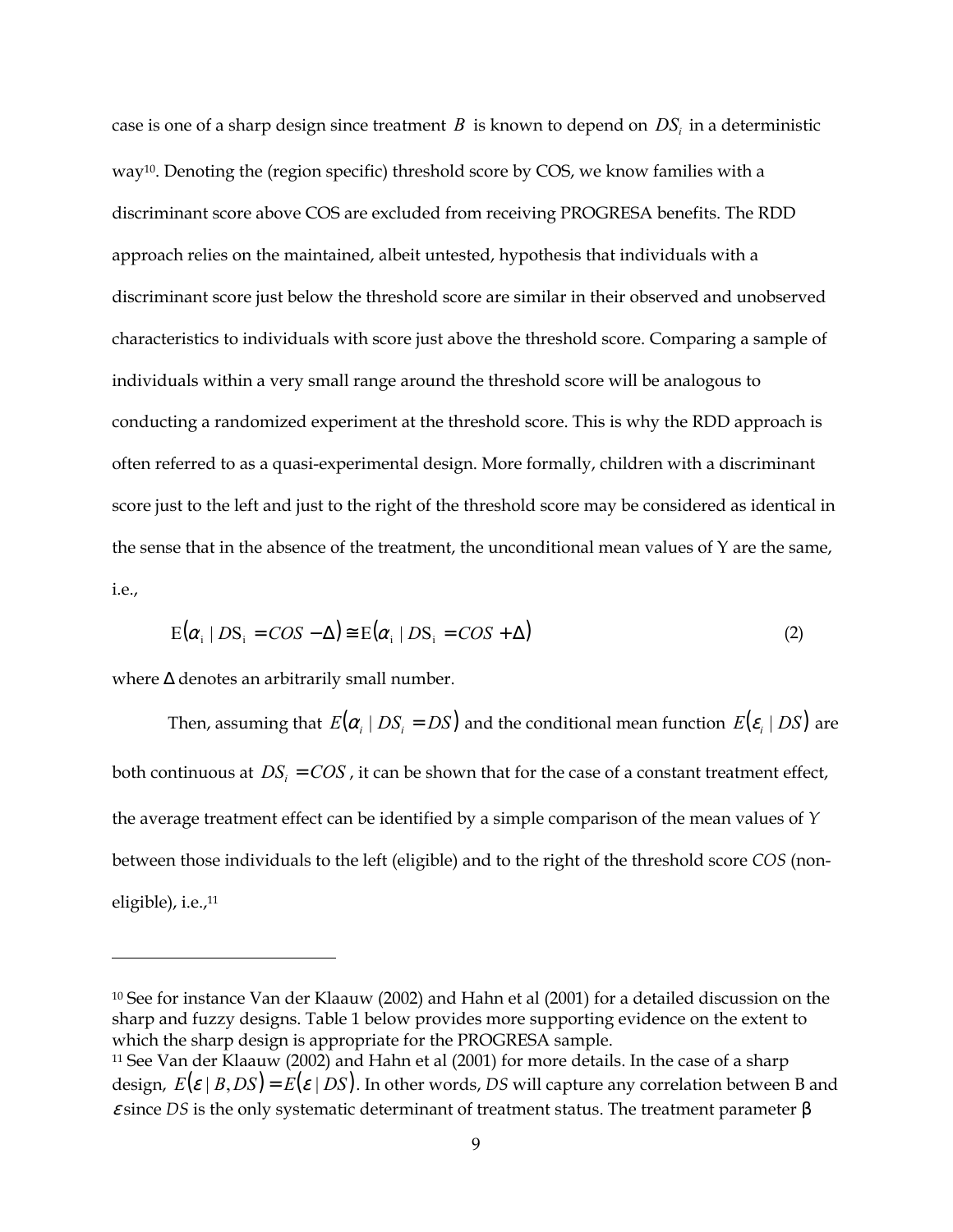$$
\beta^{RDD} = Y^- - Y^+ = \lim_{D S \uparrow \cos} E(Y_i \mid DS_i = DS) - \lim_{D S \downarrow \cos} E(Y_i \mid DS_i = DS).
$$
\n(3)

In the less restrictive case where the treatment effect is allowed to be heterogeneous across individuals (i.e.,  $\beta$  varies across individuals) then  $\beta$  *i* dentifies the local average treatment effect (LATE) for the subgroup of individuals at the threshold point COS.

In our application of the RDD estimator we use only information on the outcome measures (school enrollment and work incidence), the discriminant scores, and the six qualifying threshold discriminant scores that vary from region to region. In order to obtain estimates of the unconditional means of the outcome measures of interest, denoted by Y<sup>-</sup> and  $Y^+$  we use one-sided kernel regressions, which are given by the expressions

$$
Y^{-} = \frac{\sum_{i=1}^{n} Y_{i} \ast \omega_{i} \ast K(u_{i})}{\sum_{i=1}^{n} \omega_{i} \ast K(u_{i})}
$$
 and 
$$
Y^{+} = \frac{\sum_{i=1}^{n} Y_{i} \ast (1 - \omega_{i}) \ast K(u_{i})}{\sum_{i=1}^{n} (1 - \omega_{i}) \ast K(u_{i})}
$$
(4)

where,  $\omega_i$  denotes the indicator function  $I(DS_i \leq COS_R)$ , where  $COS_R$  is the region-specific threshold value of the discriminate score,  $K(u_i)$  denotes the kernel and  $u_i = \frac{2M_i}{h}$  $u_i = \frac{DS_i - COS_R}{l}$ where *h* is an appropriate bandwidth.<sup>12</sup>

As Hahn et al (2001) demonstrate, this procedure is numerically equivalent to an

could thus also be consistently estimated by the equation  $Y_i = \alpha + \beta T_i + c(DS_i) + v_i$  where  $c(DS_i)$  is a control function that is continuous in *DS* and represents a specification for E[ε|DS]. Typically  $c(DS_i)$  is specified as a higher order polynomial.

<u>.</u>

<span id="page-12-0"></span><sup>12</sup> An alternative approach consists of evaluating the experimental and the RDD estimates of program impact separately by region. This however, tends to confound the general question of how well the RDD performs due to the additional complications introduced by differences in sample sizes across regions and differences in the operational efficiency of the program across regions. Because of the poor boundary performance of standard kernel estimators we also explored local linear regressions (LLR) as suggested by Fan (1992). Our results showed very similar estimates based on LLR versus RDD and hence these are not reported.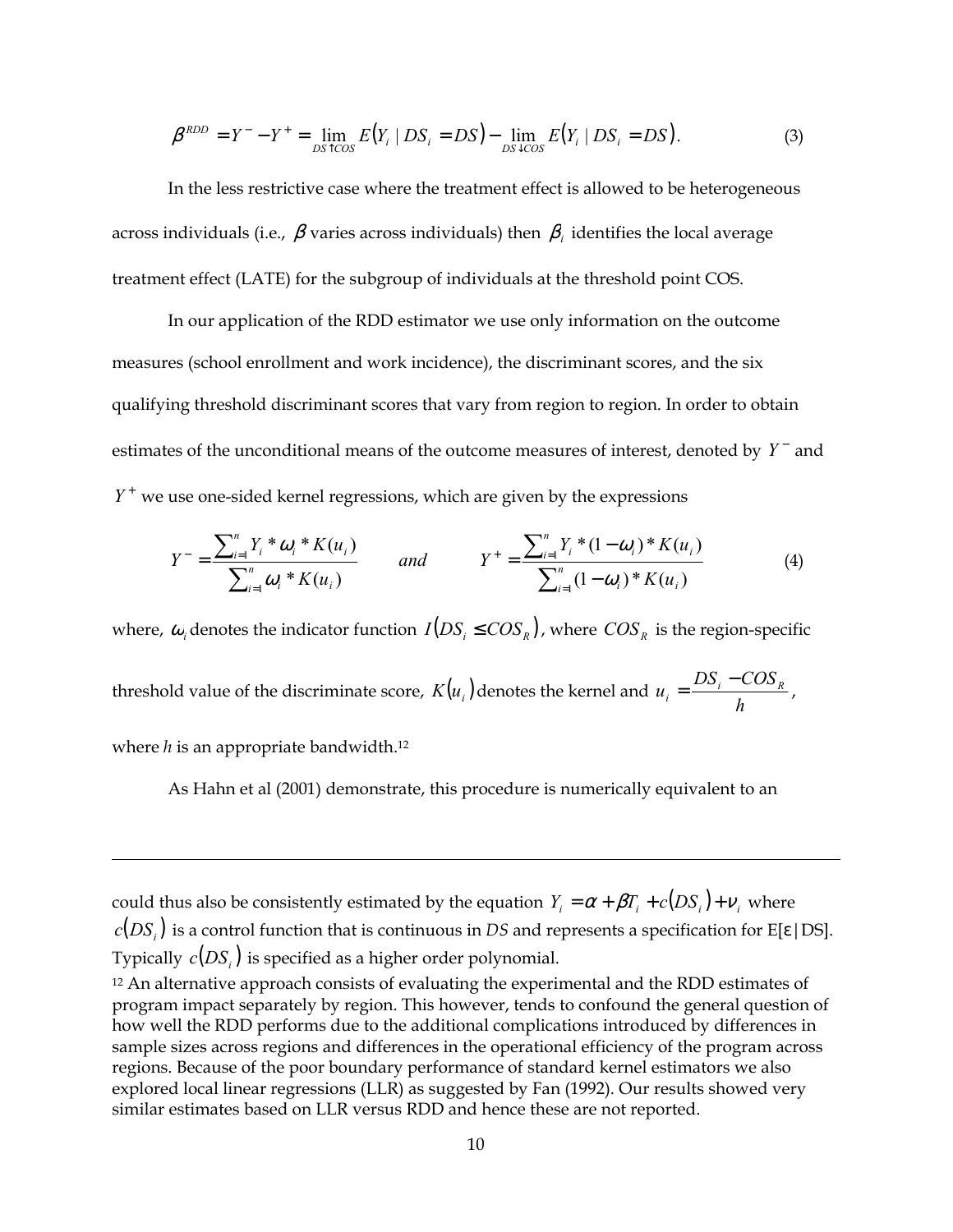instrumental variable estimator for the regression of  $Y_i$  on  $B_i$  (our treatment indicator), which uses  $\omega_i$  as an instrument, applied to the sub-sample for which  $\text{COS}_R$  - h <  $\text{DS}_i$  <  $\text{COS}_R$  + h.

Table 1 below presents the number of households in the PROGRESA sample by region and the cut-off points that can be inferred by examining the maximum and minimum values of the discriminant scores of eligible and non-eligible households respectively. Using the maximum value of the discriminant score observed eligible households in each region, we can see that the cut-off points vary from region to region. The incidence of discriminant scores less than the region-specific threshold point for some non- eligible households suggests that there may have been some additional criteria used to determine eligibility. The PROGRESA central administration, for example, claims that it did not adopt a purely mechanical approach in the sense that selected households were reclassified from one category to another based on an additional set of filters such as age, as well as feedback from local authorities and personnel with better information about household assets and their "true" poverty status. However, the low numbers of non-eligible households with scores lower than the threshold (see column 3 in table 1) suggest that these instances are rare in most regions. This also implies that the PROGRESA selection process is better approximated by a "sharp design" especially in regions 3, 4, 5, 6 and 27.

#### Table 1

#### **4. Empirical Strategy and Findings**

To provide the reader with a better understanding of the empirical strategy we adopt to evaluate the performance of the RDD, Table 2 below provides a schematic decomposition of the PROGRESA evaluation sample and the various alternatives available for selecting comparison groups for an evaluation of the impact of the program. Within any survey round before  $(t = 0)$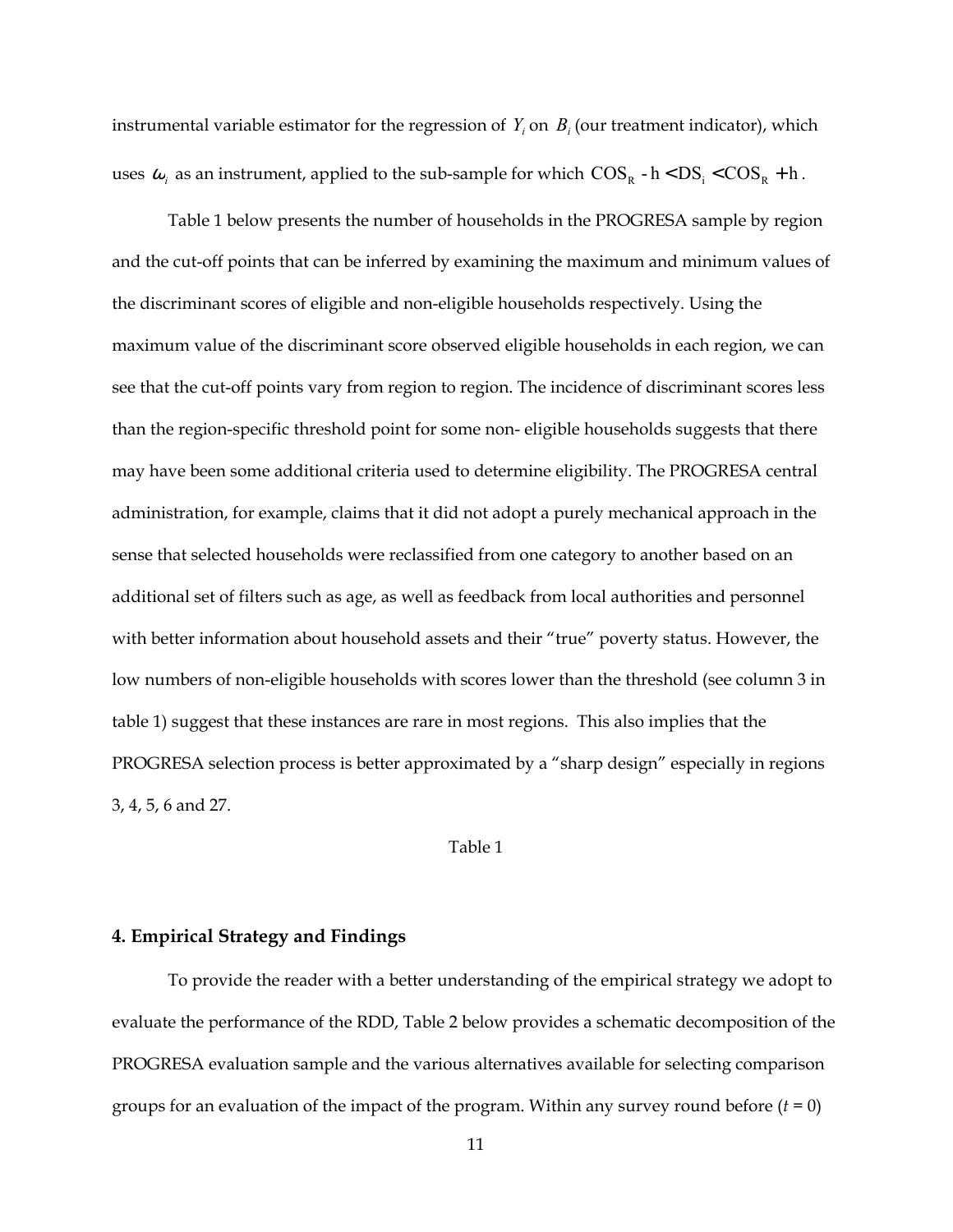or after the start of the program  $(t = 1, 2, 3, ...)$ , the total population surveyed can be divided into 4 different groups depending on whether an individual child or adult belongs in a household classified as eligible to receive PROGRESA benefits (*B*=1 for eligible households and *B*=0 for non-eligible households) and according to whether the household that the individual belongs to resides in a locality where PROGRESA is in operation (treatment locality or *T*=1) or not (control locality or *T*=0).

#### Table 2

A social experiment, randomly assigning individuals or communities into treatment and control groups, solves the evaluation problem by using information from individuals or households in the control group to construct an estimate of what participants would have experienced had they not participated in the program (i.e. individuals from group B or D if needed)[.13 N](#page-14-0)on-experimental and quasi-experimental estimators on the other hand, assuming that the program has already covered all of the targeted localities, are constrained to estimating program impact based on comparisons of households or individuals between groups and A and C. Specifically, the RDD estimator evaluates impact using children from households who are eligible for PROGRESA benefits (i.e. with household discriminant scores just below the threshold value in group A) and children from households who are ineligible (i.e., with household discriminant scores just above the threshold value in group C).

Our analysis is limited to the school attendance and work activities of boys and girls between 12 and 16 years of age. We focus on this age group for the primary reason that the programs' impact is more likely to be found among children transitioning from primary to

<u>.</u>

<span id="page-14-0"></span><sup>&</sup>lt;sup>13</sup> In fact all of the evaluation of the PROGRESA program has relied exclusively on comparison between the A and B groups of households.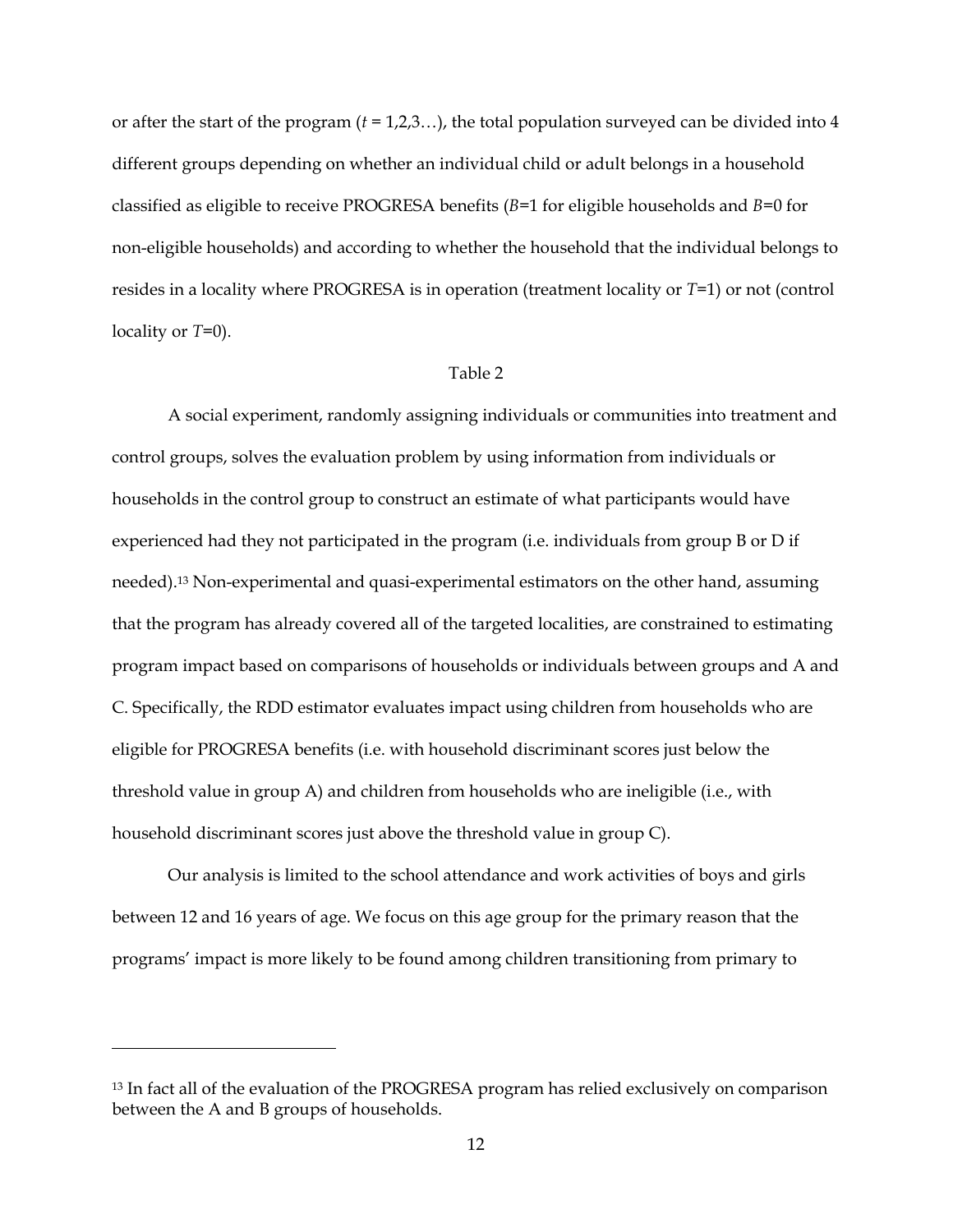<span id="page-15-0"></span>junior high school.[14](#page-15-0) As noted earlier, we also exclude from our sample households in the treatment villages (group B) that were later reclassified by PROGRESA as beneficiaries, as well as all children that reside in another place outside the household for the purposes of studying or working. The adult member responding to the interviewers is less likely to have accurate information about their school attendance or work activities.

School attendance is defined according to those who respond that the child attends school. This question is identical over the different rounds of analysis. Our definition of working is defined to include all children who report that they worked over the previous week (whether paid or unpaid). There is also a follow-up question to capture individuals who may engage in informal activities that the respondent may not have initially considered as work. This question asks about participation in a) selling a product, b) helping in family business c) making products to sell, d) washing, cooking or ironing and e) working in agriculture activities or caring for animals. We also include as working individuals who respond that they engage in any of these activities.

All households were initially surveyed in October/November 1997, and based on the first survey the eligibility status of households was determined. Based on PROGRESA's beneficiary selection method, all households in both treatment and control communities were classified as eligible or non-eligible for participation in the program. A second survey took place in March 1998 before the initiation of payments in July 1998. The third round of the survey took place in October 1998, which was well after most households received some cash transfers from the program. The next round of the survey took place in June 1999, and the fifth round took place in November 1999. Soon after November 1999, the benefits of the program

-

<sup>14</sup> An additional reason for not including 17 year old boys and girls in our analysis is the fact that in round 3, the evaluation survey collected information on the school attendance and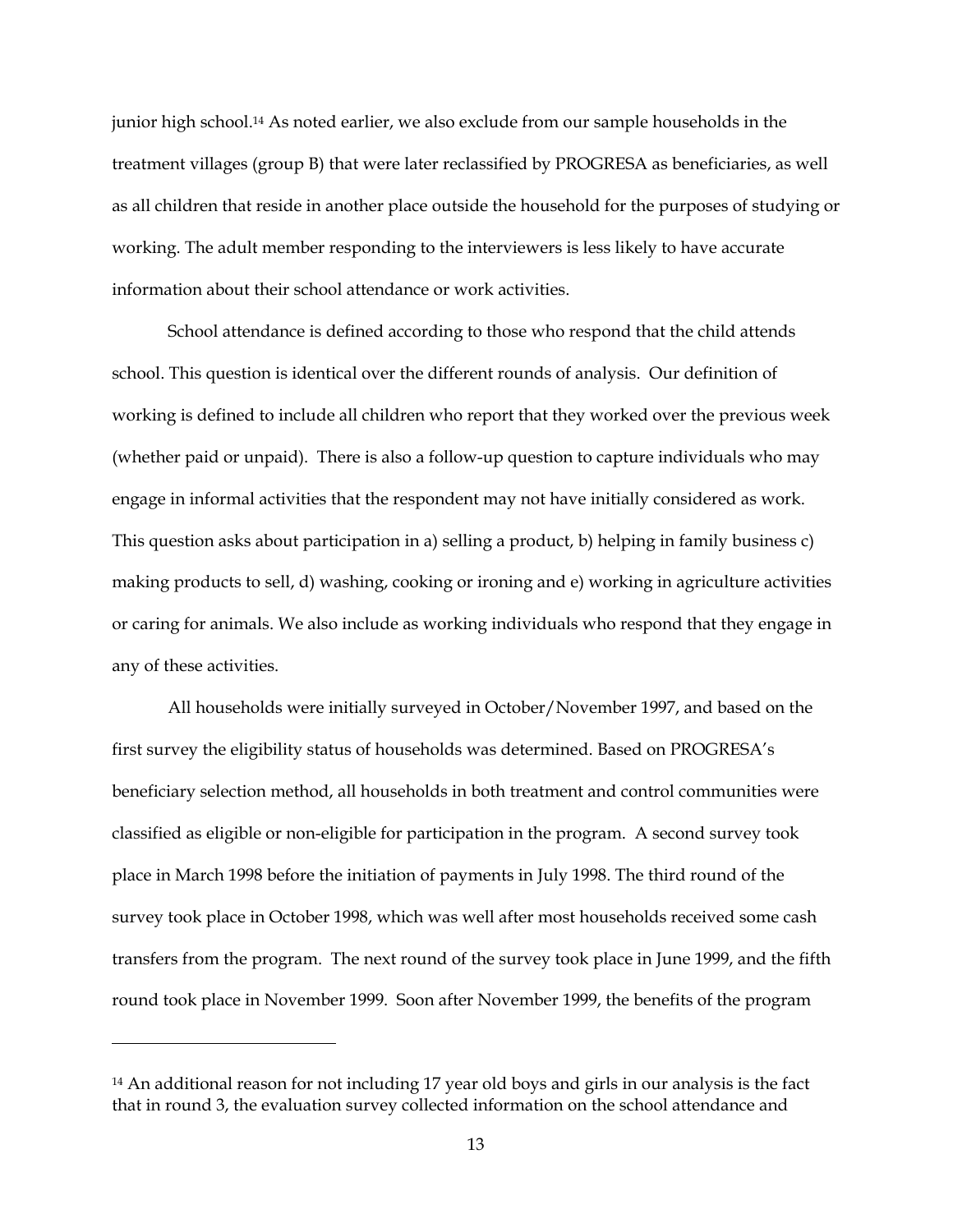began to be distributed to eligible households in the control communities. We limit our analysis to rounds 1, 3 and 5 of the survey, since these three surveys took place at the same months in time within each calendar year.[15](#page-16-0) 

#### *Performance of the RDD estimator*

Tables 3a and 3b below present the RDD and experimental estimates of program impact by round and gender on the sample of boys and girls between 12 and 16 years of age. Our benchmark experimental impact estimates are the cross-sectional difference (CSDIF) estimates obtained by comparing the post program differences in the means between treatment and control groups. Using the sample of beneficiary/eligible households (*B=1*) in treatment and control localities (groups A and B in Table 2), the program impact on the binary outcome indicator  $Y_i$  pooling together the three rounds, is specified by a linear probability model (LPM) of the form:

$$
Y_i = \alpha + \beta_0 T_i + \gamma_3 R3 + \beta_3 (T_i * R3) + \gamma_5 R5 + \beta_5 (T_i * R5) + \sum_{j=1}^J \theta_j X_{ij} + \eta_i,
$$
(5)

where  $T_i$  represents a binary variable equal to 1 if child  $i$  lives in a treatment community and 0 otherwise, R3 and R5 are binary variables that take the value of one (zero otherwise) for observations in the third (October 1998) and fifth (November 1999) rounds of the survey, respectively,  $X_{ij}$  represents the vector of J control variables for individual, household and locality characteristics and  $\eta$  is an error term summarizing the influence of random

-

market work of children only up to age 16 (inclusive).

<span id="page-16-0"></span><sup>&</sup>lt;sup>15</sup> The means of all the variable used in our analysis for boys and girls in groups A,B, C and D separately are provided in Appendix table A.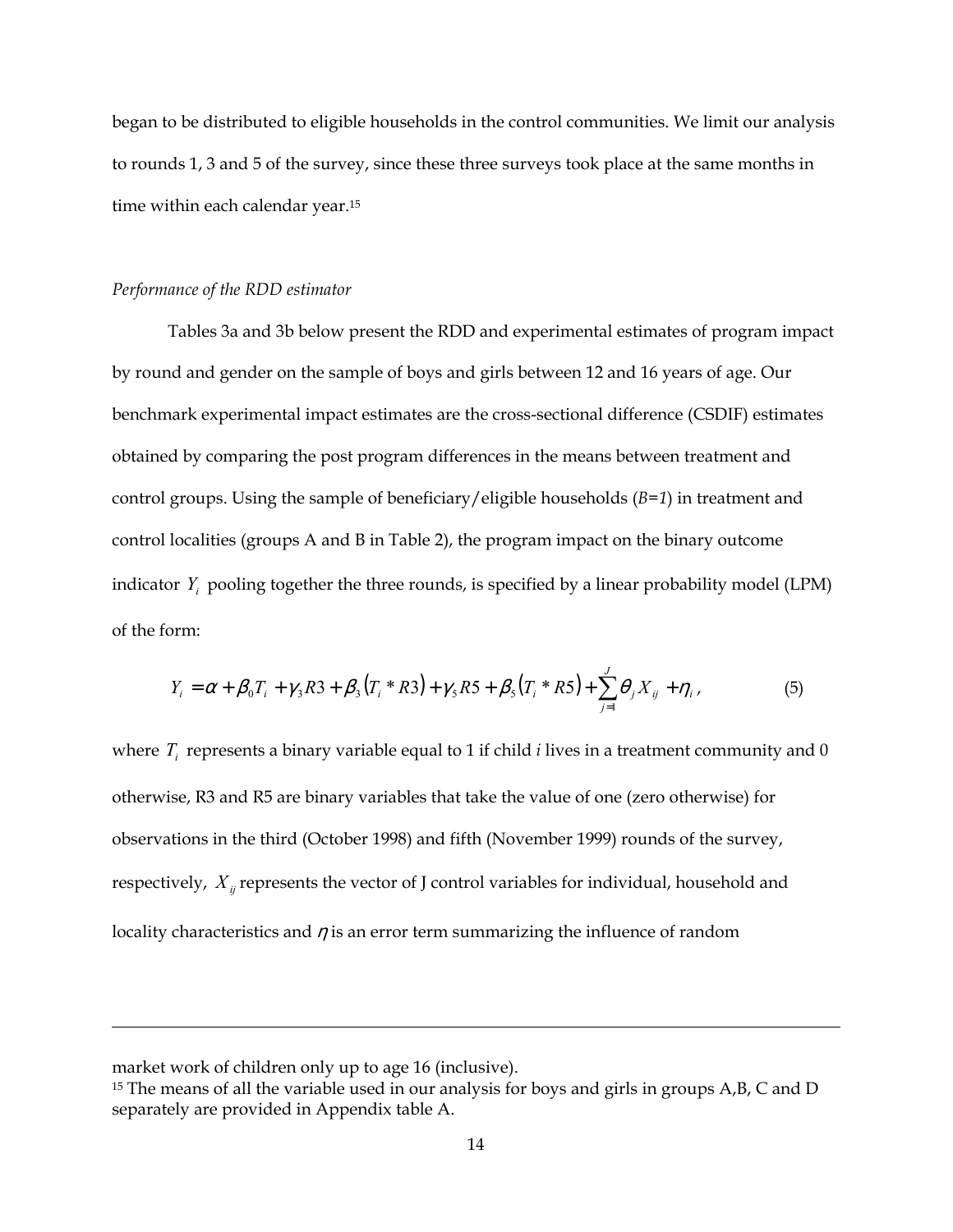disturbances.[16 T](#page-17-0)he vector *X* of control variables consists of parental characteristics, such as the education level of the mother and father of the child, the age of the mother and father, whether parents speak an indigenous language and whether they also speak Spanish. [17](#page-17-1) We also include a number of variables measuring the demographic composition of the household. These variables include the number of children aged 0 to 2 and aged 3 to 5, boys and girls aged 6-7, 8- 12, and 13 to 18, men and women aged 19 to 54 and men and women over the age of 55.

As control variables at the community level, we include an index variable constructed by the PROGRESA administration as a means of summarizing the infrastructure and the level of development of the locality (otherwise known as the marginality index) and a variable measuring distance from the locality to the *"cabecera municipal"* which is an indicator of distance to the governing center of the municipality (and likely the largest locality of the municipality). This may be taken to be an indicator of the availability of local labor markets. It may, nevertheless, have different impacts on both school and work. Closer available labor markets may make (paid) work more attractive and reduce schooling or, in fact, it may make school more attractive by providing more information about the expected returns to schooling[.18](#page-17-2) We also include a variable measuring distance to the closest secondary school from the locality. This provides an indicator of the cost of attending school and thus is likely to affect the relative time spent in both school and work. Finally, the value of the discriminant score assigned to the household by PROGRESA's beneficiary selection method is used as an additional explanatory variable.

<u>.</u>

<span id="page-17-0"></span><sup>&</sup>lt;sup>16</sup> We have also estimated regressions separately by round and the estimated impacts were practically identical.

<span id="page-17-1"></span><sup>&</sup>lt;sup>17</sup> Missing variable dummies are also included in the regressions for the cases in which data are not available (for instance, because the father no longer lives in the household).

<span id="page-17-2"></span><sup>&</sup>lt;sup>18</sup> We do not attempt to construct at the individual level predicted wages for children given the large number of children who do not work for an income.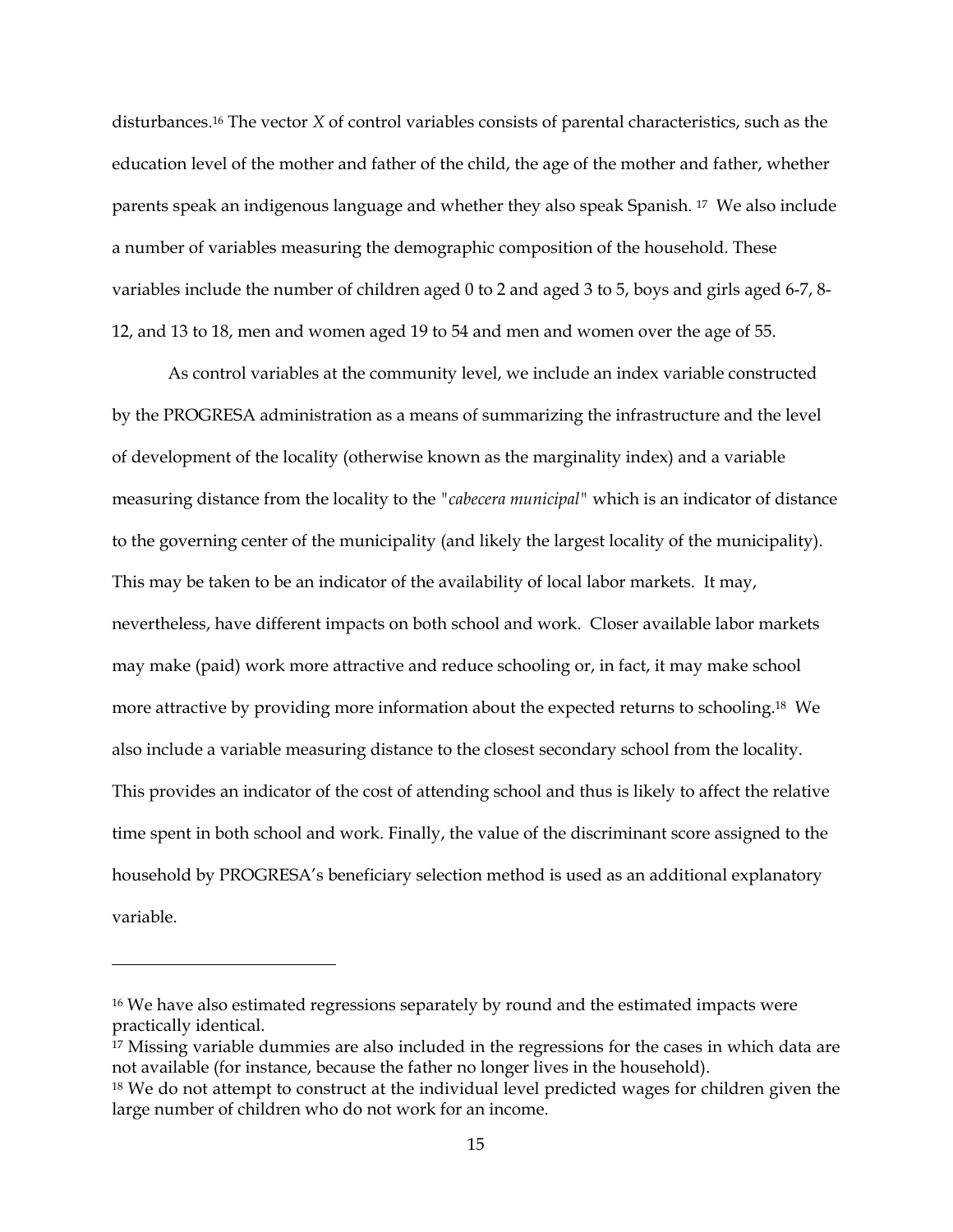With this specification, given that we use only eligible households from treatment and control villages, an estimate of the cross-sectional difference in the conditional mean of Y between children in treatment and control communities, in the third and fifth rounds of the survey is provided by the sum of the regression coefficients

$$
\beta^{\text{CSDF}}(R3=1) = \beta_0 + \beta_3 \tag{6a}
$$

$$
\beta^{\text{CSDIF}}(R5=1) = \beta_0 + \beta_5 \tag{6b}
$$

Before going any further it is necessary to clarify that the extent to which our benchmark experimental impact estimates  $\beta^{CSDIF}$  provide an estimate of the "true" program impact depends on the quality of the randomization. At least two studies have investigated in detail the extent to which the randomization was successfully implemented (Behrman and Todd, 1999; and Skoufias and Parker, 2001). A comparison of the means of key variables transformed into locality means in control and treatment localities could not reject the hypothesis that the means are equal suggesting that the randomization was quite successful at the locality level (Behrman and Todd, 1999). However, some significant differences were detected when the means of key variables were compared at the individual level. Skoufias and Parker (2001), for example, noted that observed individual or household characteristics in the first pre-program round had some significant role towards predicting the assignment of an individual or a household into the treatment sample. For example, boys who attend school or who are working are more likely to be in the treatment sample than in the control sample. Also, boys (girls) whose father speaks Spanish are less (more) likely to be in the treatment (control) sample. Mindful of these considerations, we also report the double difference (2DIF) estimates of program impact in rounds 3 and 5. These are obtained directly from the coefficients  $\beta_\text{\tiny{3}}$  and  $\beta_\text{\tiny{5}}$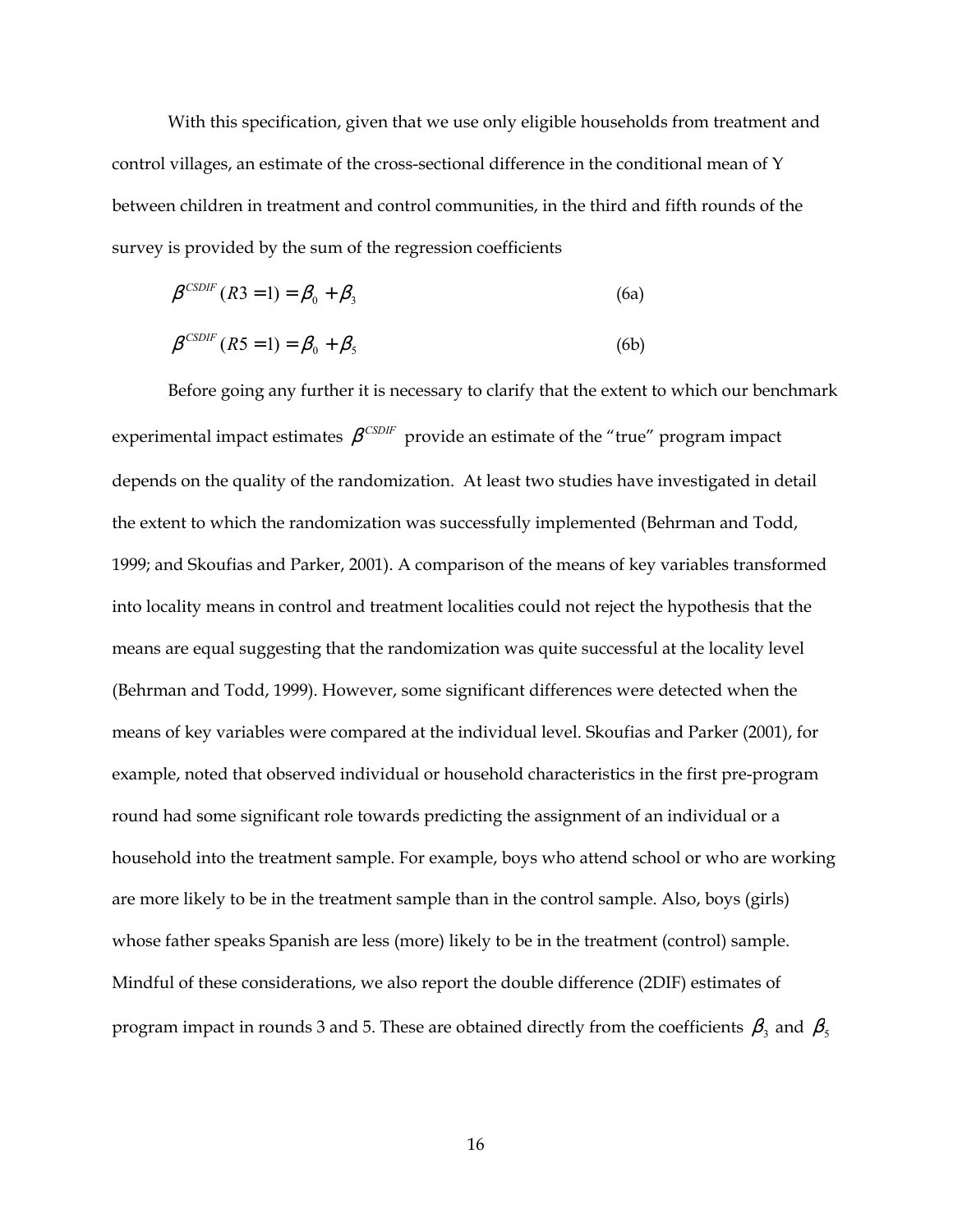from regression (5) above. [19](#page-19-0) 

<u>.</u>

While the RDD estimation methods we employ are known as non-parametric estimators, they do depend on the choice of a kernel function and the bandwidth. In the paper we have chosen to report RDD estimates obtained with a bandwidth of 50. One of the kernel functions used is the uniform (or rectangular) kernel function which assigns equal weights to all observations falling within the band of +/- 50 discriminant points away from the region-specific threshold value and zero weight to observations outside the band (i.e. scores less or more than 50 points away from the region-specific threshold). Alternative kernel functions, such as the biweight, triangular, quartic, and Epanechnikov kernels, allow one to adjust the assignment of weights within the band accordingly by placing more weight on observations inside the band closer to the threshold and less weight on observations that are also inside the band but further away from the threshold (e.g. see Deaton, 1997). In order to examine the sensitivity of the RDD estimates, we also present estimates using these alternative kernel functions.

In addition, we also report RDD estimates using the Guassian kernel that does not use a discrete band, but instead assigns some weight to each of the households below (or above) the threshold. Given the shape of the normal density, the Gaussian kernel ends up assigning higher weights to observations that are closer to the threshold value and very low weights to observations that are far away from the threshold. The standard errors of all the RDD estimates are estimated based on 500 bootstrapped samples. The standard errors reported for the CSDIF and 2DIF estimates are robust to heteroskedasticity by clustering at the locality level.

#### Tables 3a & 3b

<span id="page-19-0"></span><sup>&</sup>lt;sup>19</sup> The coefficient  $\beta_0$  in regression (5) provides and estimate of the pre-program differences that may exist between eligible households in treatment and control villages.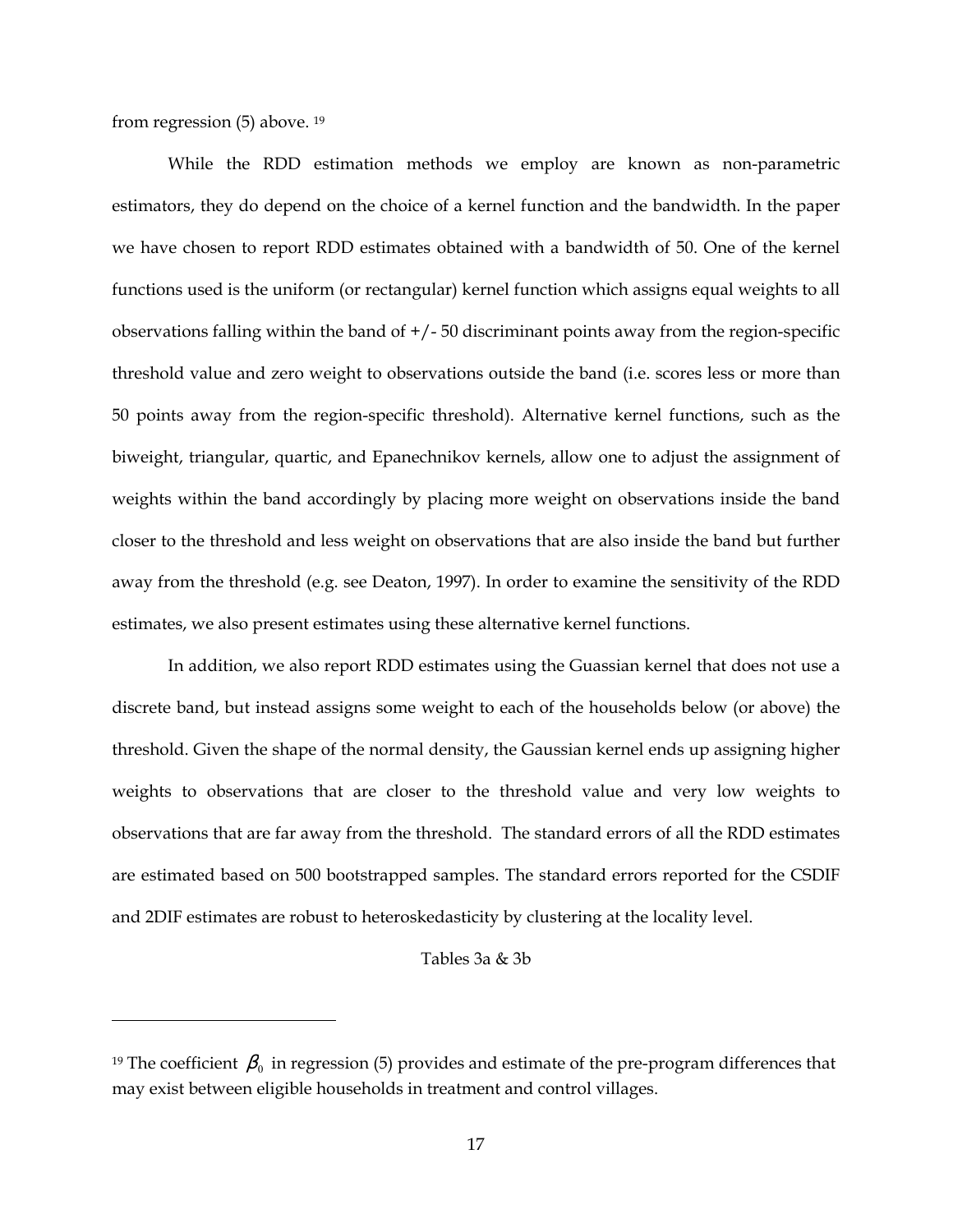We begin with a brief discussion of the 2DIF and CSIDF estimates in tables 3a and 3b that use households in group B as a comparison group. The 2DIF estimates of the program impact on boys (table 3a) suggest that the program increased their school attendance but had no significant effect on their work activities. Specifically school attendance increased by 5 percent in round 3 and this increase was maintained at approximately the same level in round 5. It is also the case that program had a bigger impact on the schooling and work activities of girls. In round three the school attendance of girls from beneficiary households in the treated localities is 8.5 percent higher than that of similar girls in the control localities and this impact increases to 9.9 percent by round 5 (table 3b). At the same time the program seems to more than eliminate the pre-existing higher participation of poor girls in work activities. These estimates overall confirm the findings of earlier studies evaluating in more detail the impact of PROGRESA with the same data set but slightly different age groups (e.g. Schultz, 2003; Skoufias and Parker, 2001).

The absence of any significant pre-program differences in school attendance between beneficiary households in treatment and control villages, results in CSDIF estimates that are close to the 2DIF estimates of the program impact on the school attendance and work activities of boys and the school attendance of girls. The significant differences between the CSDIF and 2DIF estimates of program impact on the work activities of girls can be attributed to the preexisting differences in the work activities of girls in beneficiary households between treatment and control villages.

One complication involved in the comparison of the experimental and the RDD estimates relates to the possibility of the program having heterogeneous impacts. The RDD provides an estimate of the Local Average Treatment Effect (LATE) for the subgroup of individuals around the cut-off point, whereas the experimental 2DIF and CSDIF estimates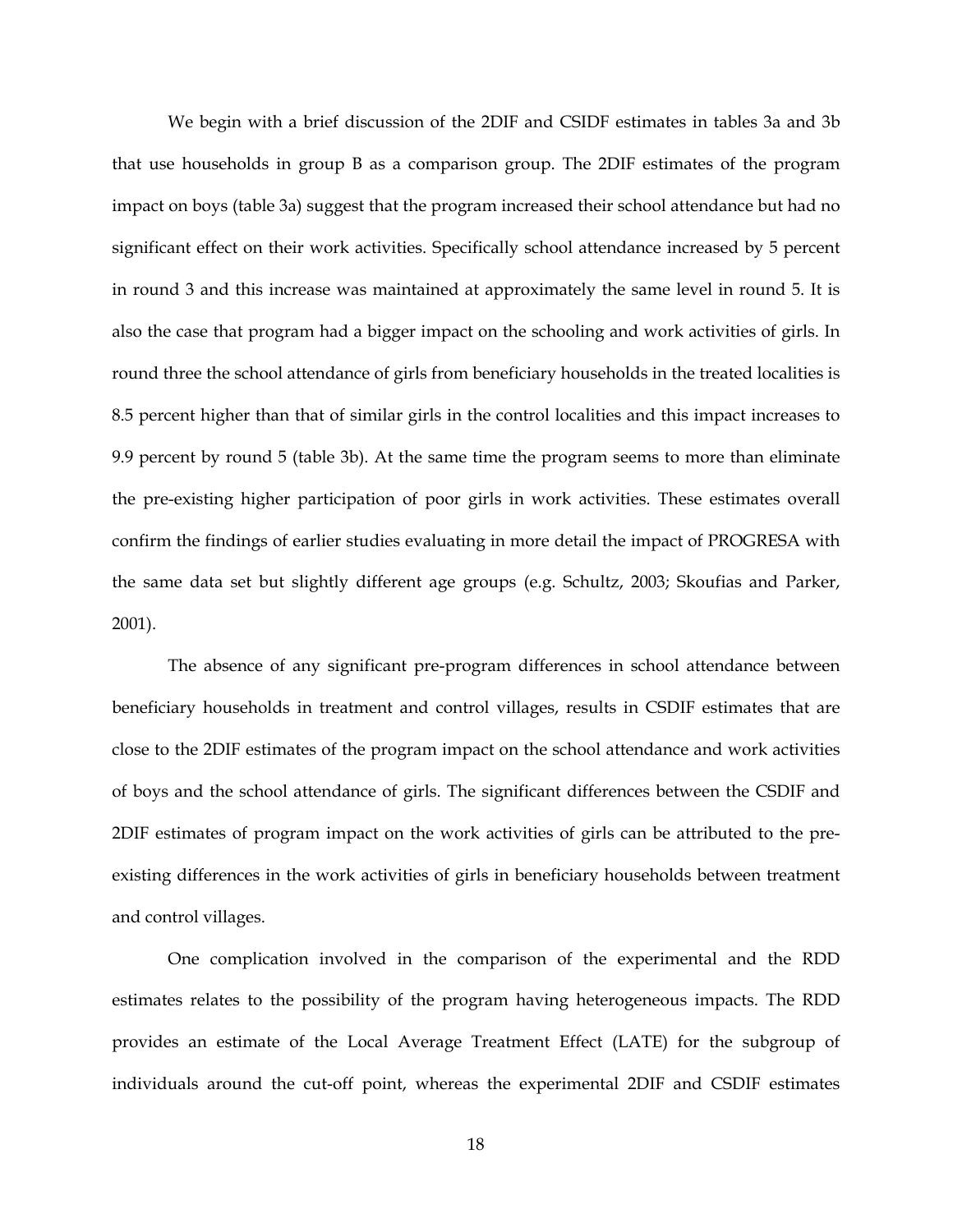<span id="page-21-1"></span>discussed so far yield the Treatment of the Treated Effect (TTE) that is an average effect of the program on the treated population.[20](#page-21-0) To control for possible differences between RDD and experimental estimates arising from heterogeneity in the impacts of the program we also present cross-sectional estimates of program impact based on the experimental nature of the sample by re-estimating equation (5) on the sub-sample of beneficiary households with a discriminant score within a range of 50 points from the threshold score.<sup>21</sup> These "local" experimental estimates, denoted by CSDIF-50 and presented in columns (3) of tables 3a and 3b, provide estimates of program impact on households that are close to the threshold score used for their region. A comparison of the estimates in column (3) with the CSDIF estimates in column (2) reveals that there is some heterogeneity in the impacts of the program. Therefore a fair evaluation of the performance of the RDD should be based on a comparison of the RDD estimates with the local CSDIF-50 estimates of column (3).

A thorough inspection of the RDD estimates using children from households in group C (see table 2) as a comparison group yields a number of remarkable patterns. First of all, the RDD estimates confirm the absence of any pre-program (round 1) differences in the schooling attendance of either boys or girls that are also revealed by the CSDIF and CSDIF-50 estimates. Secondly, the RDD estimates also confirm the absence of a program impact on the work activities of boys and girls in the post-program rounds 3 and 5 (compare columns 4-9 with

<u>.</u>

<span id="page-21-0"></span><sup>&</sup>lt;sup>20</sup> The TTE may be defined as  $TTE = E(Y_1 | X, B = 1) - E(Y_0 | X, B = 1)$  where  $E(Y_1 | X, B = 1)$  is what PROGRESA participants experience by participating in the program  $E(Y_0 | X, B = 1)$  is the counterfactual term summarizing what PROGRESA participants would have experienced had they not participated in the program.

 $21$  This means that when we compare groups A and B in tables 3a and 3b (or groups C and D in table 4 below) we use the sub-sample of children in households with discriminant scores within a band of 50 points below (above) the threshold. When we compare groups B and C, groups B and D, and groups A and D as in tables 5-7 below, the local CSDIF estimates are based on the sub-sample of children in households with discriminant scores within a band of +/-50 points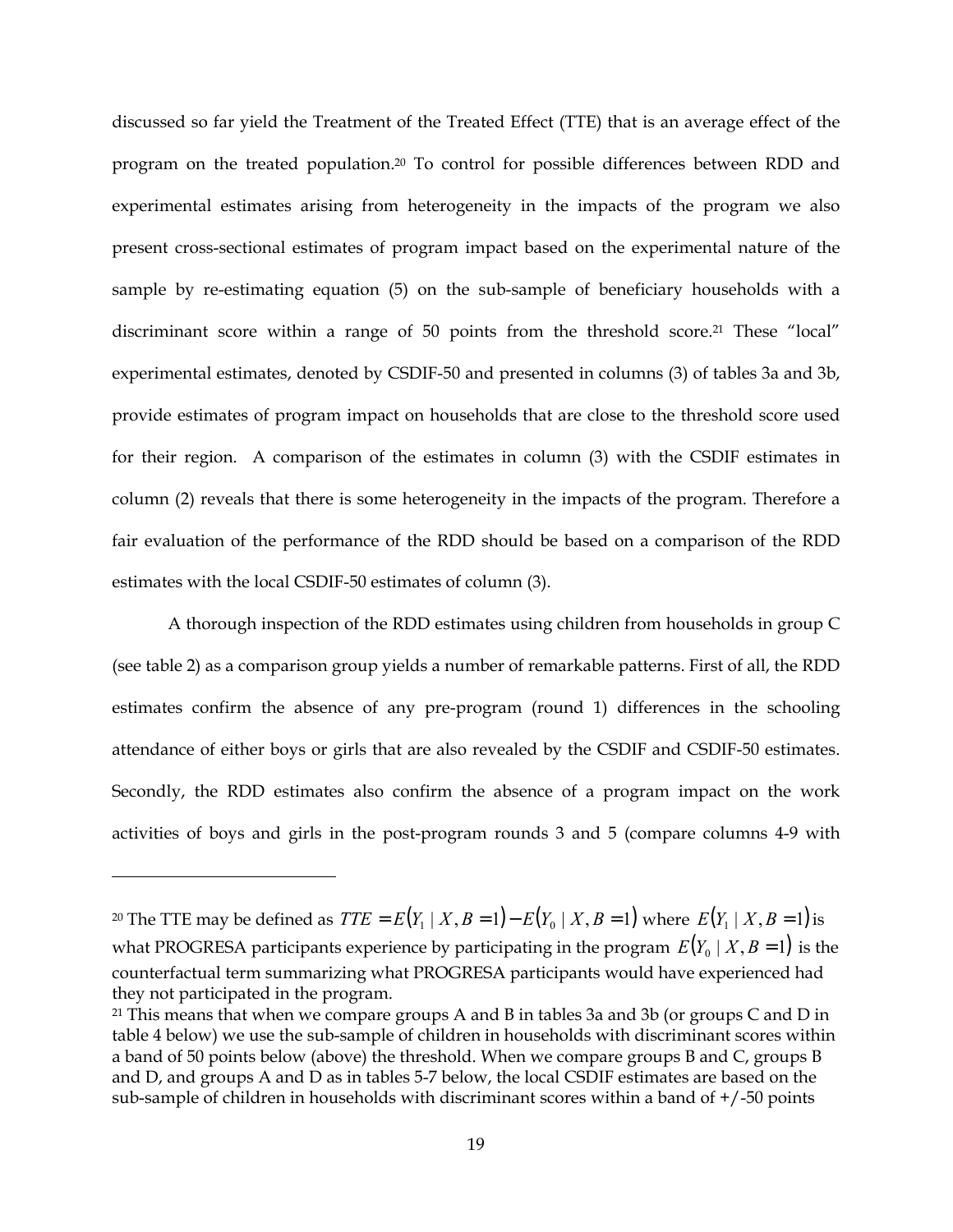column 3 in tables 3a and 3b). There is only one instance where the RDD estimates suggest a significant difference between work activities in treatment and control households (girls in round 1 in table 3b) but this can be easily explained by the fact that this significant difference is obtained only with the Gaussian kernel. As mentioned earlier the Gaussian kernel does not use a discrete band but assigns some weight to all the observations below (or above) the threshold point. This feature makes the RDD estimates using the Gaussian kernel more comparable to the CSDIF estimates of column (2) than to the local CSDIF-50 of column (3). The similarity of the RDD estimates with the Gaussian kernel with the CSDIF estimates in column (2) combined with the absence of any significant pre-program differences using RDD with kernel function using a band suggest that much of the pre-program differences in the work activities of girls are due to differences among girls that are from households further away from the threshold.

Thirdly, the RDD estimates of the impact of the program on the school attendance of boys and girls in the third round of the survey (the first round after the start of the program benefits) suggest that the program had no significant impact. This is in sharp contrast to the significant program impact estimates obtained in the same round for both boys and girls using CSDIF-50 (or CSDIF). However, in spite of the apparent poor performance of the RDD approach in the third round of the survey, in the fifth round of the survey the RDD estimates of program impact on the school attendance of boys and girls appear to be quite similar to those obtained by CSDIF. Specifically, in the fifth round the RDD estimates for boys are lower than the CSDIF-50 estimates, while the estimates for girls are practically identical to the local CSDIF estimates.

All in all, if one were to put aside, for the moment, the discrepancies observed in round 3, the performance of the RDD appears to be remarkably good. The RDD estimates of program impact agree with the "local" experimental estimates (CSDIF-50) in 10 out of the 12 possible

<u>.</u>

around the threshold. These are denoted by CSDIF+/-50.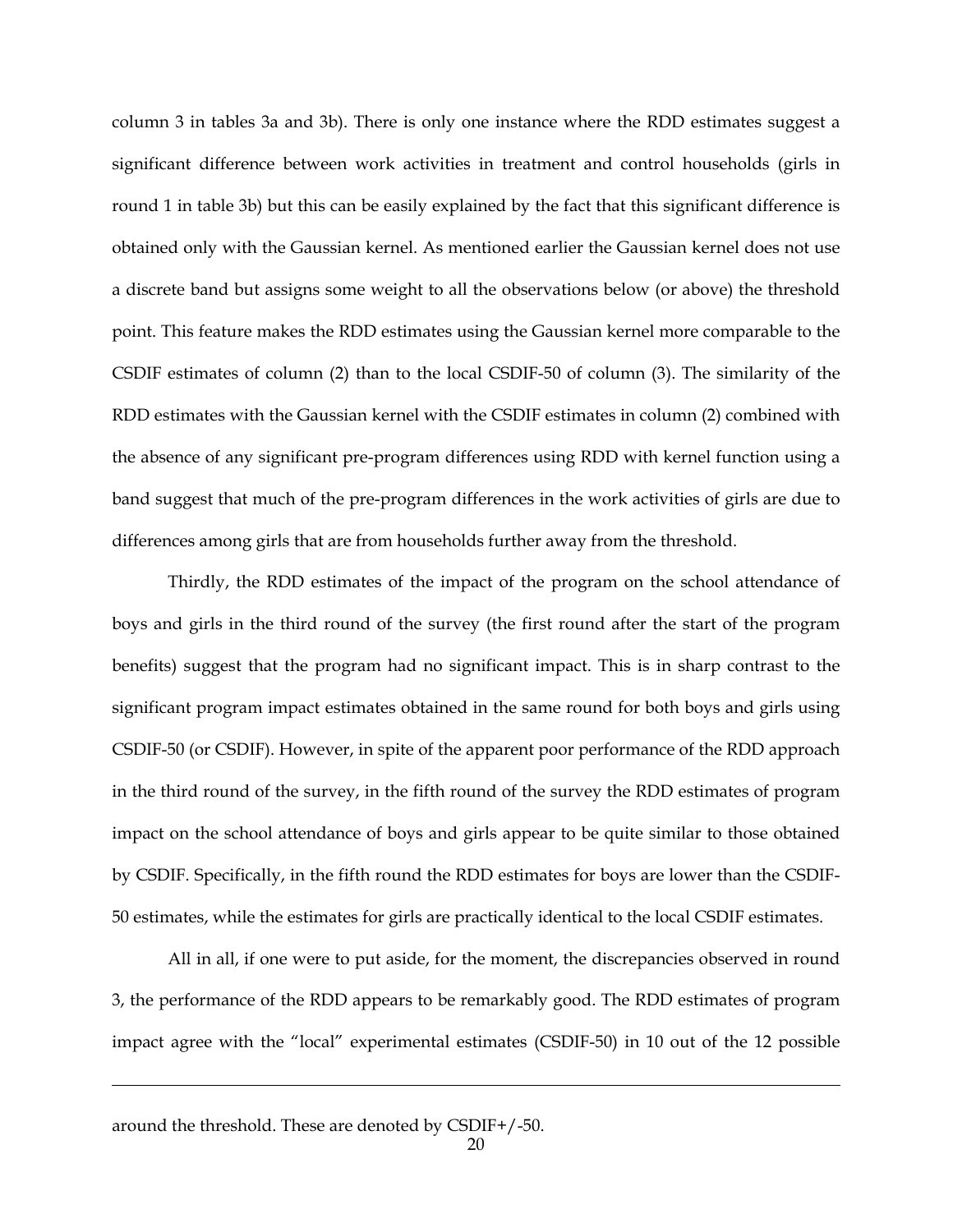<span id="page-23-0"></span>instances. However, the apparent failure of the RDD method to detect any impact in round 3 for either boys or girls raises some serious concerns. For this reason, it is necessary to investigate in more depth some of the possible explanations for these discrepancies between the RDD and the experimental estimates.

#### *Choice of Bandwidth and Inter-Regional Differences in the Threshold*

One of the possible explanations may lie with the choice of bandwidth. The analysis so far presented estimates using a bandwidth of 50. Perhaps a different bandwidth may provide a more reliable estimate of the impact of the program. For this purpose we have also re-estimated the RDD estimates of program impact using a bandwidth of 75 and a bandwidth of 100 (see tables A1a, b and A2a, b in the appendix). However, increasing the bandwidth of the kernel functions appears to provide only a partial explanation of the weak performance of RDD. For example, with a bandwidth of 75 and 100 the third round estimates of program impact on the schooling attendance of boys continue to be insignificant. In contrast, the estimates for girls' school attendance now become significantly different from zero, albeit somewhat lower than the local experimental estimates. Also, the same general patterns continued to hold when we repeat the analysis (with a bandwidth of 50) on the sub-sample of regions with very similar threshold scores, i.e. regions 3, 4, 5 and 6 (see appendix tables A3a, b).

#### *Spillover Effects and Evaluation Bias*

<u>.</u>

Another potential explanation for the observed patterns of impact obtained using the RDD method may rest with the inadequacy of the comparison group used by the RDD.<sup>22</sup> It is

<sup>22</sup> Bobonis and Finan (2002), for example, in their detailed analysis of the spillover effects of PROGRESA, find that the program did have an impact on the non-eligible households, and that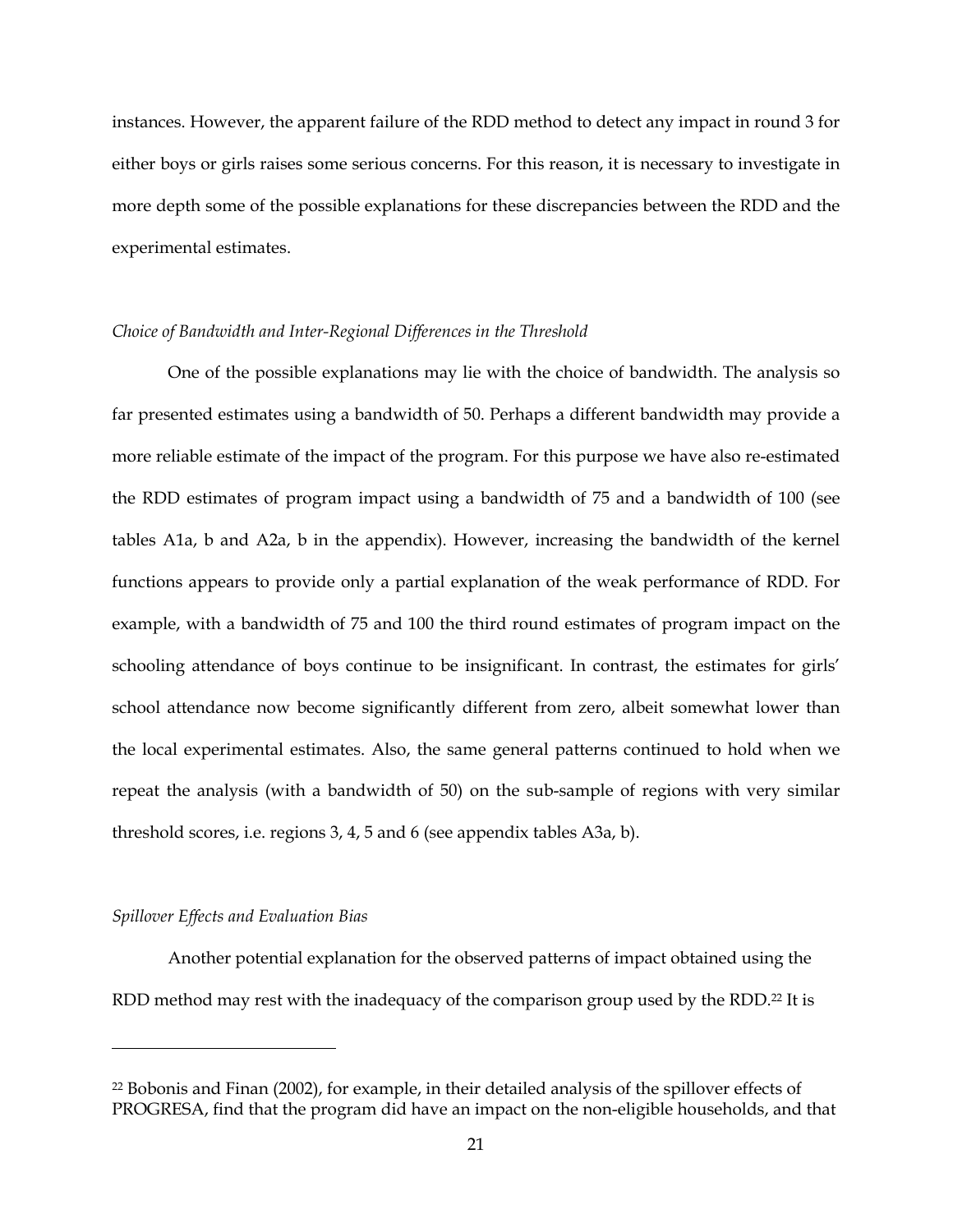conceivable, for example, that after the start of the PROGRESA program in the treatment villages, non-eligible households in these villages may have altered their behavior by enrolling their children to school or withdrawing them from the labor market either due to "peer effects" within these small rural communities or due to expectations that this behavior may increase their chances of becoming eligible for the program's benefits. Whatever the reason, as long as non-eligible households change their behavior because of the presence of the program in their community they may cease to provide an appropriate comparison group for the evaluation of the program. This may also impact on the performance of the RDD relative to the benchmark experimental estimates.

In order to investigate this latter possibility in more detail, we conduct two tests based on two different comparison groups. Firstly, we examine whether the program had any impact on children from non-eligible households just above the threshold point in group C using as a comparison group children from non-eligible households that are also just above the threshold score in the control villages (group D in table 2). Secondly, we examine program impact on group C using as a comparison group children from group B. Since none of these groups of households are benefiting from the program, the estimated impact of the program on group C should be zero independently of the comparison group used. Then, under the maintained hypothesis that the comparison group is totally unaffected by the presence of the program in surrounding localities, any evidence of a non-zero impact of the program in the sample of noneligible households can be interpreted as evidence of spillover effects. This could also provide an explanation as to why the RDD estimates of using children from group C as a comparison group dot not reveal any impact and suggest that the weak performance of the RDD may not be due to the method itself, but the compromised integrity of the comparison group.

this impact occurred primarily in round 3 the first year after the start of the program.

<u>.</u>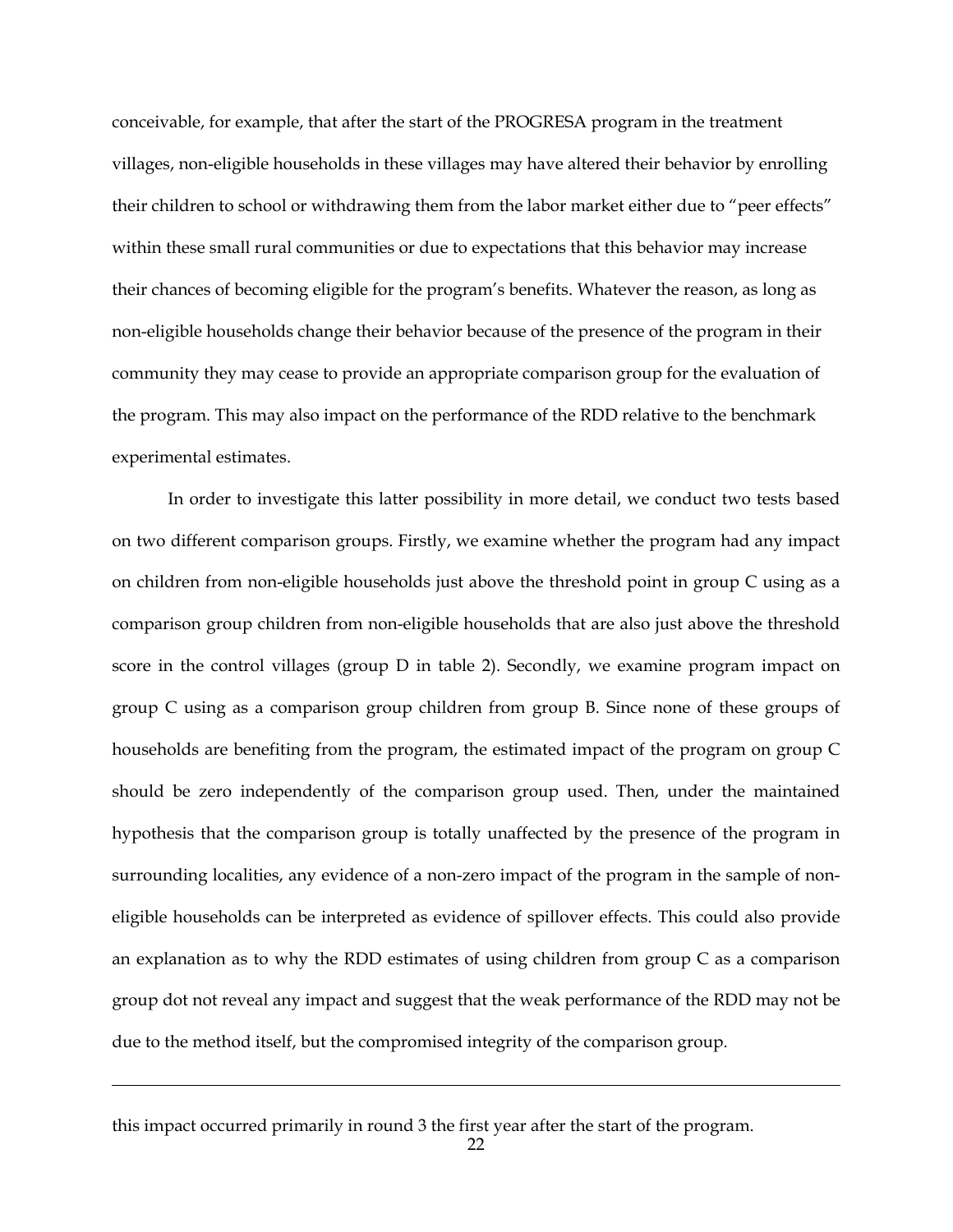#### Table 4

<span id="page-25-0"></span>Table 4 presents estimates of the program impact using 2DIF and CSDIF as well as local CSDIF estimates for a households with 50 and 75 points just above the threshold (CSDIF+50 and CSDIF+75). The CSDIF estimates appear to indicate that the program had some spillover effects on the school attendance of boys during the first year of its implementation. However, the 2DIF estimates for round 3 and the CSDIF estimates for round 1 combined suggest that these differences are more of a reflection of pre-existing differences between these groups of households than a significant increase in the school attendance of boys due to the presence of the program. Moreover these differences seem to disappear by the fifth round of the survey. Overall the estimates presented in table 4, suggest that spillover effects compromising the integrity of the comparison group could be a plausible explanation, at least for boys, for the poor performance of the RDD method during the October 1998 round of the survey.

Another possible explanation for the observed differences between RDD and experimental estimates in the PROGRESA sample is that the RDD estimator applied to the sample of non-eligible households in the treatment localities is subject to "evaluation bias". Borrowing the notation of Heckman, LaLonde, and Smith (1999), and ignoring for the moment the possibility that the RDD estimator may be a local estimate, the RDD estimate may be subject to evaluation bias arising from the fact that the counterfactual term  $E(Y_0 | X, B = 1)$ summarizing what PROGRESA participants would have experienced had they not participated in the program is approximated non-experimentally from the experience of households that are not eligible for the program. In the context of our sample, the evaluation bias associated with a non-experimental estimator such as the RDD may be defined as [23](#page-25-0) 

<u>.</u>

<sup>&</sup>lt;sup>23</sup> Note that by definition the bias associated with an experimental design is equal to zero since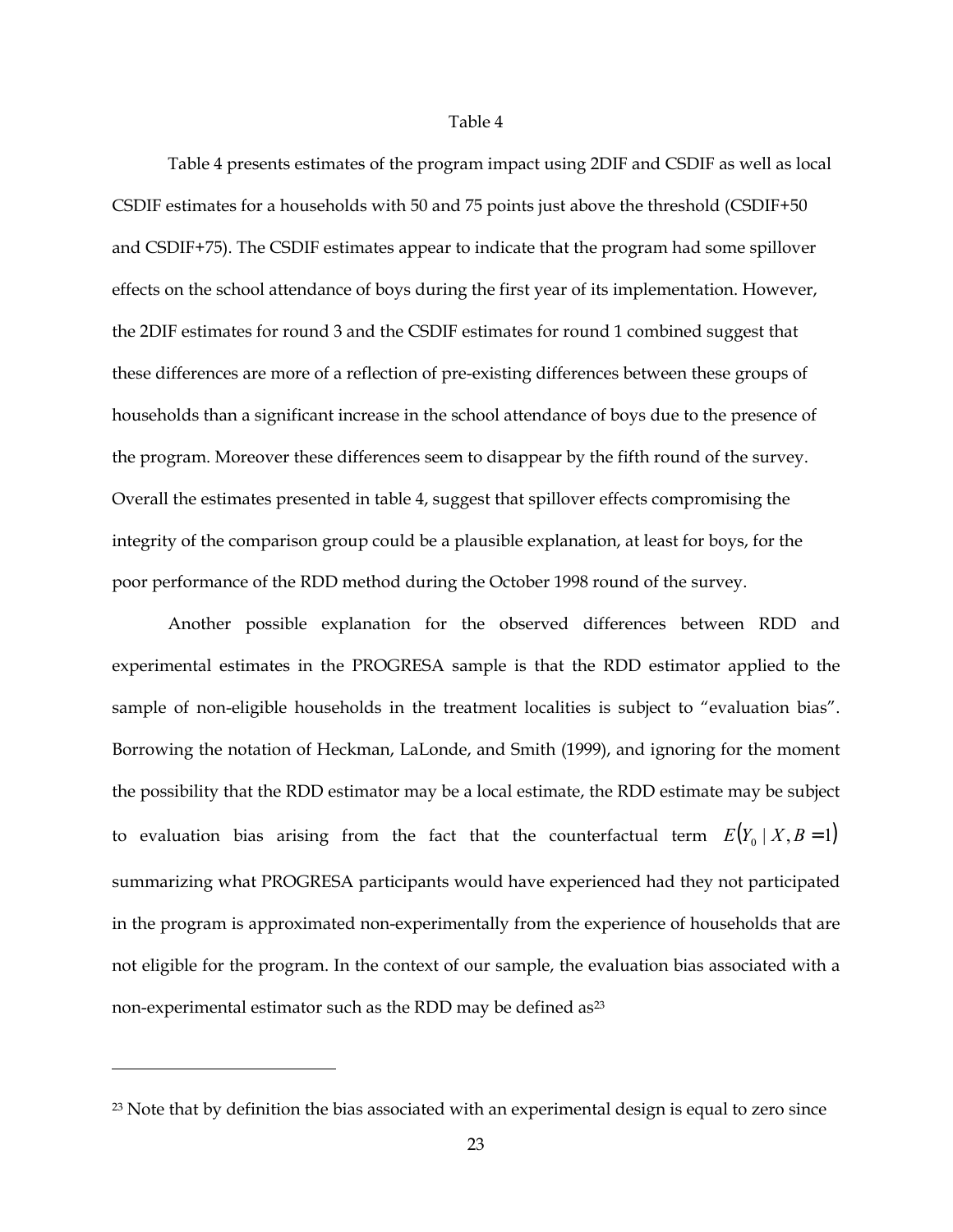$$
BIAS(X) = E(Y_0 \mid X, B=1) - E(Y_0 \mid X, B=0). \tag{7}
$$

One advantage derived from the experimental nature of the evaluation sample of PROGRESA is that it offers the opportunity to investigate whether the size of this bias is significant. Following Smith and Todd (2001) we test for evaluation bias estimating program impact on the sample of non-eligible households in treatment localities (group C) using the sample of eligible households in the control villages (group B) as a comparison group (see table 5).

#### Table 5

Irrespective of whether one uses CDIF or RDD as a method for evaluating program impact, the estimates in table 5 reveal that there is no significant impact of the program on noneligible households near the threshold in the treatment localities. Thus evaluation bias cannot account for the weak performance of RDD in the earlier tables 3a and 3b. These estimates also suggest that there are no significant spillover effects compromising the integrity of the comparison group C in the third round of the survey.

#### *Testing the integrity of the controls*

-

Our investigation so far was conducted under the maintained hypothesis that the control communities are immune from contamination. However, given that the control localities were covered by the PROGRESA program after November 1999, it is also conceivable that households in the control communities might alter their behavior in anticipation of coverage by the program[.24](#page-26-0) If that were to be the case then the RDD estimates of program impact may be the

they use directly information from individuals or households in the control group to construct an estimate of the counterfactual term.

<span id="page-26-0"></span><sup>&</sup>lt;sup>24</sup> It has been impossible to establish whether the households in the control localities knew in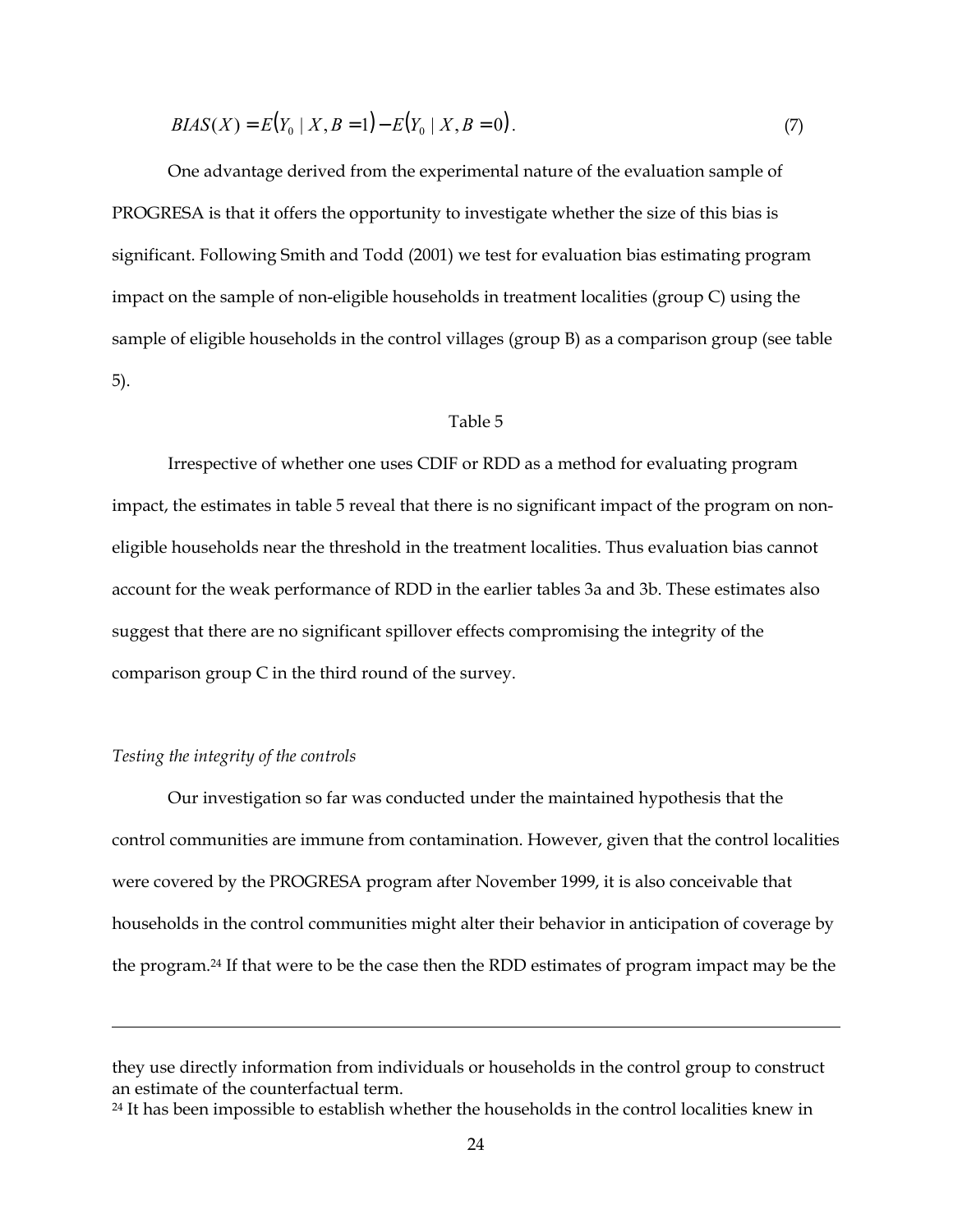ones that are closer to the true impact of the program instead of the experimental estimates used so far as the benchmark of "true" program impact. One way to assess the validity of maintained hypothesis that households in the control localities were unaffected by the presence of the program in neighboring villages is to focus on the control localities and look for possible impacts on households that would be eligible for program benefits in the case their villages were to be covered by the program. If anticipation effects were to contaminate the control communities then one might expect this to occur in the later rounds that are closer to the date of coverage of the control communities by PROGRESA.

#### Table 6

Table 6 presents the 2DIF, CSDIF (average and local) and RDD estimates of program impact in the control localities using the eligible households as a treatment group and the noneligible households from the same control localities as a comparison group (groups B and D, respectively). The estimates suggest that the existence of the program in nearby communities did not have any significant effect on the school attendance or work activities of boys and girls from eligible households. Moreover, it is important to note that both the RDD estimates which are local estimates of impact around the threshold as well as the CSDIF and 2DIF estimates which are average estimates yield the same general answer. Leaving aside some of the preexisting differences between the school attendance and work activities of eligible and noneligible children, there does not appear to be any evidence of a significant differences between these households in the later rounds of the surveys.

-

advance of their eventual coverage by the PROGRESA program. However, Attanasio, Meghir and Santiago(2001) provide evidence that such "announcement" effects induced in the PROGRESA control villages are important.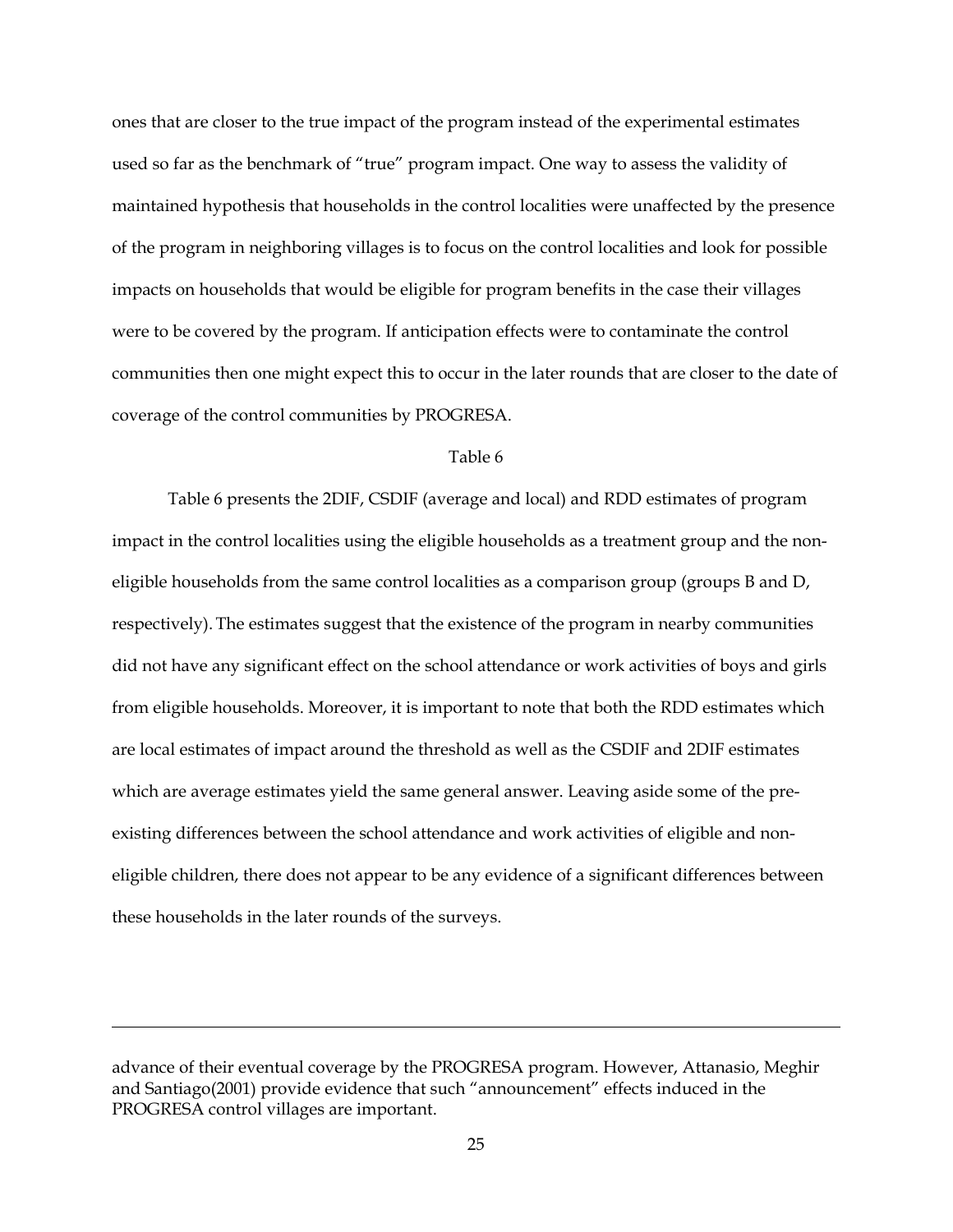#### *Re-estimating program impacts with a different comparison group*

Before making a final judgment on the performance of the RDD methods it is worthwhile to take advantage of one last comparison allowed by PROGRESA's evaluation design. The comparison group used by the RDD in Tables 3a and 3b consists of children in noneligible households in the treatment villages with discriminant scores that are just above the region-specific threshold value. The various tests conducted so far were unable to reveal any significant problems with this comparison group or any significant differences between this group and the corresponding group (group D) in the control localities. If group C is indeed not affected by any spillover effects of the program then using group D as a comparison group in its place should also yield impact estimates for the third round that are similar to those presented in tables 3a and 3b. Any evidence to the contrary would imply that the weak performance of the RDD lies not with the method itself but with the comparison group.

#### Table 7

In Table 7 we re-estimate the impact of the program using as a comparison group children from group D. The program impact estimates using 2DIF or CSDIF are remarkably close to the experimental impact estimates of tables 3a and 3b. For example, the original 2DIF estimates using group B as a comparison group suggest that the program increased the school attendance of boys (girls) by 5 (8.6) percent in round 3. The 2DIF estimates using group D as a comparison group suggest that the effect of the program in the same round was 6.8 (7.0) percent. Similarly, in the last round the original 2DIF estimates using group B as a comparison group suggest that the program increased the school attendance of boys (girls) by 4.8 (9.9) percent. Also, the CSDIF estimates of program impact are remarkably close independently of the comparison group used. The change in the comparison group also seems to imply that the program had a significant effect in reducing the work activities of boys and girls.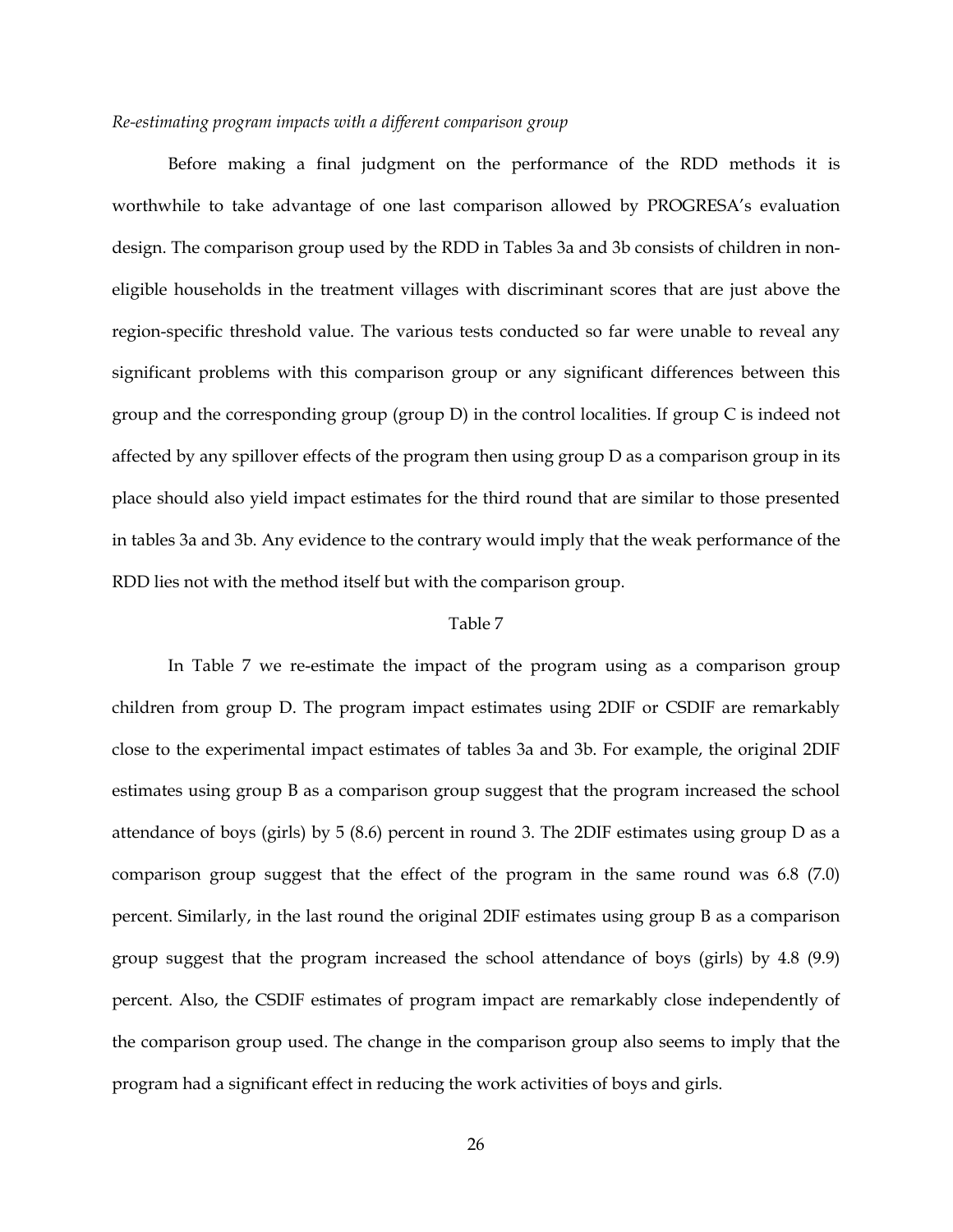However, some notable differences begin to emerge when comparing the local CSDIF estimates using the different comparison groups. The estimates of impact on schooling on households around PROGRESA's threshold are much higher when group D is used as a comparison group. For example, in the third round the program seems to have increased school attendance by 15.6 percent for boys and by 14.1 percent for girls around the threshold (see table 7). In contrast, the corresponding impact estimates are 7.2 (boys) and 7.8 (girls) percent. In addition, during the third round the RDD estimates of program impact on schooling (table 7) turn out to be high and significant for both boys and girls. This striking change of program impact with the RDD method attests that it is the comparison group rather than the method itself that is primarily responsible for the poor performance of the RDD in round 3 in tables 3a and 3b.

#### **5. Conclusions**

In this paper we investigated the performance of a quasi-experimental estimator, the Regression Discontinuity Design (RDD). Using as a benchmark the impact estimates based on the experimental nature of the sample, we examined how estimates differ when we use the RDD as the estimator for evaluating program impact on two key indicators: child school attendance and child work.

Overall the performance of the RDD performance was remarkably good. The RDD estimates of program impact agreed with the experimental estimates in 10 out of the 12 possible cases. The two cases in which the RDD method failed to reveal any significant program impact on the school attendance of boys and girls were in the first year of the program (round 3). In this round the experimental methods detected significant program impacts for both boys and girls.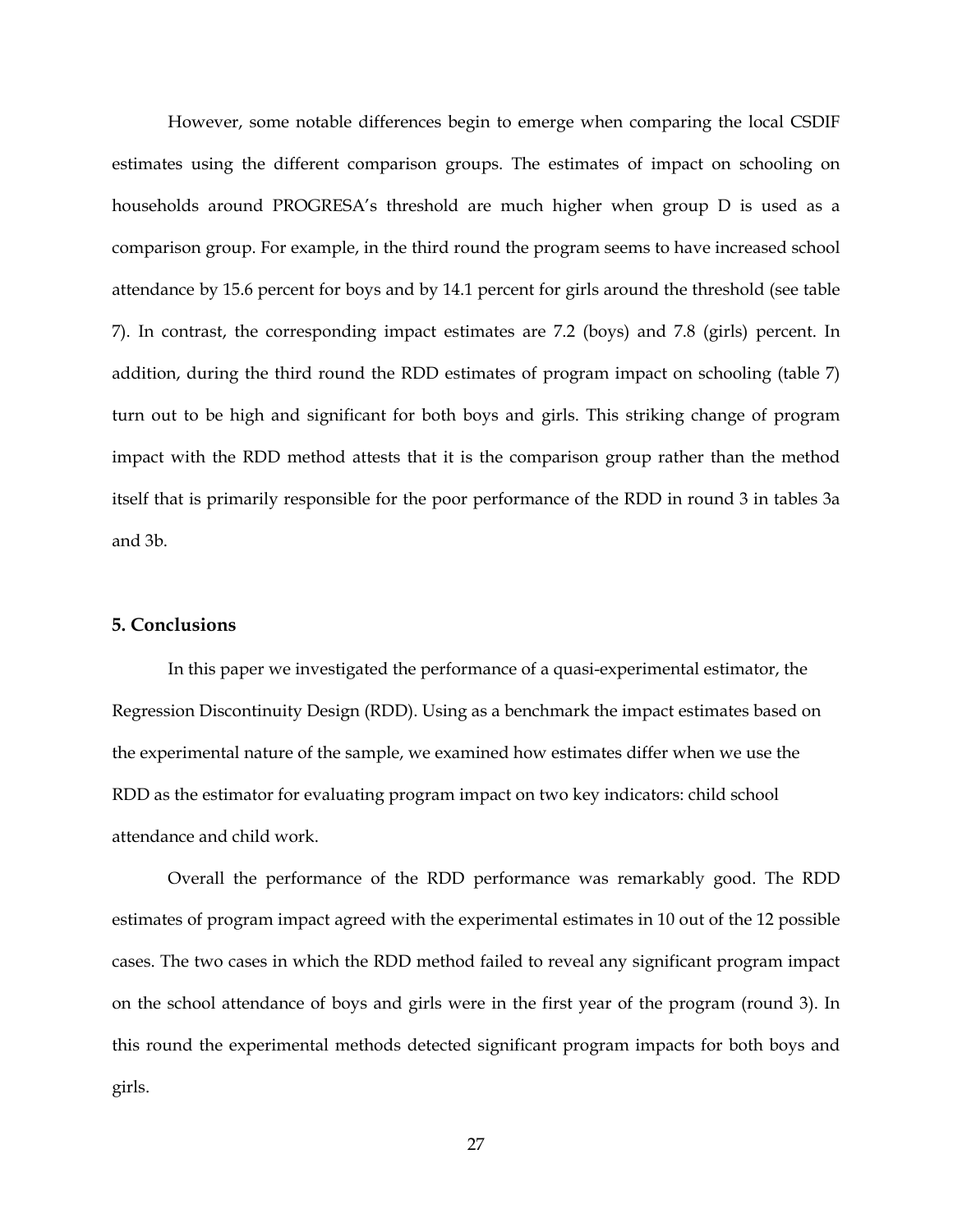The nature of the PROGRESA sample allowed us to investigate more deeply three potential explanations for these discrepancies between the RDD and experimental methods. Specifically, we tested whether the comparison group is contaminated by spillover effects, whether the RDD estimator is subject to evaluation bias, and whether there are any contamination problems with the control group due to announcement effects. Although none of these tests was able to reveal any problems with the comparison group used, it did turn out that the RDD method was able to yield significant impact estimates in both post-program rounds, comparable to the experimental estimates, when we used as a comparison group children from non-eligible household in the control localities. In conclusion, it would be fair to say that the RDD approach, using only information on the outcome variable of interest, the householdspecific discriminant score and the region-specific threshold values, is a valuable approach to evaluating program impacts as it has shown to generate estimates that are remarkably close to conventional experimental methods that require much richer data.

One additional key finding from our analysis is that the quality of the control group is very important. In combination, the variety of tests we conduct suggests that the reliability of the estimated program impact depends more on the integrity of the comparison group used and less on whether an experimental or quasi-experimental estimator is used to measure impact. In the case of PROGRESA a quasi-experimental method such as the RDD would have yielded program impacts that are comparable to the "ideal" experimental impact estimates as long as the comparison group of households does not come from localities where the program was in operation. This finding has potentially critical implications since it implies that the evaluation of social programs at the national scale covering large segments of the poor may be extremely difficult, if not impossible, to evaluate with quasi-experimental methods because of difficulties in finding/constructing adequate comparison groups.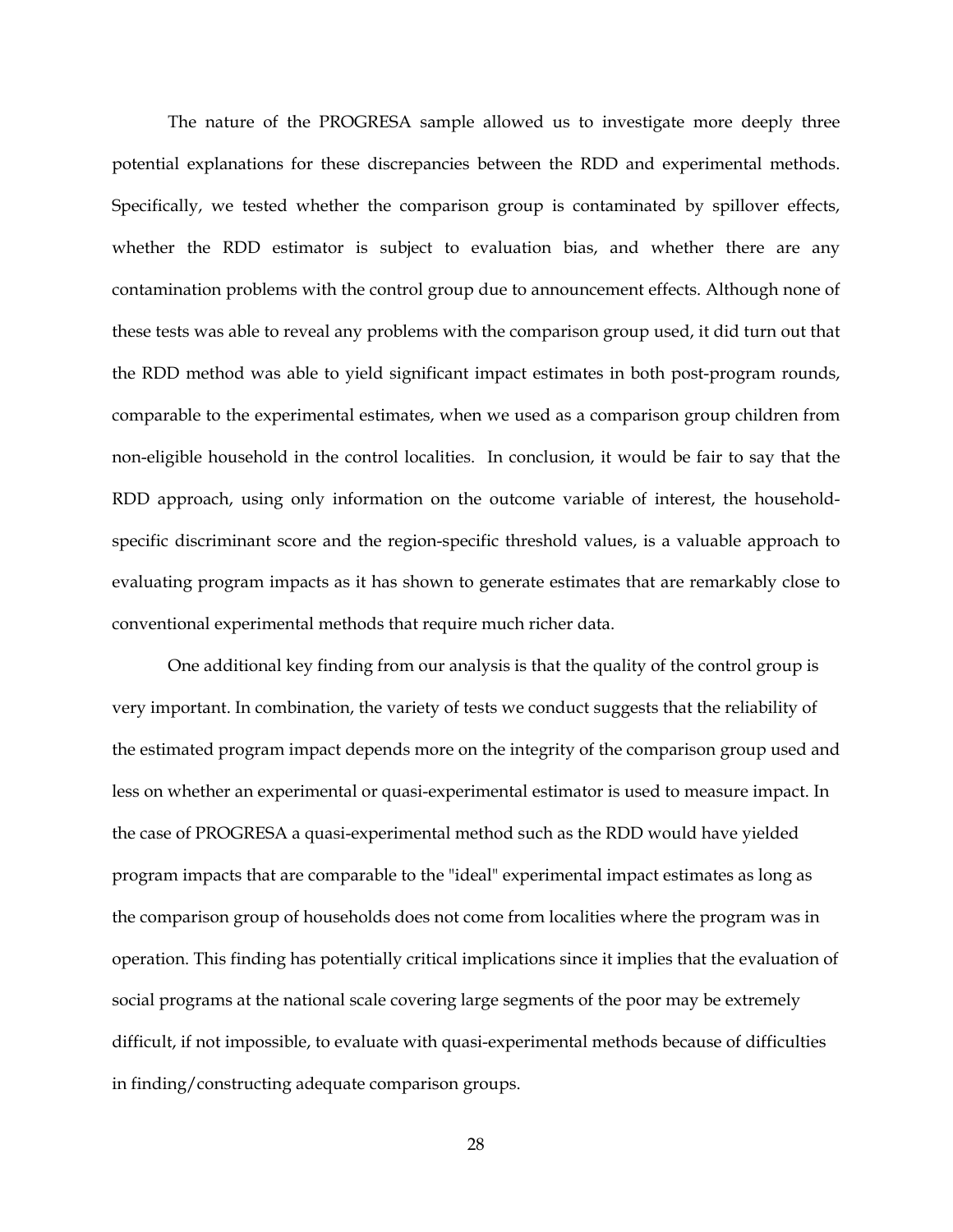#### **REFER**E**NCES**

- Angrist, D. Joshua. and Victor Lavy (1999) ''Using Maimonides Rule to Estimate the Effect of Class Size on Scholastic Achievement'' *Quarterly Journal of Economics* 114(2), 533-575
- Attanasio, Orazio, Costas Meghir, and Ana Santiago (2001) "Education Choices in Mexico: Using a Structural Model and a Randomized Experiment to Evaluate PROGRESA," Unpublished Manuscript, University College London, UK.

Baker, Judy (2000) "Evaluating the Impact of Development Projects on Poverty: A Handbook for Practicioners" The World Bank, Washington D.C.

Behrman, Jere, and Petra Todd (1999) ''Randomness in the Experimental Sample of PROGRESA (Education, Health, and Nutrition Program)'' Mimeo, IFPRI. March.

Black, S.E. (1999) ''Do 'Better' Schools Matter? Parental Valuation of Elementary Education'' *Quarterly Journal of Economics* 114(2), 577-599

Blundell Richard, and Monica Costa-Dias (2002) "Alternative Approaches to Evaluation in Empirical Microeconomics," London: CEMMAP Working Paper CWP10/02.

- Bobonis, Gustavo, and Frederico Finan (2002) "Do Transfers to the Poor Increase the Schooling of the Non-Poor: The Case of Mexico's PROGRESA Program, Manuscript, The University of California at Berkeley.
- Deaton, A. 1997. *The Analysis of Household Survey Data*. Baltimore: Johns Hopkins University Press.
- Dehejia, R. and S. Wahba (2002) "Propensity Score Matching Methods for Non-experimental Causal Studies" *The Review of Economics and Statistics*, Vol. 84 No. 1 (February), pp. 151- 61.
- Diaz, Juan-Jose, Sudhanshu Handa, and Monica Orozco (2003) "Estimating the Evaluation Bias of Matching Estimators using Randomized-out Controls and Non-Participants from PROGRESA" Working paper, Inter-American Development Bank.
- DiNardo, J. and Lee, D.S. (2002) ''The Impact of Unionization on Establishment Closure: A Regression Discontinuity Analysis of Representation Elections'' NBER Working paper Series No. 8993, NBER, Cambridge
- Fan, J. (1992) ''Design-adaptive Nonparametric Regression'' *Journal of the American Statistical Association* 87, 998-1004
- Hahn, J., Todd, P. and Van der Klaauw, W. (1999) ''Evaluating the Effect of an Antidiscrimination Law Using a Regression-Discontinuity Design'' NBER Working paper Series No. 7131, NBER, Cambridge
- Hahn, Jinyong, Petra Todd and Wilbert Van der Klaauw (2001) ''Identification and Estimation of Treatment Effects with a Regression-Discontinuity Design'' *Econometrica* 69(1), 201-209
- Heckman, James J. 1992. Randomization and social policy evaluation. In *Evaluating welfare and training programs*, ed. C. Manski and I. Garfinkel. Cambridge, MA: Harvard University Press.
- Heckman, James J., Hidehiko. Ichimura, and Petra Todd (1997) "Matching As an Econometric Evaluation Estimator: Evidence from Evaluating a Job Training Programme," *The Review of Economic Studies*, Vol. 64, pp. 605-654.
- Heckman, James J. and Jeffrey. Smith. 1995. Assessing the case for social experiments. *Journal of Economic Perspectives* 9(2) Spring: 85-110.
- Heckman, James. , Robert La Londe, and Jeffrey. Smith. 1999. The economics and econometrics of active labor market programs. In *Handbook of labor economics*, vol. 3A, ed. O. Ashenfelter and D. Card. Amsterdam, The Netherlands: North Holland.
- Lee, D.S. (2001) ''The Electoral Advantage to Incumbency and Voter's Valuation of Politicians'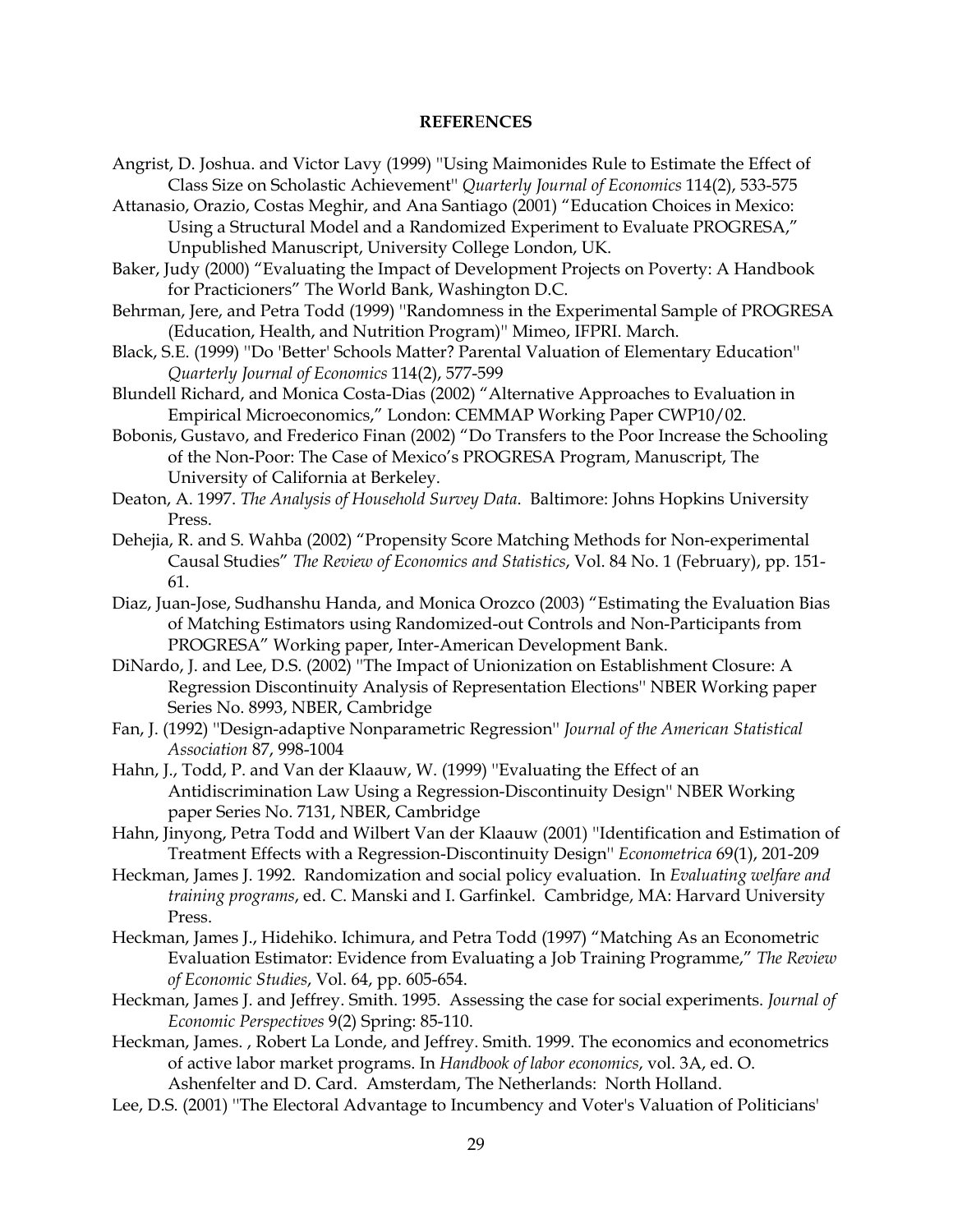Experience: A Regression Discontinuity Analysis of Elections to the U.S. House'' NBER Working paper Series No. 8441, NBER, Cambridge

- Newman John., Laura Rawlings, and Paul Gertler (1994). "Using Randomized Control Designs in Evaluating Social Sector Programs in Developing Countries." *The World Bank Research Observer*, 9 (2): 181-201.
- Pitt, Mark and Sahidur Khandker (1988) "The Impact of Group-Based Credit Programs on Poor Households in Bangladesh: Does the Gender of Participants Matter?" *Journal of Political Economy*, Vol. 106, pp. 958-96.
- Schultz, T. Paul (2003) ''School Subsidies for the Poor: Evaluating the Mexican PROGRESA Poverty Program'' *Journal of Development Economics*, (forthcoming).
- Sharma, Subbash (1996) Applied Multivariate Techniques, J. Wiley & Sons, Inc.
- Skoufias, Emmanuel (2001) ''PROGRESA and its Impacts on the Human Capital and Welfare of Households in Rural Mexico: A Synthesis of the Results of an Evaluation by IFPRI'' Mimeo, IFPRI. December.
- Skoufias, Emmanuel, Benjamin Davis, and Sergio de la Vega (2001): "Targeting the Poor in Mexico: An Evaluation of the PROGRESA Selection Mechanism," *World Development,* Vol. 29, No. 10, October 2001, pp. 1769-1784.
- Skoufias, Emmanuel and Susan W. Parker (2001) "Conditional Cash Transfers and their Impact on Child Work and Schooling: Evidence from the PROGRESA program in Mexico", *Economia,* Vol.2, No. 1, Fall 2001, pp. 45-96.
- Smith, A. Jeffrey, and Petra E. Todd (2001) "Reconciling Conflicting Evidence on the Performance of Propensity-Score Matching Methods, *American Economic Review Papers and Proceedings*, Vol. 91, No. 2, pp. 112-118.
- Van der Klaauw, Wilbert. (2002) ''Estimating the Effect of Financial Aid Offers on College Enrollment: A Regression-Discontinuity Approach'', *International Economic Review*, Vol. 43, No. 4 (November), pp. 1249-87.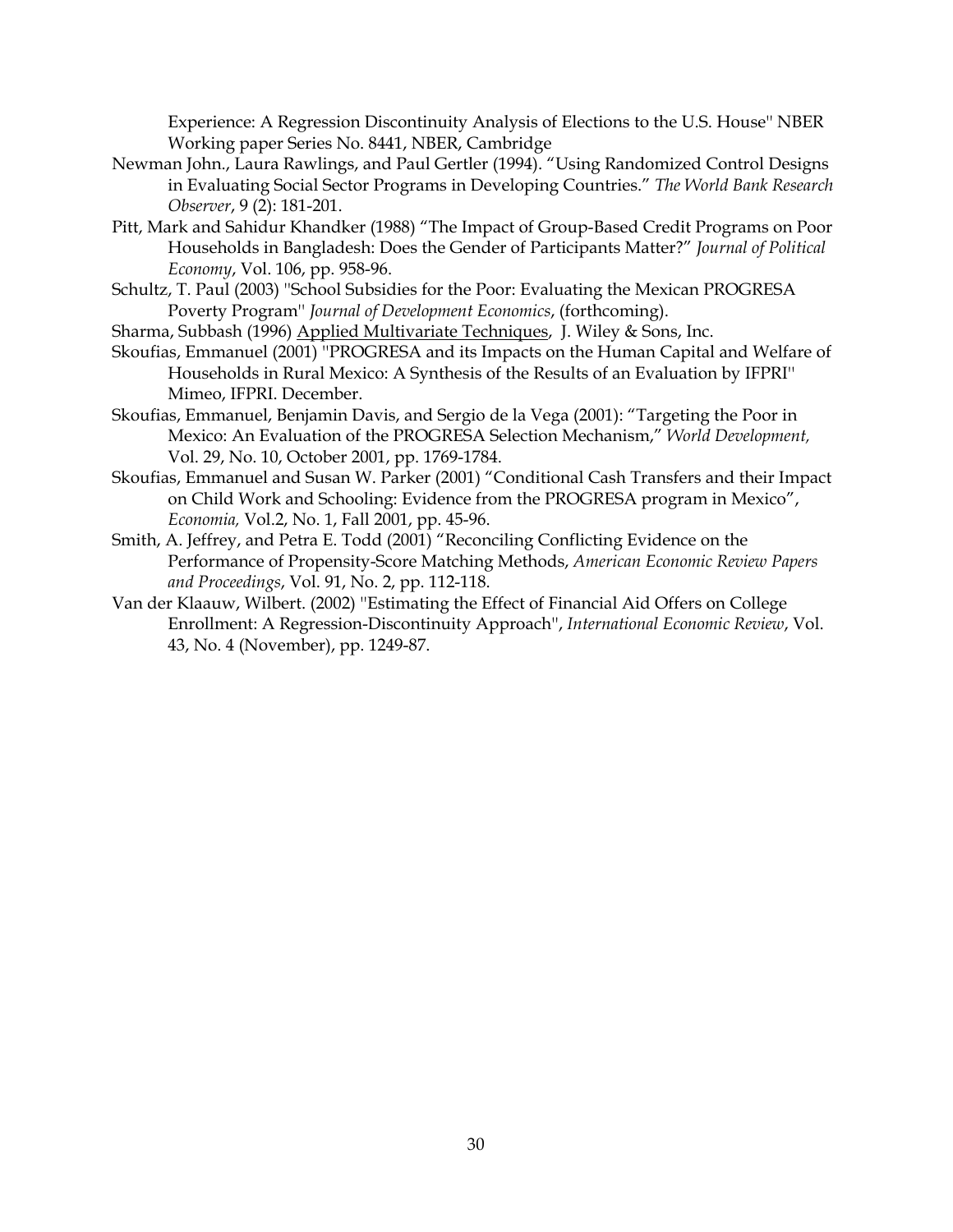

Figure 1: Kernel Densities of Discriminant Scores and Threshold points by region **Figure 1: Kernel Densities of Discriminant Scores and Threshold points by region** 

31

Region 28

Discriminant Score 757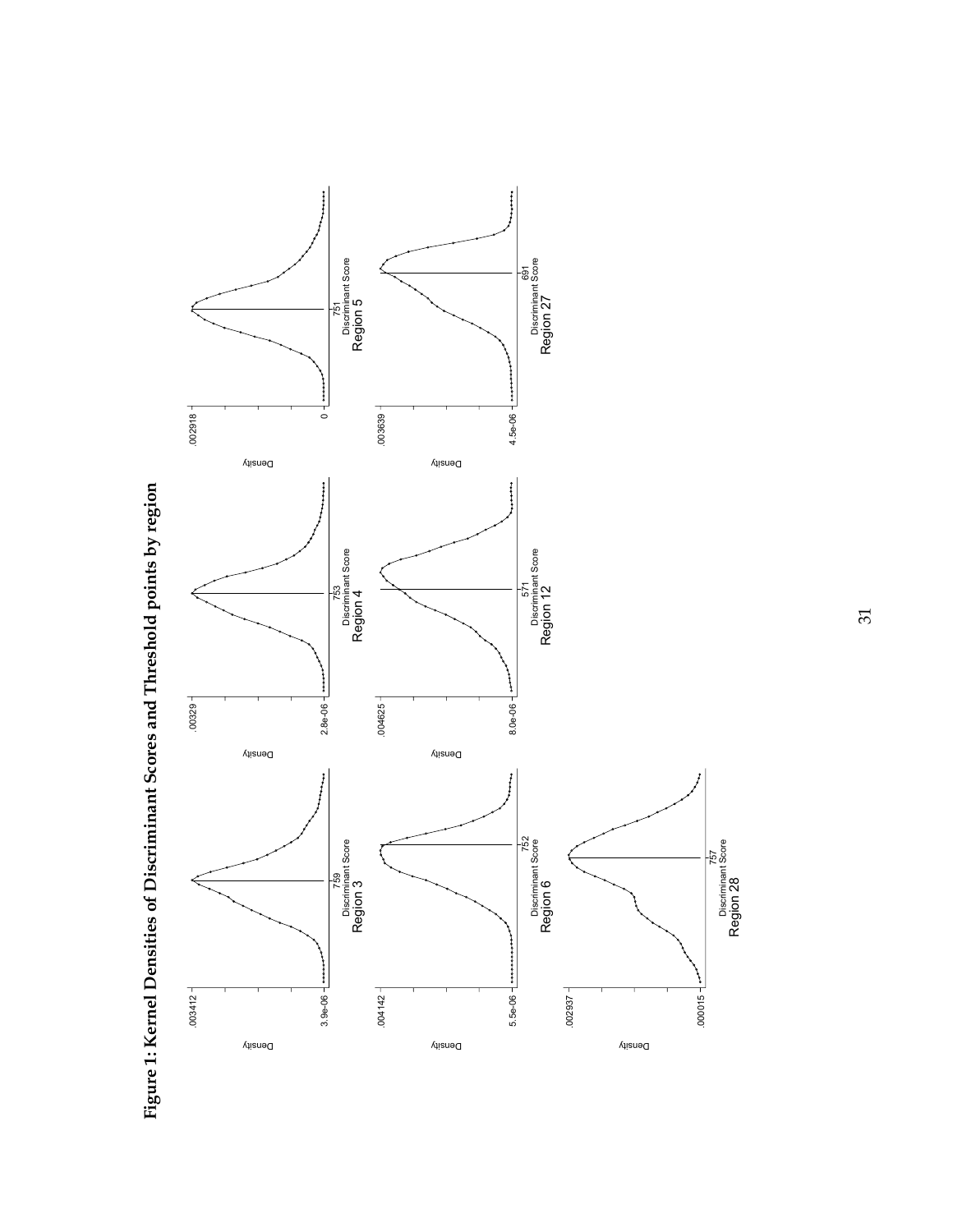| $\widehat{\mathcal{O}}$ | $\odot$                | $\bigoplus$                | $\widehat{\Theta}$                   |
|-------------------------|------------------------|----------------------------|--------------------------------------|
|                         |                        |                            | non-eligible<br>Number of            |
| Number of               | Maximum<br>value of    | Minimum<br>value of        | households<br>with                   |
| households in           | discriminant           | discriminant               | discriminant                         |
| sample                  | score among            | score among                | score less                           |
|                         | households<br>eligible | non-eligible<br>households | than value in<br>$\text{column} (3)$ |
| 3,031                   | 759.36                 | 576                        | $\overline{14}$                      |
|                         |                        |                            |                                      |
| 4,559                   | 753.14                 | 653                        | 15                                   |
|                         |                        |                            |                                      |
|                         |                        |                            |                                      |
| 10,790                  | 751.5                  | 610                        | 14                                   |
|                         |                        |                            |                                      |
| 1,907                   | 752                    | 693                        | 3                                    |
|                         |                        |                            |                                      |
| 383                     | 571                    | 573                        | 0                                    |
|                         |                        |                            |                                      |
| 2,934                   | 691                    | 546                        | 213                                  |
|                         |                        |                            |                                      |
|                         |                        |                            |                                      |
| 472                     | 856                    | 757                        | 116                                  |
|                         |                        |                            |                                      |

Table 1: Sampled Households and Discriminant Scores by Region **Table 1: Sampled Households and Discriminant Scores by Region** 

Note: \* In region 28 there were only 15 eligible households with a discriminant score greater than the minimum value of the<br>score among non-eligible households Note: \* In region 28 there were only 15 eligible households with a discriminant score greater than the minimum value of the score among non-eligible households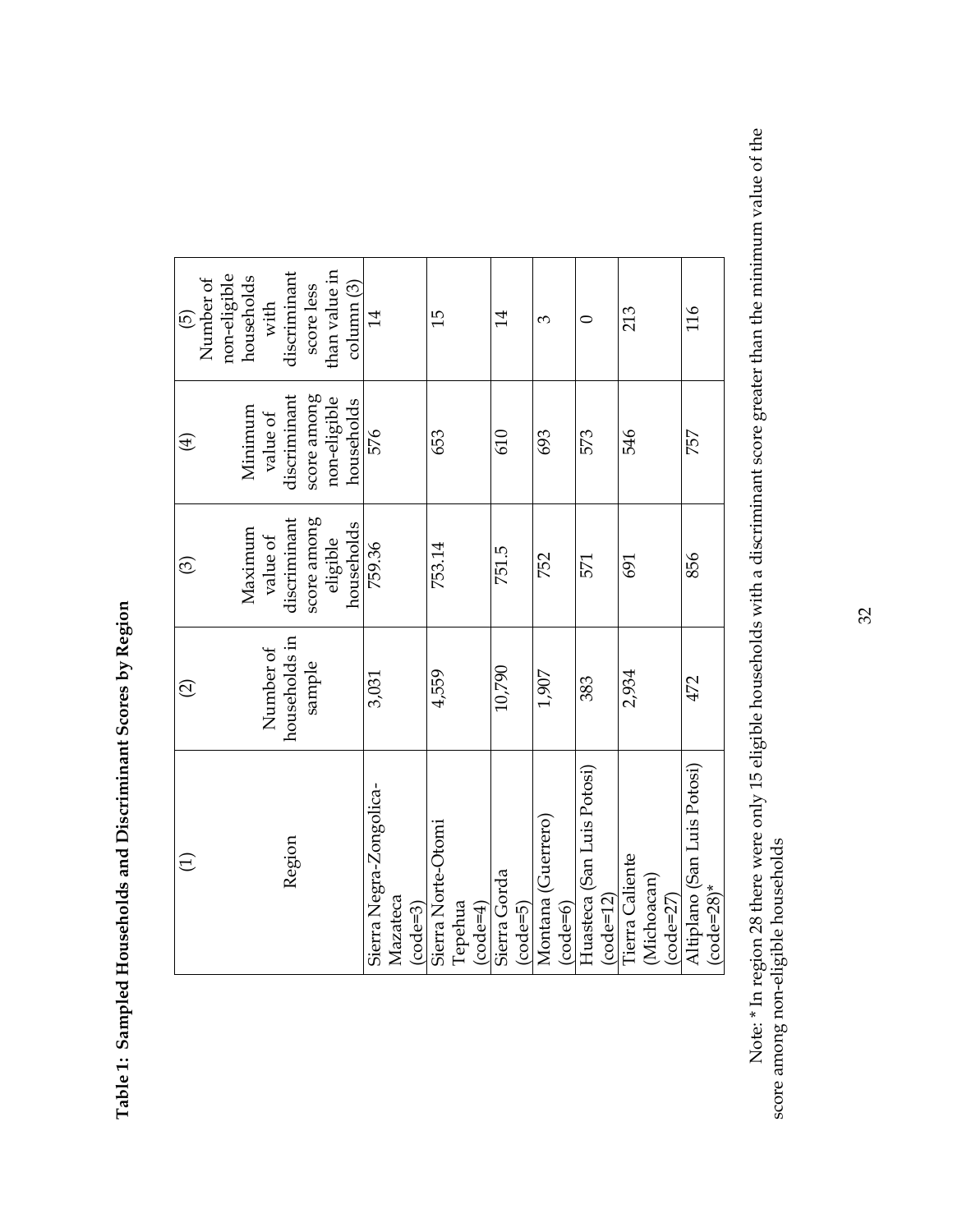|                              |                        | Localities: 320       | <b>Localities: 186</b> |
|------------------------------|------------------------|-----------------------|------------------------|
|                              |                        | Households:14,856     | Households: 9,221      |
|                              |                        |                       |                        |
|                              |                        |                       |                        |
|                              |                        |                       | <b>CONTROL</b>         |
|                              |                        | <b>TREATMENT</b>      | <b>LOCALITY</b> where  |
|                              |                        | <b>LOCALITY</b> where | <b>PROGRESA</b>        |
|                              |                        |                       |                        |
|                              | Discriminant           | PROGRESA is in        | operations are         |
| <b>Household Eligibility</b> | <b>Score</b>           | operation             | delayed                |
| <b>Status</b>                | ('puntaje')            | $(T=1)$               | $(T=0)$                |
|                              |                        |                       |                        |
|                              |                        |                       |                        |
|                              |                        |                       |                        |
| Eligible for                 | Low                    |                       |                        |
|                              |                        | A                     | B                      |
| <b>PROGRESA</b> benefits     |                        |                       |                        |
| $(B=1)$                      |                        |                       |                        |
|                              | <b>Below Threshold</b> | $B=1, T=1$            | $B=1, T=0$             |
|                              |                        |                       |                        |
|                              | <b>Above Threshold</b> |                       |                        |
| Non-Eligible for             |                        |                       | $\bf{D}$               |
| <b>PROGRESA</b> benefits     |                        |                       |                        |
|                              |                        |                       |                        |
| $(B=0)$                      | High                   | $B=0, T=1$            | $B=0, T=0$             |
|                              |                        |                       |                        |

#### **Table 2: A Decomposition of the Sample of All Households in Treatment and Control Villages**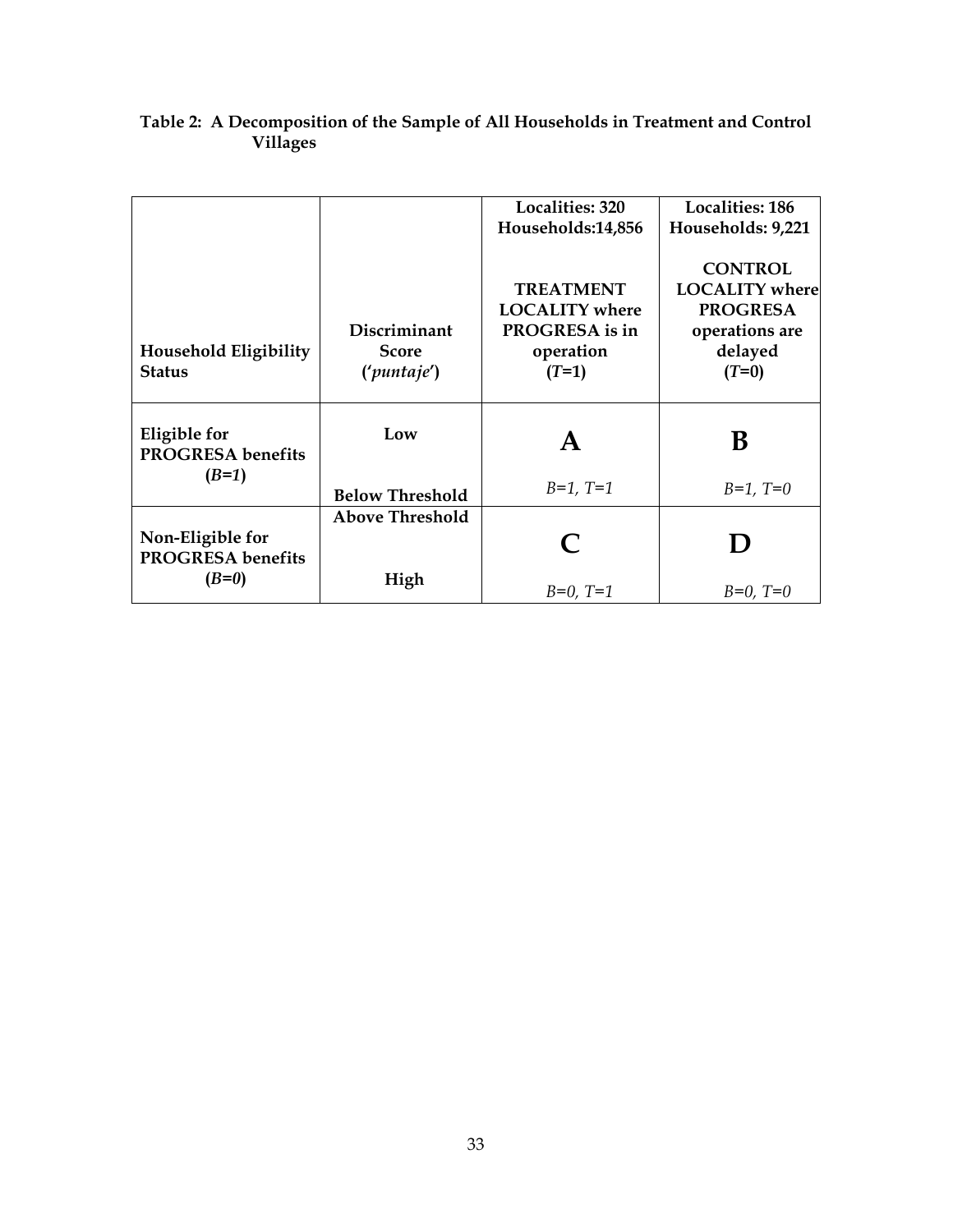Estimates of Program Impact By Round (BOYS 12-16 yrs old) **Estimates of Program Impact By Round (BOYS 12-16 yrs old)** TABLE<sub>3a</sub> **TABLE 3a**

|                                 |                  | <b>Experimental Estimates</b> |                                                                                 |                          |          | RDD Impact Estimates using different kernel functions |                    |                        |                  |  |
|---------------------------------|------------------|-------------------------------|---------------------------------------------------------------------------------|--------------------------|----------|-------------------------------------------------------|--------------------|------------------------|------------------|--|
|                                 | 2DIF             | CSDIF                         | CSDIF-50                                                                        | Uniform                  | Biweight | Epanechnik                                            | Triangular         | Quartic                | Guassian         |  |
| SCHOOL                          | $\widehat{\tau}$ |                               |                                                                                 |                          |          |                                                       |                    | $\widehat{\mathbf{e}}$ | $(9)$<br>0.050   |  |
| Round <sub>1</sub>              | n.a              | $\frac{2}{2}$                 | $\begin{array}{c} \textbf{(3)} \\ \textbf{0.001} \\ \textbf{0.028} \end{array}$ |                          | $60^{0}$ | $60^{0}$                                              | $rac{610}{20}$     | $-0.016$               |                  |  |
| st. error                       |                  | 0.018                         |                                                                                 | (4)<br>$-0.053$<br>0.027 | 0.031    | 0.029                                                 | 0.031              | 0.031                  | 0.021            |  |
| Round <sub>3</sub>              | 0.050            | 0.064                         | $\overline{\phantom{0}}$<br>0.07                                                | 0.020                    | 0.008    | 0.010                                                 | 0.008              | 0.008                  | 0.005            |  |
| st. error                       | 0.017            | 0.019                         | 0.028                                                                           | 0.028                    | 0.034    | 0.031                                                 | 0.033              | 0.034                  | 0.022            |  |
| Round 5                         | 0.048            | 0.061                         | 0.099                                                                           | 0.052                    | 0.072    | 0.066                                                 | 0.069              | 0.072<br>0.032         | $0.057$<br>0.021 |  |
| st. error                       | 0.020            | 0.019                         |                                                                                 | 0.028                    | 0.032    | 0.030                                                 | 0.032              |                        |                  |  |
| R-Squared<br>Nobs               | 16331<br>0.21    |                               | 0.030<br>4279<br>0.25                                                           |                          |          |                                                       |                    |                        |                  |  |
| <b>WORK</b>                     |                  |                               |                                                                                 |                          |          |                                                       |                    |                        |                  |  |
| Round <sub>1</sub>              | n.a.             | 0.018                         | 0.007                                                                           | 0.012                    | $-0.016$ | $-0.004$                                              | $-0.013$           | $-0.016$               | 0.025            |  |
| st. error                       |                  | 0.019                         | 0.029                                                                           | 0.027                    | 0.032    | 0.029                                                 | 0.031              | 0.032                  | 0.021            |  |
| Round <sub>3</sub>              | $-0.037$         | $-0.018$                      | $-0.007$                                                                        | 0.007<br>0.024           | $-0.004$ | 0.002                                                 | $0.001$<br>$0.028$ | $-0.004$               | 0.005            |  |
| st. error                       | 0.023            | 0.017                         | 0.029                                                                           |                          | 0.028    | 0.026                                                 |                    | 0.028                  | 0.019            |  |
| Round 5                         | $-0.046$         | $-0.028$                      | $-0.037$                                                                        | $-0.031$                 | $-0.029$ | $-0.030$                                              | $-0.029$           | $-0.029$               | $-0.028$         |  |
| st. error                       | 0.025            | 0.017                         | 0.025<br>4279                                                                   | 0.024                    | 0.028    | 0.026                                                 | 0.027              | 0.028                  | 0.019            |  |
| <u>R-Squared</u><br><b>Nobs</b> | 16331<br>0.16    |                               | 0.19                                                                            |                          |          |                                                       |                    |                        |                  |  |
|                                 |                  |                               |                                                                                 |                          |          |                                                       |                    |                        |                  |  |
|                                 |                  |                               |                                                                                 |                          |          |                                                       |                    |                        |                  |  |

NOTES:

Estimates in bold have t-values >=2 Estimates in **bold** have t-values >=2

Treatment Group for Experimental & RDD Estimates: Beneficiary Households in Treatment Villages (Group A)<br>Comparison Group for Experimental Estimates: Eligible Households in Control Villages (Group B)<br>Comparison Group for R Treatment Group for Experimental & RDD Estimates: Beneficiary Households in Treatment Villages (Group A) Comparison Group for Experimental Estimates: Eligible Households in Control Villages (Group B) Comparison Group for RDD Estimates: NonEligible Households in Treatment Villages (Group C)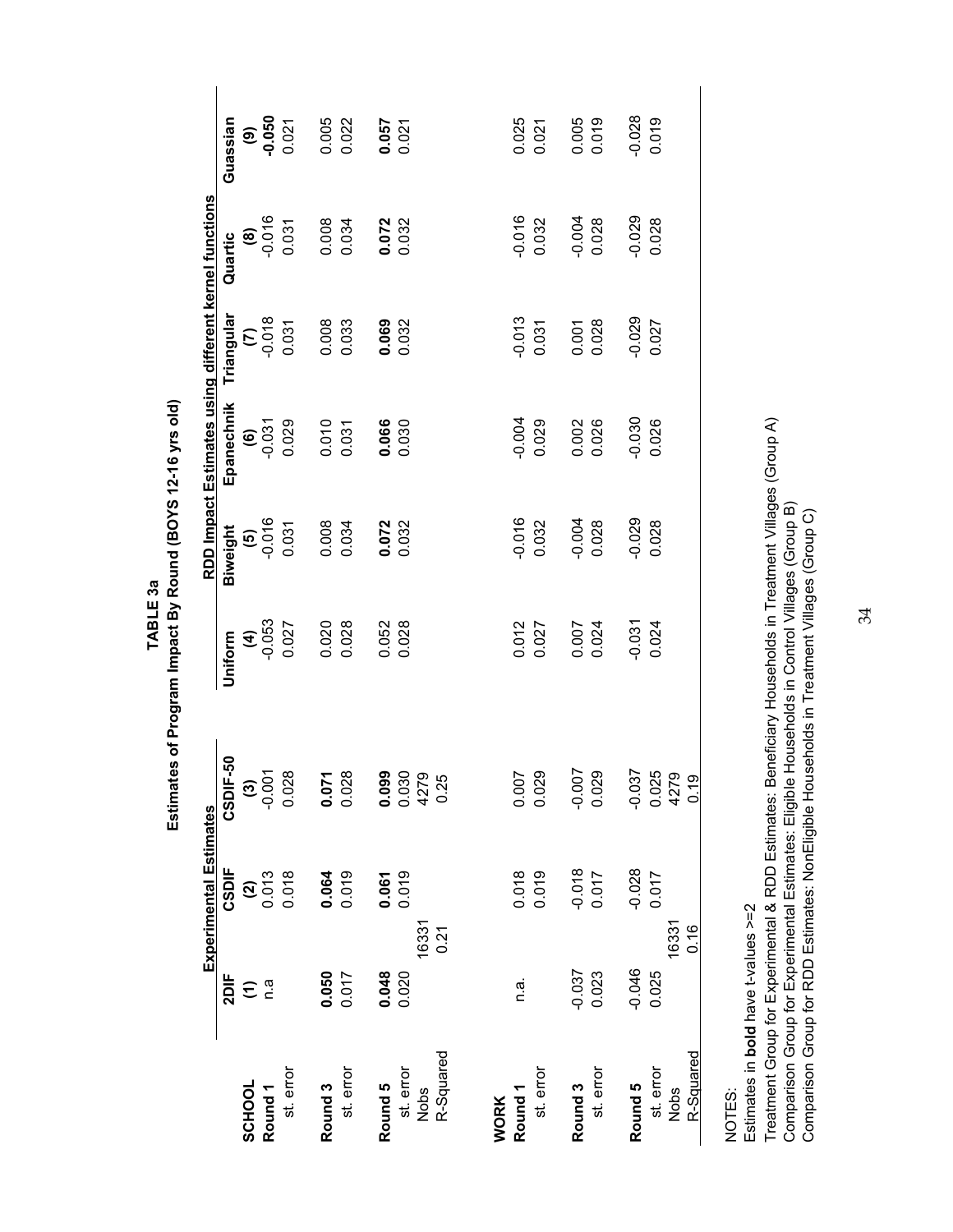|                    |                      | <b>Experimental Estimates</b> |                                                               |                 |                   | RDD Impact Estimates using different kernel functions |                   |                   |                   |
|--------------------|----------------------|-------------------------------|---------------------------------------------------------------|-----------------|-------------------|-------------------------------------------------------|-------------------|-------------------|-------------------|
|                    | 2DIF                 | CSDIF                         | 50<br>CSDIF-                                                  | Uniform         | Biweight          | Epanechnik.                                           | Triangular        | Quartic           | Guassian          |
| SCHOOL             | $\widehat{\epsilon}$ |                               |                                                               |                 |                   |                                                       |                   |                   |                   |
| Round <sub>1</sub> | n.a.                 | $\frac{1}{2}$                 | $\begin{array}{c} \textbf{(3)} \\ 0.000 \\ 0.030 \end{array}$ | (4)<br>$-0.027$ | $\frac{6}{0.025}$ | $(6)$<br>-0.026                                       | $(7)$<br>$-0.025$ | $(8)$<br>$-0.025$ | $(9)$<br>$-0.035$ |
| st. error          |                      | 0.020                         |                                                               | 0.029           | 0.036             | 0.033                                                 | 0.034             | 0.036             | 0.023             |
| Round <sub>3</sub> | 0.086                | 0.085                         |                                                               | 0.038           | 0.039             | 0.041                                                 | 0.039             | 0.039             | 0.054             |
| st. error          | 0.017                | 0.020                         | 0.082<br>0.029                                                | 0.030           | 0.036             | 0.033                                                 | 0.034             | 0.036             | 0.024             |
| Round 5            | 0.099                | 0.098                         |                                                               | 0.078           | 0.114             | 0.097                                                 | 0.107             |                   | 0.084             |
| st. error          | 0.020                | 0.019                         | 0.099<br>0.028<br>3865                                        | 0.031           | 0.036             | 0.033                                                 |                   | 0.114<br>0.036    | 0.025             |
| Nobs               | 15046                |                               |                                                               |                 |                   |                                                       |                   |                   |                   |
| R-Squared          | 0.22                 |                               | 0.23                                                          |                 |                   |                                                       |                   |                   |                   |
| <b>WORK</b>        |                      |                               |                                                               |                 |                   |                                                       |                   |                   |                   |
| Round <sub>1</sub> | n.a.                 | 0.034                         | 0.000                                                         | 0.033           | 0.026             | 0.027                                                 | 0.027             | 0.026             | 0.030             |
| st. error          |                      | 0.017                         | 0.024                                                         | 0.019           | 0.022             | 0.020                                                 | 0.021             | 0.022             | 0.015             |
| Round <sub>3</sub> | $-0.034$             | 0.000<br>0.009                | 0.001                                                         | 0.005<br>0.015  | 0.001<br>0.018    | 0.003                                                 | 0.002<br>0.017    | 0.001<br>0.018    | $-0.008$          |
| st. error          | 0.017                |                               | 0.016                                                         |                 |                   | 0.016                                                 |                   |                   | 0.012             |
| Round 5            | $-0.042$             | $-0.008$                      | $-0.025$                                                      | $-0.019$        | $-0.034$          | $-0.029$                                              | $-0.033$          | $-0.034$          | $-0.025$          |
| st. error          | 0.019                | 0.009                         | 0.018<br>3865                                                 | 0.015           | 0.018             | 0.017                                                 | 0.018             | 0.018             | 0.013             |
| <b>Nobs</b>        | 15046<br>0.05        |                               | 0.07                                                          |                 |                   |                                                       |                   |                   |                   |
| R-Squared          |                      |                               |                                                               |                 |                   |                                                       |                   |                   |                   |
|                    |                      |                               |                                                               |                 |                   |                                                       |                   |                   |                   |

Estimates in bold have t-values >=2 Estimates in **bold** have t-values >=2 NOTES:

Treatment Group for Experimental & RDD Estimates: Beneficiary Households in Treatment Villages (Group A)<br>Comparison Group for Experimental Estimates: Eligible Households in Control Villages (Group B)<br>Comparison Group for R Treatment Group for Experimental & RDD Estimates: Beneficiary Households in Treatment Villages (Group A) Comparison Group for Experimental Estimates: Eligible Households in Control Villages (Group B)

Comparison Group for RDD Estimates: NonEligible Households in Treatment Villages (Group C)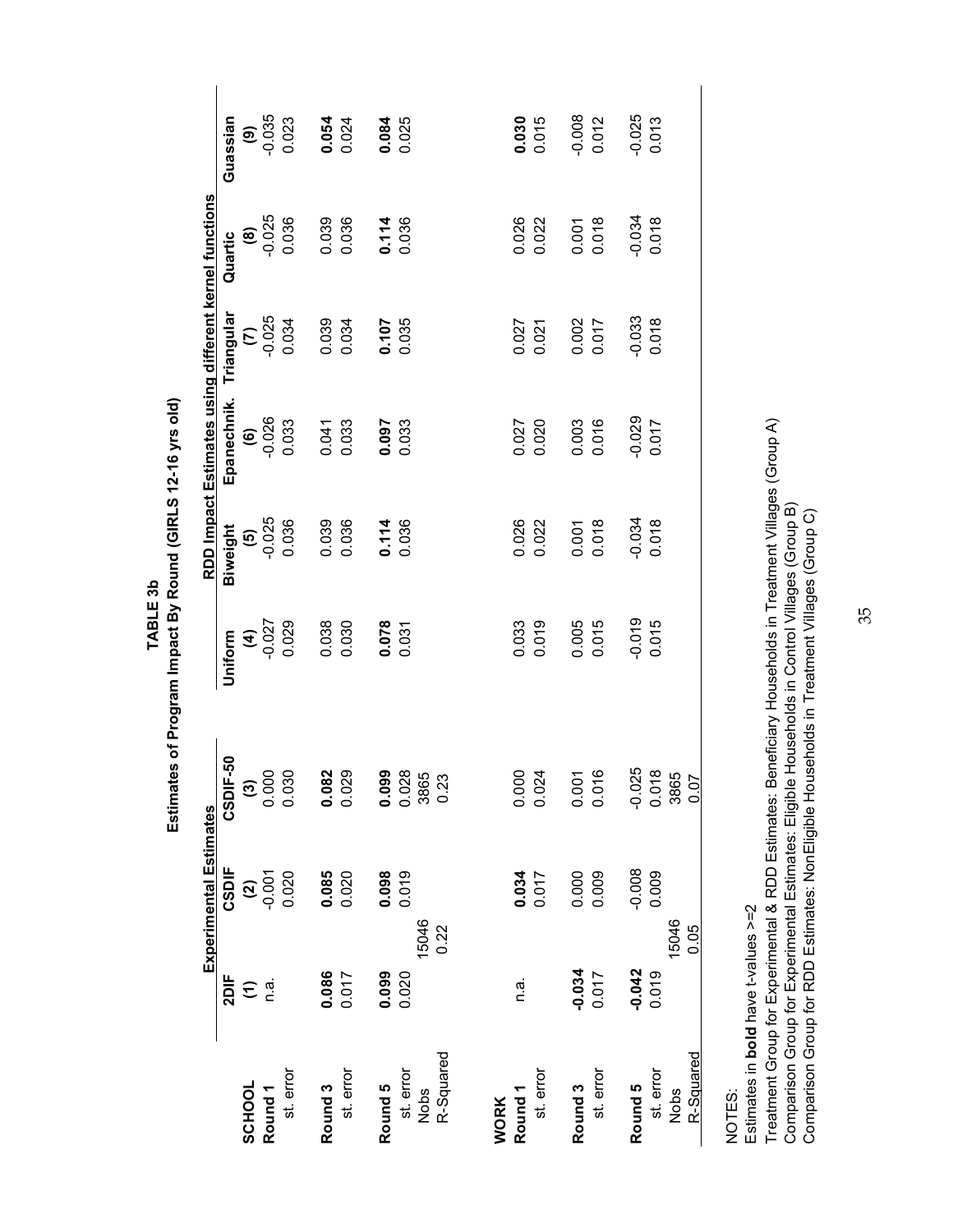|                    |                      |                                        | Experimental Estimates-Boys 12-16 yrs old |                |          |                                                               | <b>Experimental Estimates-Girls 12-16 yrs old</b> |                |
|--------------------|----------------------|----------------------------------------|-------------------------------------------|----------------|----------|---------------------------------------------------------------|---------------------------------------------------|----------------|
|                    | 2DIF                 |                                        | CSDIF+50                                  | CSDIF+75       | 2DIF     | CSDIF                                                         | CSDIF+50                                          | CSDIF+75       |
| SCHOOL             | $\widehat{\epsilon}$ | $CSDIF$<br>$(2)$<br>$0.041$<br>$0.022$ |                                           |                |          |                                                               |                                                   |                |
| Round <sub>1</sub> | n.a                  |                                        | $(3)$<br>0.067                            | $(4)$<br>0.063 | စ် ဖြ    | $\begin{array}{c} \textbf{(6)} \\ \textbf{0.033} \end{array}$ | $\frac{6}{3}$                                     | $(8)$<br>0.037 |
| st. error          |                      |                                        | 0.034                                     | 0.030          |          | 0.022                                                         | 0.035                                             | 0.030          |
| Round <sub>3</sub> | 0.017                |                                        |                                           |                | $-0.013$ | 0.020                                                         | 0.041                                             | 0.006          |
| st. error          | 0.020                | $0.058$<br>$0.024$                     | 0.033                                     | 0.067          | 0.021    | 0.023                                                         | 0.036                                             | 0.029          |
| Round 5            | $-0.021$             | 0.020                                  | 0.065                                     | 0.035          | $-0.012$ | 0.021                                                         | 0.015                                             | 0.016          |
| st. error          | 0.023                | 0.024                                  | 0.036<br>2762                             | 0.032          | 0.024    | 0.023                                                         | 0.036<br>2636                                     | 0.031<br>3694  |
| Nobs               | 7935                 |                                        |                                           | 3933           | 7314     |                                                               |                                                   |                |
| R-Squared          | 0.24                 |                                        | 0.25                                      | 0.25           | 0.23     |                                                               | 0.23                                              | 0.24           |
| <b>WORK</b>        |                      |                                        |                                           |                |          |                                                               |                                                   |                |
| Round <sub>1</sub> | n.a.                 | 0.026<br>0.022                         | 0.062                                     | 0.033          | n.a.     | 0.006                                                         | $-0.022$                                          | $-0.008$       |
| st. error          |                      |                                        | 0.032                                     | 0.028          |          | 0.014                                                         | 0.026                                             | 0.020          |
| Round <sub>3</sub> | $-0.033$             |                                        | $-0.010$                                  | 0.001          | $-0.003$ | 0.003                                                         | $-0.026$                                          | $-0.004$       |
| st. error          | 0.027                | $-0.007$<br>0.020                      | 0.031                                     | 0.026          | 0.018    | 0.012                                                         | 0.019                                             | 0.016          |
| Round 5            | $-0.025$             | 0.001                                  | $-0.009$                                  | 0.004          | 0.005    | 0.011                                                         |                                                   | 0.031          |
| st. error          | 0.028                | 0.019                                  | 0.032                                     | 0.027          | 0.020    | 0.013                                                         | 0.017<br>0.021<br>2636                            | 0.020          |
| Nobs               | 7935                 |                                        | 2762                                      | 3933           | 7614     |                                                               |                                                   | 3694           |
| R-Squared          | 0.19                 |                                        | 0.18                                      | 0.19           | 0.04     |                                                               | 0.61                                              | 0.57           |
|                    |                      |                                        |                                           |                |          |                                                               |                                                   |                |

Program Impacts By Round on Non-Eligible Households in Treatment Localities using Group D as a comparison **Program Impacts By Round on Non-Eligible Households in Treatment Localities using Group D as a comparison** TABLE 4 **TABLE 4**

NOTES: NOTES:

Estimates in **bold** have t-values >=2

Estimates in **bold** have t-values >=2<br>Treatment Group: Non-Eligible Households in Treatment Villages (Group C)<br>Comparison Group: Non-Eligible Households in Control Villages (Group D) Treatment Group: Non-Eligible Households in Treatment Villages (Group C) Comparison Group: Non-Eligible Households in Control Villages (Group D)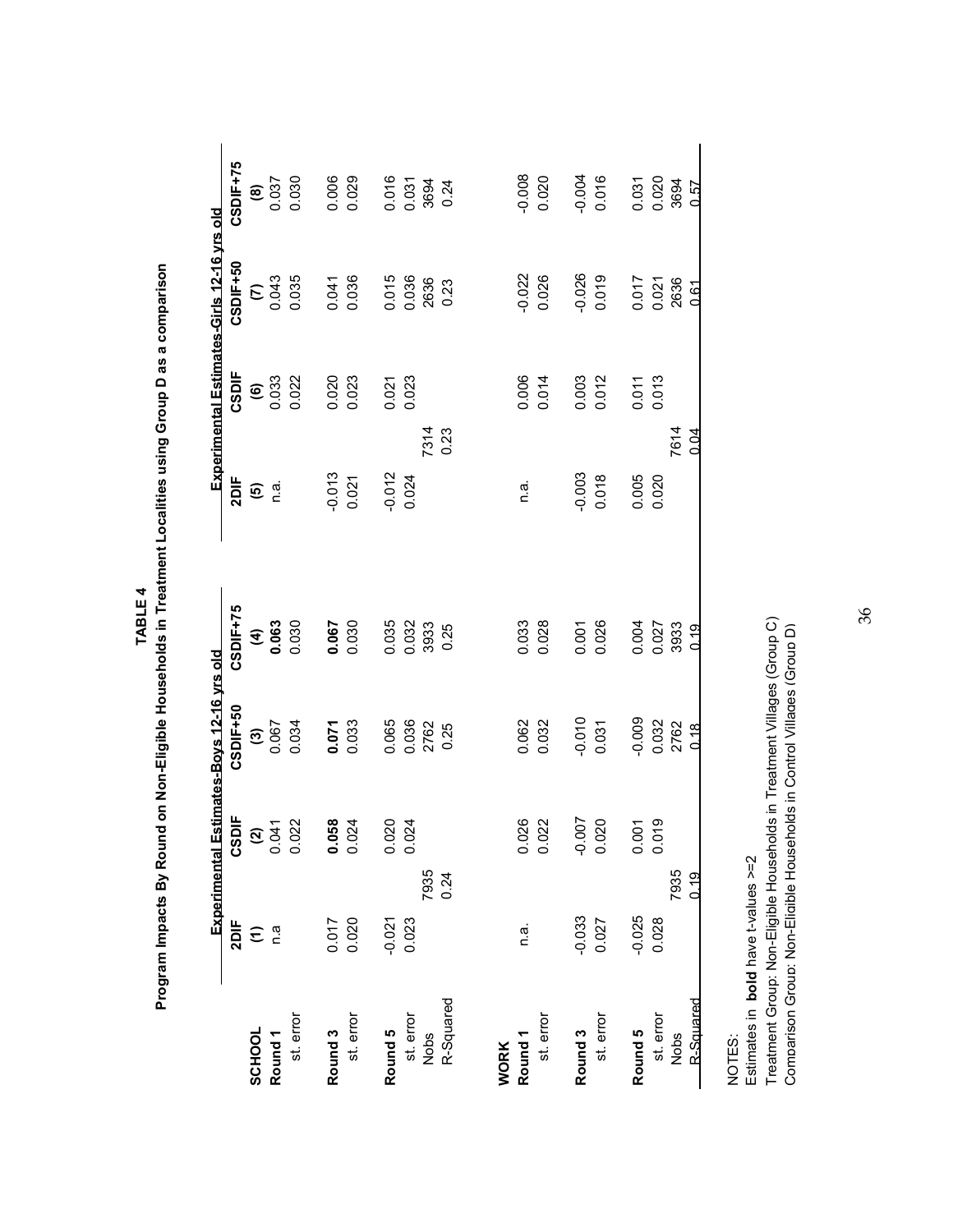| u<br>J<br>J | $\frac{1}{3}$<br>j<br>j<br>ה<br>י<br>ï<br>a<br>ó<br>ן<br>י<br>$\vdots$<br>١<br>$\ddot{ }$<br>j<br>í |
|-------------|-----------------------------------------------------------------------------------------------------|
|-------------|-----------------------------------------------------------------------------------------------------|

|                                                  |                                               |                                          |                                                                                                                                |                   |                                                                                           |                                            |                                     |                                | <b>GIRLS 12-16 yrs old</b>            |                                            |                                              |                                                        |
|--------------------------------------------------|-----------------------------------------------|------------------------------------------|--------------------------------------------------------------------------------------------------------------------------------|-------------------|-------------------------------------------------------------------------------------------|--------------------------------------------|-------------------------------------|--------------------------------|---------------------------------------|--------------------------------------------|----------------------------------------------|--------------------------------------------------------|
| st. error<br>SCHOOL<br>Round <sub>1</sub>        | 2DIF<br>n.a.<br>$\widehat{\boldsymbol{\tau}}$ | CSDIF<br>0.029<br>$\frac{2}{3}$<br>0.081 | <b>BOYS 12-16 yrs old</b><br><b>RDD</b><br><b>CSDIF+/-50 Uniform</b><br>(3)<br>(3)<br>0.060 0.042<br>0.051 0.031<br>CSDIF+/-50 |                   | <b>Triangular</b><br>$\begin{array}{c} \textbf{(5)} \\ 0.044 \\ 0.036 \end{array}$<br>RDD | Gaussian<br>$(6)$<br>0.055<br>0.026<br>RDD | $2DIF$<br>$(7)$<br>$R$ .            | CSDIF<br>(8)<br>0.048<br>0.029 | CSDIF+/-50<br>$(9)$<br>0.010<br>0.049 | Uniform<br>$(10)$<br>0.000<br>0.034<br>RDD | Triangular<br>(11)<br>-0.034<br>0.038<br>RDD | Gaussian $(12)$<br>$(12)$<br>$0.021$<br>$0.027$<br>RDD |
| st. error<br>Round <sub>3</sub>                  | 0.019<br>$-0.001$                             | 0.028<br>0.081                           | 0.049<br>0.050                                                                                                                 | 0.024             | 0.033<br>0.035                                                                            | $0.056$<br>0.024                           | $-0.002$<br>$0.021$                 | 0.046<br>0.030                 | 0.001<br>0.050                        | 0.022                                      | 0.031                                        | 0.014<br>0.025                                         |
| R-Squared<br>st. error<br><b>Nobs</b><br>Round 5 | 10378<br>0.21<br>$-0.033$<br>0.022            | 0.028<br>0.048                           | 0.030<br>0.053<br>2950<br>0.25                                                                                                 | 0.033<br>0.032    | 0.026<br>0.037                                                                            | 0.014<br>0.025                             | 9867<br>0.20<br>$-0.023$<br>$0.023$ | 0.025<br>0.028                 | 0.011<br>0.049<br>0.071<br>0.21       | 0.010<br>0.033                             | 0.011<br>0.037                               | 0.013<br>0.026                                         |
| st. error<br>Round <sub>1</sub><br><b>WORK</b>   | n.a.                                          | $-0.014$<br>0.025                        | $-0.014$<br>0.039                                                                                                              | $-0.002$<br>0.030 | 0.004<br>0.034                                                                            | $-0.030$<br>$0.023$                        | n.a.                                | 0.001<br>0.018                 | $-0.028$<br>$0.030$                   | $-0.016$<br>$0.020$                        | $-0.021$<br>$0.023$                          | $-0.012$<br>$0.016$                                    |
| st. error<br>Round <sub>3</sub>                  | $-0.015$<br>0.026                             | $-0.030$<br>$0.023$                      | $-0.023$<br>0.038                                                                                                              | 0.002<br>0.028    | $-0.005$<br>$0.031$                                                                       | $-0.019$<br>$0.022$                        | 0.007<br>0.018                      | 0.007<br>0.014                 | 0.000<br>0.026                        | 0.007<br>0.015                             | 0.005<br>0.017                               | 0.013<br>0.012                                         |
| R-Squared<br>st. error<br>Nobs<br>Round 5        | 10378<br>0.16<br>$-0.015$<br>0.028            | $-0.030$<br>0.021                        | $-0.001$<br>$0.037$<br>$2950$<br>0.19                                                                                          | 0.001<br>0.026    | $-0.021$<br>$0.030$                                                                       | 0.007<br>0.021                             | 9867<br>0.04<br>$-0.004$<br>0.020   | $-0.003$<br>$0.016$            | $-0.006$<br>0.031<br>2971<br>0.06     | $-0.002$<br>0.017                          | $-0.003$<br>$0.021$                          | 0.004                                                  |

Estimates in **bold** have t-values >=2

NOTES:<br>Estimates in **bold** have t-values >=2<br>Treatment Group: Non-Eligible Households in Tretament Villages (group C)<br>Comparison Group: Eligible Households in Control Villages (group C) Treatment Group: Non-Eligible Households in Tretament Villages (group C) Comparison Group: Eligible Households in Control Villages (group B)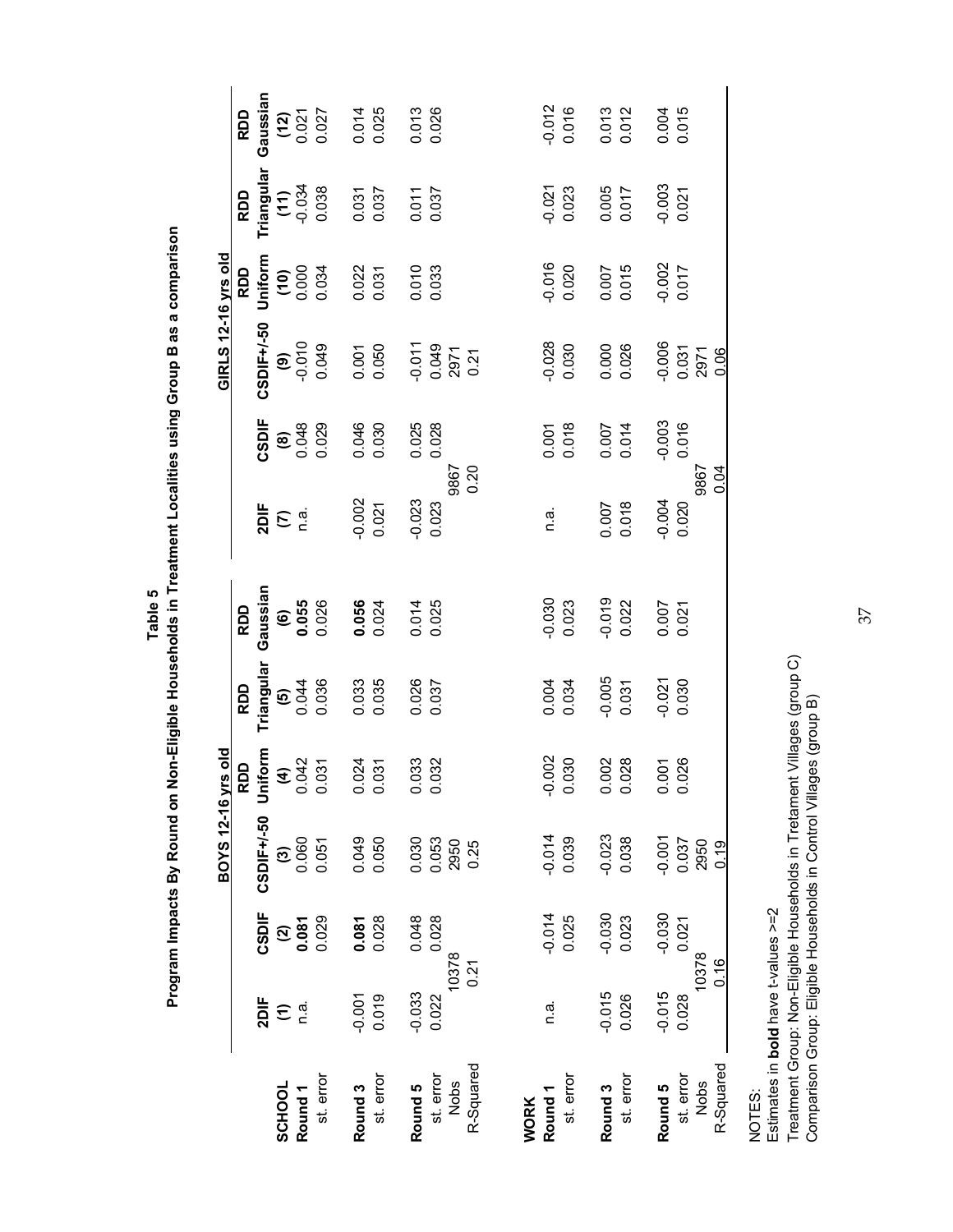|                                   |                    |                     | <b>BOYS 12-16 yrs old</b>      |                          |                                                               |                                                   |                                     |                                                     | GIRLS 12-16 yrs old             |                          |                          |                                        |
|-----------------------------------|--------------------|---------------------|--------------------------------|--------------------------|---------------------------------------------------------------|---------------------------------------------------|-------------------------------------|-----------------------------------------------------|---------------------------------|--------------------------|--------------------------|----------------------------------------|
|                                   |                    |                     |                                | RDD                      | RDD                                                           | RDD                                               |                                     |                                                     |                                 | RDD                      | <b>RDD</b>               | RDD                                    |
| SCHOOL                            | 2DIF<br>$\epsilon$ | CSDIF               | CSIDF+/-50                     | Uniform                  | Triangular                                                    | Gaussian                                          | $\frac{1}{2}$ $\sum_{n=1}^{\infty}$ | CSDIF                                               | CSIDF+/-50                      | Uniform                  | Triangular               | Gaussian<br>(12)<br>$0.045$<br>$0.026$ |
| Round <sub>1</sub>                |                    | $\frac{2}{3}$       | $\frac{3}{2006}$               | $(4)$<br>0.030<br>0.030  | $\begin{array}{c} \textbf{(5)} \\ 0.014 \\ 0.035 \end{array}$ |                                                   |                                     | $\begin{array}{c} \n 0.009 \\  0.026\n \end{array}$ | $(9)$<br>0.104<br>0.048         | $(10)$<br>0.070<br>0.033 | $(11)$<br>0.113<br>0.037 |                                        |
| st. error                         |                    | 0.023               | 0.041                          |                          |                                                               | $\begin{matrix} 6 \\ 0.009 \\ 0.024 \end{matrix}$ |                                     |                                                     |                                 |                          |                          |                                        |
| Round <sub>3</sub>                | 0.017              | $-0.011$<br>$0.022$ | 0.026                          | 0.050<br>0.031           | 0.063<br>0.035                                                | 0.025<br>0.025                                    | $-0.011$                            | $-0.002$<br>0.024                                   |                                 | 0.056<br>0.032           | 0.063<br>0.036           |                                        |
| st. error                         | 0.018              |                     | 0.042                          |                          |                                                               |                                                   | 0.019                               |                                                     | $0.092$<br>0.044                |                          |                          | 0.041<br>0.027                         |
| Round 5                           | 0.013              |                     |                                | 383<br>$\frac{0}{\circ}$ |                                                               |                                                   |                                     |                                                     |                                 |                          |                          |                                        |
| st. error<br>Nobs                 | 9837<br>0.021      | $-0.016$<br>0.024   | 0.039<br>0.045<br>2986<br>0.25 | 0.032                    | 0.044<br>0.035                                                | 0.035<br>0.025                                    | 9459<br>0.012<br>0.023              | 0.021                                               | 0.075<br>0.047<br>0.047<br>0.23 | 0.025                    | 0.014<br>0.036           | 0.012<br>0.025                         |
| R-squared                         | 0.21               |                     |                                |                          |                                                               |                                                   | 0.21                                |                                                     |                                 |                          |                          |                                        |
| Round <sub>1</sub><br><b>WORK</b> | n.a.               | 0.050               | 0.068                          | 0.060                    | 0.062                                                         |                                                   | n.a.                                | 0.003                                               | $-0.022$                        | 0.009                    | $-0.022$                 | $-0.003$                               |
| st. error                         |                    | 0.023               | 0.038                          | 0.029                    | 0.033                                                         | $0.068$<br>$0.023$                                |                                     | 0.016                                               | 0.034                           | 0.019                    | 0.023                    | 0.016                                  |
| Round <sub>3</sub>                | $-0.021$           | 0.029               | 0.005                          | $-0.018$                 | $-0.014$                                                      | 0.002<br>0.022                                    | $-0.008$                            | $-0.006$                                            | 60.01                           | $-0.031$                 | $-0.042$                 | $-0.021$<br>0.014                      |
| st. error                         | 0.024              | 0.019               | 0.037                          | 0.027                    | 0.032                                                         |                                                   | 0.017                               | 0.013                                               | 0.030                           | 0.017                    | 0.021                    |                                        |
| Round 5                           | $-0.011$           | 0.039               | $-0.014$                       | $-0.044$                 | $-0.022$<br>$0.031$                                           | $-0.029$                                          | 0.010                               | 0.012                                               | 0.000<br>0.031<br>2937          | 0.024<br>0.015           | 0.029                    | 0.029<br>0.012                         |
| st. error                         | 0.024              | 0.018               | 0.038<br>2986                  | 0.028                    |                                                               | 0.023                                             | 0.017                               | 0.012                                               |                                 |                          | 0.018                    |                                        |
| R-squared<br>Nobs                 | 9837<br>0.16       |                     | 0.18                           |                          |                                                               |                                                   | 9459<br>0.04                        |                                                     | 0.08                            |                          |                          |                                        |
|                                   |                    |                     |                                |                          |                                                               |                                                   |                                     |                                                     |                                 |                          |                          |                                        |

Testing the Integrity of the Control Groups: Program Impacts on Eligible Households By Gender and by Round in the Control Villages  **Testing the Integrity of the Control Groups: Program Impacts on Eligible Households By Gender and by Round in the Control Villages Table 6**

NOTES:

Estimates in bold have a t-value >=2 Estimates in **bold** have a t-value >=2

Treatment Group: Eligible Households in Control Villages (Group B)<br>Comparison Group: Non-Eligible Households in Control Villages (Group D) Comparison Group: Non-Eligible Households in Control Villages (Group D) Treatment Group: Eligible Households in Control Villages (Group B)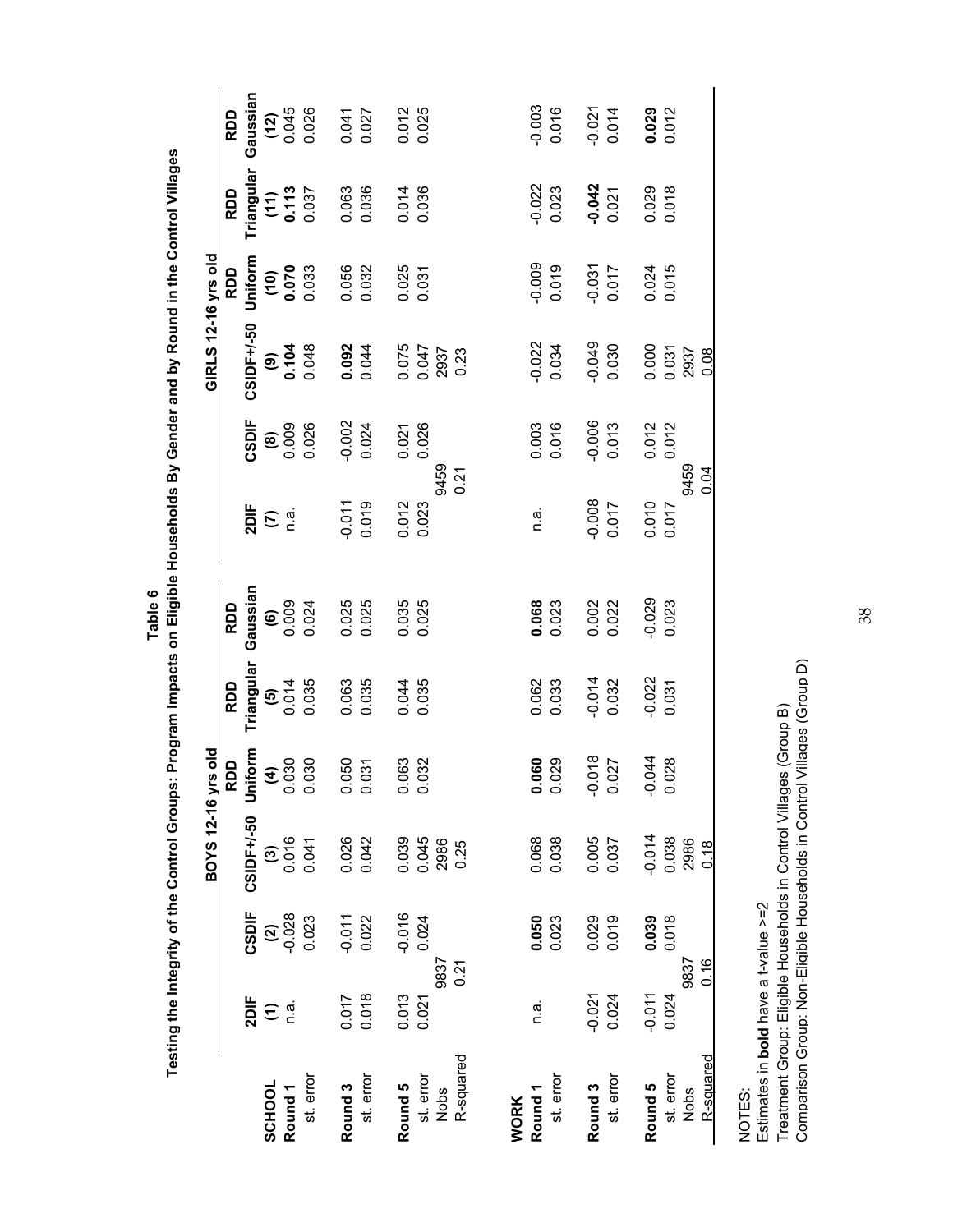|                                 |                               |                     | BOYS 12-16 yrs                   | <u>s</u>                             |                                     |                          |                                     |                                                      | GIRLS 12-16 yrs old             |                                 |                                                      |                          |
|---------------------------------|-------------------------------|---------------------|----------------------------------|--------------------------------------|-------------------------------------|--------------------------|-------------------------------------|------------------------------------------------------|---------------------------------|---------------------------------|------------------------------------------------------|--------------------------|
|                                 | 2DIF                          | CSDIF               | CSDIF+/-50                       | RDD                                  | RDD                                 | Gaussian<br>RDD          |                                     | <b>CSDIF</b>                                         | CSDIF+/-50                      | Uniform<br>RDD                  | RDD                                                  | Gaussian<br>RDD          |
| SCHOOL                          | $\widehat{\boldsymbol{\tau}}$ |                     | $\widehat{\mathcal{C}}$          | Uniform<br>(4)<br>$0.020$<br>$0.028$ | Triangular<br>(5)<br>0.039<br>0.031 |                          | $\frac{1}{2}$ $\sum_{n=1}^{\infty}$ |                                                      |                                 |                                 | <b>Triangular</b><br>( <b>11</b> )<br>0.053<br>0.033 |                          |
| Round <sub>1</sub>              | n.a.                          | $\frac{2000}{1000}$ | 0.080                            |                                      |                                     |                          |                                     |                                                      |                                 |                                 |                                                      |                          |
| st. error                       |                               | 0.024               | 0.040                            |                                      |                                     | $6014$<br>0.014<br>0.022 |                                     | $\begin{array}{c} (8) \\ 0.011 \\ 0.026 \end{array}$ | $0.080$<br>0.080                | $(10)$<br>0.044<br>444<br>0.029 |                                                      | $(12)$<br>0.031<br>0.023 |
| Round <sub>3</sub>              | 0.068                         |                     |                                  |                                      |                                     |                          |                                     |                                                      |                                 |                                 |                                                      |                          |
| st. error                       | 0.018                         | 0.066<br>0.025      | $0.161$<br>0.041                 | 0.094                                | $0.105$<br>$0.032$                  | 0.086<br>0.023           | 0.070                               | 0.059<br>0.025                                       | 0.142<br>0.043                  | 0.117<br>0.029                  | $0.132$<br>0.033                                     | $0.108$<br>$0.023$       |
| Round 5                         | 0.060                         | 0.059               |                                  |                                      |                                     |                          |                                     |                                                      |                                 |                                 |                                                      |                          |
| st. error<br>Nobs               | 0.021                         | 0.025<br>13888      | $0.041$<br>0.041<br>4121<br>0.25 | $0.147$<br>$0.027$                   | 0.139                               | $0.107$<br>$0.022$       | $0.105$<br>$0.020$                  | 0.094<br>12793                                       | 0.149<br>0.046<br>0.046<br>0.24 | $0.112$<br>$0.032$              | $0.131$<br>$0.037$                                   | $0.108$<br>0.024         |
| R-Squared                       |                               | 0.22                |                                  |                                      |                                     |                          |                                     | 0.23                                                 |                                 |                                 |                                                      |                          |
| <b>WORK</b>                     |                               |                     |                                  |                                      |                                     |                          |                                     |                                                      |                                 |                                 |                                                      |                          |
| st. error<br>Round <sub>1</sub> | n.ai                          | 0.024<br>0.067      | 0.026<br>0.036                   | $0.070$<br>$0.025$                   | 0.053<br>0.028                      | 0.063<br>0.020           | n.a.                                | $0.031$<br>0.017                                     | $-0.045$<br>0.036               | 0.009<br>0.020                  | $-0.015$<br>0.023                                    | 0.015<br>0.016           |
| Round <sub>3</sub>              | $-0.059$                      | 0.008               | $-0.057$                         | $-0.009$<br>0.024                    | $-0.018$                            | $-0.012$                 | $-0.041$                            | $-0.010$<br>$0.013$                                  |                                 | $-0.019$                        |                                                      | -0.016                   |
| st. error                       | 0.024                         | 0.021               | 0.037                            |                                      | 0.026                               | 0.019                    | 0.017                               |                                                      | 0.070                           | 0.017                           | -0.034<br>0.020                                      | 0.013                    |
| Round 5                         | $-0.059$                      | 0.008               | -0.099                           | $-0.074$<br>$0.023$                  | $-0.072$<br>0.026                   | $0.050$<br>$0.070$       | $-0.032$                            | $-0.001$                                             |                                 | 0.004                           | $-0.007$<br>0.015                                    | 0.008                    |
| st. error                       | 0.024                         | 0.021               | 0.034<br>4121                    |                                      |                                     |                          | 0.019                               | 0.012                                                | $-0.048$<br>$0.028$<br>3541     | 0.014                           |                                                      | 0.011                    |
| R-Squared<br>Nobs               |                               | 13888<br>0.18       | $\frac{8}{10}$                   |                                      |                                     |                          |                                     | 12793<br>0.06                                        | 0.08                            |                                 |                                                      |                          |
|                                 |                               |                     |                                  |                                      |                                     |                          |                                     |                                                      |                                 |                                 |                                                      |                          |

Estimates of Program Impact Using Non-Elligible Households in Control Villages as a Comparison Group **Estimates of Program Impact Using Non-Elligible Households in Control Villages as a Comparison Group Table 7**

NOTES:<br>Estimates in bold have t-values >=2 Estimates in **bold** have t-values >=2

Treatment Group: Beneficiary Households in Treatment Villages (group A)<br>Comparison Group: Non-Eligible Households in Control Villages (group D) Treatment Group: Beneficiary Households in Treatment Villages (group A) Comparison Group: Non-Eligible Households in Control Villages (group D)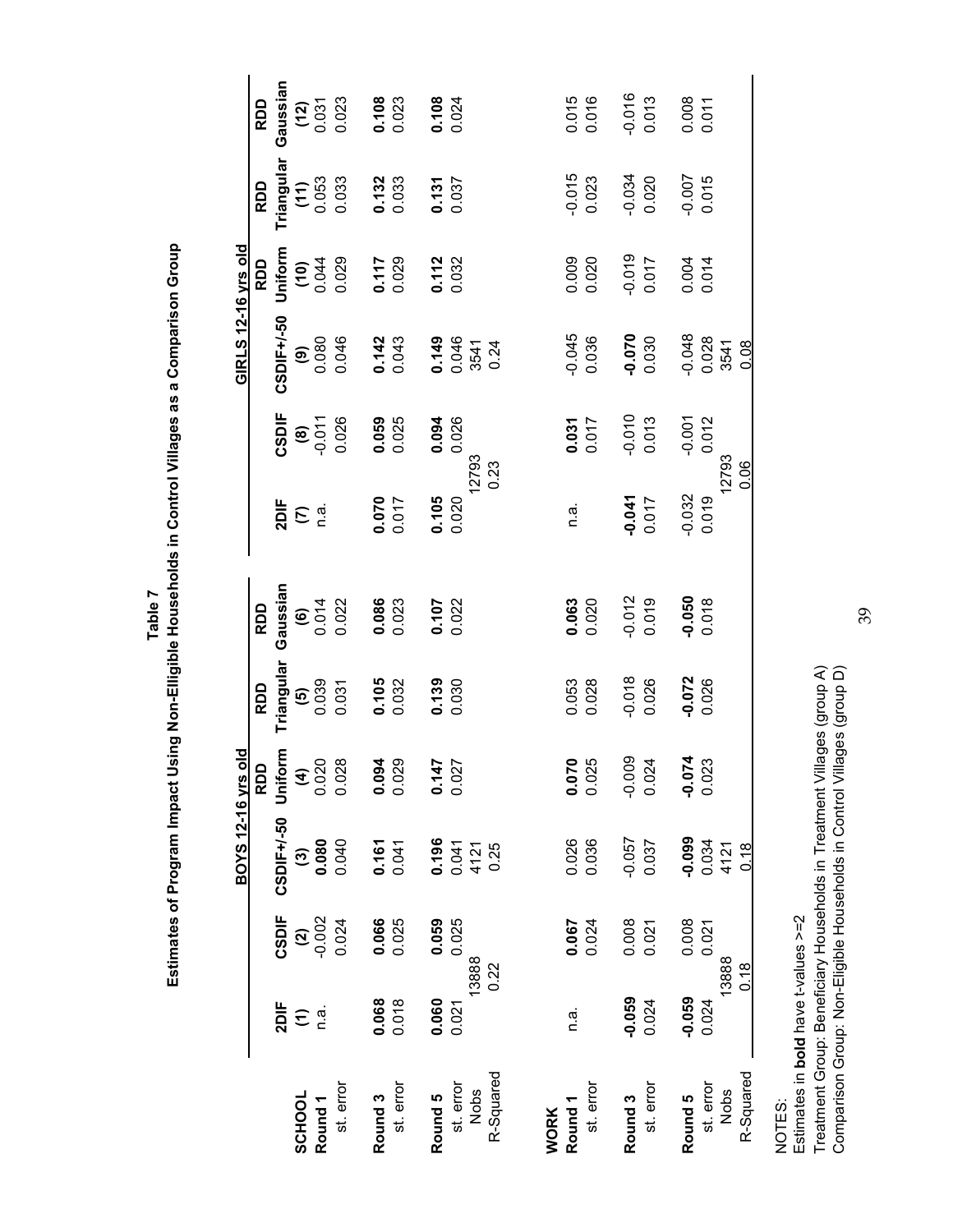#### **APPENDIX TABLES for An Evaluation of the Performance of Regression Discontinuity Design on PROGRESA**

In this appendix we present seven tables. The first table (table A) contains the means of all the variables used in our analysis by gender for groups, A, B, C, and D, separately. The other six tables can be compared with tables 3a and 3b in the body of the paper. Tables A.1a and A.1b re-estimate program impact using a bandwidth of 75 points. Tables A.2a and A.2b use a bandwidth of 100 points. The last two tables (tables A.3a and A.3b) use a bandwidth of 50 applied to the sub-sample of regions 3, 4, 5, and 6, where the threshold scores are practically the same.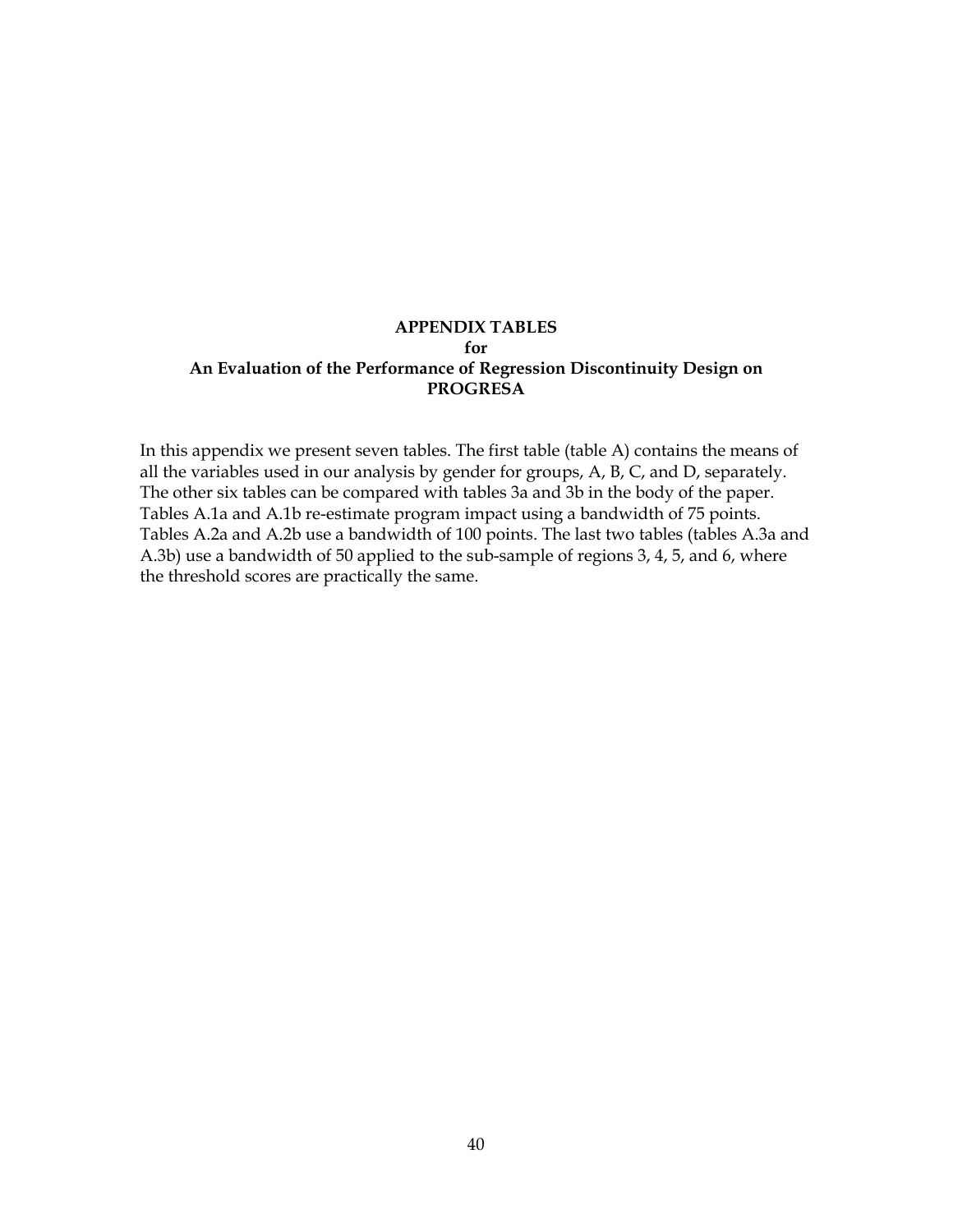#### **Table A - Variable Means by Group**

|                                                | <b>Group A</b> |              |              | Group B         | Group C         |                 | <b>Group D</b>  |             |
|------------------------------------------------|----------------|--------------|--------------|-----------------|-----------------|-----------------|-----------------|-------------|
|                                                | Boys           | Girls        | <b>Boys</b>  | Girls           | Boys            | Girls           | Boys            | Girls       |
| Round 1 (October 1997)                         | $N = 3,301$    | $N = 2,941$  |              | N=1,952 N=1,863 | N=1,563 N=1,378 |                 | N=1,326 N=1,265 |             |
| Age=12 yrs $(1=Yes 0=No)$                      | 0.24           | 0.24         | 0.25         | 0.23            | 0.19            | 0.20            | 0.19            | 0.17        |
| Age=13 yrs $(1=Yes 0=No)$                      | 0.21           | 0.22         | 0.21         | 0.23            | 0.19            | 0.18            | 0.20            | 0.20        |
| Age=14 yrs $(1=Yes 0=No)$                      | 0.22           | 0.20         | 0.21         | 0.21            | 0.19            | 0.19            | 0.17            | 0.20        |
| Age=15 yrs (1=Yes 0=No)                        | 0.19           | 0.19         | 0.19         | 0.19            | 0.19            | 0.21            | 0.21            | 0.21        |
| Age=16 yrs (1=Yes 0=No)                        | 0.14           | 0.15         | 0.14         | 0.15            | 0.24            | 0.21            | 0.22            | 0.21        |
|                                                |                |              |              |                 |                 |                 |                 |             |
| Missing Mother Characteristics (1=Yes 0=No)    | 0.06           | 0.08         | 0.06         | 0.10            | 0.08            | 0.09            | 0.09            | 0.11        |
| Mother speaks Indigenous language (1=Yes 0=No) | 0.36           | 0.36         | 0.38         | 0.35            | 0.25            | 0.23            | 0.19            | 0.17        |
| Mother speaks Spanish (1=Yes 0=No)             | 0.28           | 0.29         | 0.27         | 0.24            | 0.22            | 0.20            | 0.16            | 0.14        |
| Mother's Age                                   | 37             | 36           | 37           | 36              | 40              | 39              | 40              | 39          |
| Mother is Literate (1=Yes 0=No)                | 0.53           | 0.54         | 0.53         | 0.51            | 0.64            | 0.62            | 0.63            | 0.60        |
| Mother completed primary School (1=Yes 0=No)   | 0.55           | 0.55         | 0.55         | 0.53            | 0.61            | 0.59            | 0.62            | 0.59        |
| Mother completed secondary School (1=Yes 0=No) | 0.01           | 0.02         | 0.02         | 0.02            | 0.05            | 0.05            | 0.04            | 0.03        |
| Missing Father Characteristics (1=Yes 0=No)    | 0.14           | 0.14         | 0.13         | 0.16            | 0.15            | 0.17            | 0.16            | 0.19        |
|                                                |                |              |              |                 |                 |                 |                 |             |
| Father speaks Indigenous language (1=Yes 0=No) | 0.33           | 0.34         | 0.36         | 0.32            | 0.24            | 0.22            | 0.18            | 0.17        |
| Father speaks Spanish (1=Yes 0=No)             | 0.30           | 0.30         | 0.34         | 0.30            | 0.23            | 0.21            | 0.17            | 0.16        |
| Father's Age                                   | 38             | 38           | 39           | 37              | 41              | 40              | 40              | 39          |
| Father is Literate (1=Yes 0=No)                | 0.60           | 0.60         | 0.59         | 0.61            | 0.68            | 0.68            | 0.66            | 0.63        |
| Father completed primary School (1=Yes 0=No)   | 0.58           | 0.57         | 0.57         | 0.60            | 0.59            | 0.60            | 0.59            | 0.57        |
| Father completed secondary School (1=Yes 0=No) | 0.02           | 0.02         | 0.03         | 0.02            | 0.07            | 0.06            | 0.05            | 0.04        |
|                                                |                |              |              |                 |                 |                 |                 |             |
| Discriminant Score assigned to household       | 633            | 622          | 625          | 627             | 851             | 851             | 839             | 841         |
| Marginality Index                              | 0.56           | 0.55         | 0.64         | 0.63            | 0.03            | 0.05            | 0.16            | 0.15        |
| Distance of Municipality center                | 9.14           | 9.32         | 10.01        | 10.01           | 9.72            | 10.16           | 10.40           | 10.65       |
| Distance from Secondary School                 | 2.26           | 2.26         | 2.37         | 2.41            | 1.86            | 1.92            | 1.84            | 1.77        |
| Children between 0 and 2 yrs of age            | 0.46           | 0.47         | 0.44         | 0.45            | 0.17            | 0.16            | 0.21            | 0.23        |
| Children between 3 and 5 yrs of age            | 0.58           | 0.63         | 0.63         | 0.62            | 0.24            | 0.24            | 0.29            | 0.28        |
| Boys between 6 and 7 yrs of age                | 0.26           | 0.25         | 0.27         | 0.24            | 0.09            | 0.11            | 0.12            | 0.11        |
| Girls between 6 and 7 yrs of age               | 0.23           | 0.25         | 0.23         | 0.26            | 0.10            | 0.11            | 0.12            | 0.13        |
| Boys between 8 and 12 yrs of age               | 0.94           | 0.70         | 0.94         | 0.69            | 0.59            | 0.42            | 0.63            | 0.40        |
| Girls between 8 and 12 yrs of age              | 0.64           | 0.92         | 0.69         | 0.90            | 0.39            | 0.57            | 0.39            | 0.59        |
|                                                | 1.36           | 0.58         | 1.30         | 0.56            | 1.43            | 0.61            | 1.41            | 0.66        |
| Boys between 13 and 18 yrs of age              |                |              |              |                 |                 |                 |                 |             |
| Girls between 13 and 18 yrs of age             | 0.53           | 1.29         | 0.54         | 1.30            | 0.53            | 1.34            | 0.58            | 1.34        |
| Males between 19 and 54 yrs of age             | 1.08           | 1.07         | 1.07         | 1.09            | 1.26            | 1.27            | 1.28            | 1.32        |
| Females between 19 and 54 yrs of age           | 1.16           | 1.17         | 1.18         | 1.16            | 1.26            | 1.25            | 1.31            | 1.26        |
| Males 55 yrs old or older                      | 0.17           | 0.17         | 0.18         | 0.19            | 0.28            | 0.28            | 0.26            | 0.31        |
| Females 55 yrs old or older                    | 0.14           | 0.12         | 0.14         | 0.15            | 0.21            | 0.20            | 0.20            | 0.21        |
| Region 3                                       | 0.11           | 0.10         | 0.13         | 0.15            | 0.14            | 0.13            | 0.16            | 0.12        |
| Region 4                                       | 0.17           | 0.16         | 0.21         | 0.21            | 0.13            | 0.15            | 0.17            | 0.19        |
| Region 5                                       | 0.41           | 0.43         | 0.41         | 0.39            | 0.54            | 0.53            | 0.49            | 0.51        |
| Rgeion 6                                       | 0.13           | 0.12         | 0.08         | 0.07            | 0.05            | 0.05            | 0.01            | 0.02        |
| Region 12                                      | 0.01           | 0.01         | 0.02         | 0.02            | 0.01            | 0.01            | 0.02            | 0.02        |
| Region 27                                      |                |              |              | 0.14            | 0.10            |                 |                 | 0.12        |
|                                                | 0.13<br>0.03   | 0.15<br>0.03 | 0.15<br>0.01 | 0.01            |                 | 0.11            | 0.13<br>0.01    | 0.01        |
| Region 28                                      |                |              |              |                 | 0.02            | 0.03            |                 |             |
| Attending School? (1=Yes 0=No)                 | 0.62           | 0.52         | 0.60         | 0.52            | 0.66            | 0.60            | 0.61            | 0.54        |
| Working? (1=Yes 0=No)                          | 0.33           | 0.12         | 0.32         | 0.09            | 0.31            | 0.10            | 0.30            | 0.09        |
| Round 3 (November 1998)                        | N=3,454        | $N = 3,169$  | $N = 2,056$  | $N = 1,968$     |                 | N=1,422 N=1,442 | $N=1,230$       | $N=1,202$   |
| Attending School? (1=Yes 0=No)                 | 0.68           | 0.62         | 0.62         | 0.53            | 0.68            | 0.60            | 0.61            | 0.56        |
| Working? (1=Yes 0=No)                          | 0.21           | 0.06         | 0.23         | 0.06            | 0.21            | 0.08            | 0.23            | 0.07        |
|                                                |                |              |              |                 |                 |                 |                 |             |
| Round 5 (November 1999)                        | N=3,436        | $N = 3,080$  | N=2,132      | $N = 2,025$     | N=1,280 N=1,191 |                 | N=1,141         | $N = 1,136$ |
| Attending School? (1=Yes 0=No)                 | 0.69           | 0.68         | 0.63         | 0.58            | 0.66            | 0.62            | 0.62            | 0.58        |
| Working? (1=Yes 0=No)                          | 0.18           | 0.05         | 0.21         | 0.06            | 0.18            | 0.06            | 0.20            | 0.05        |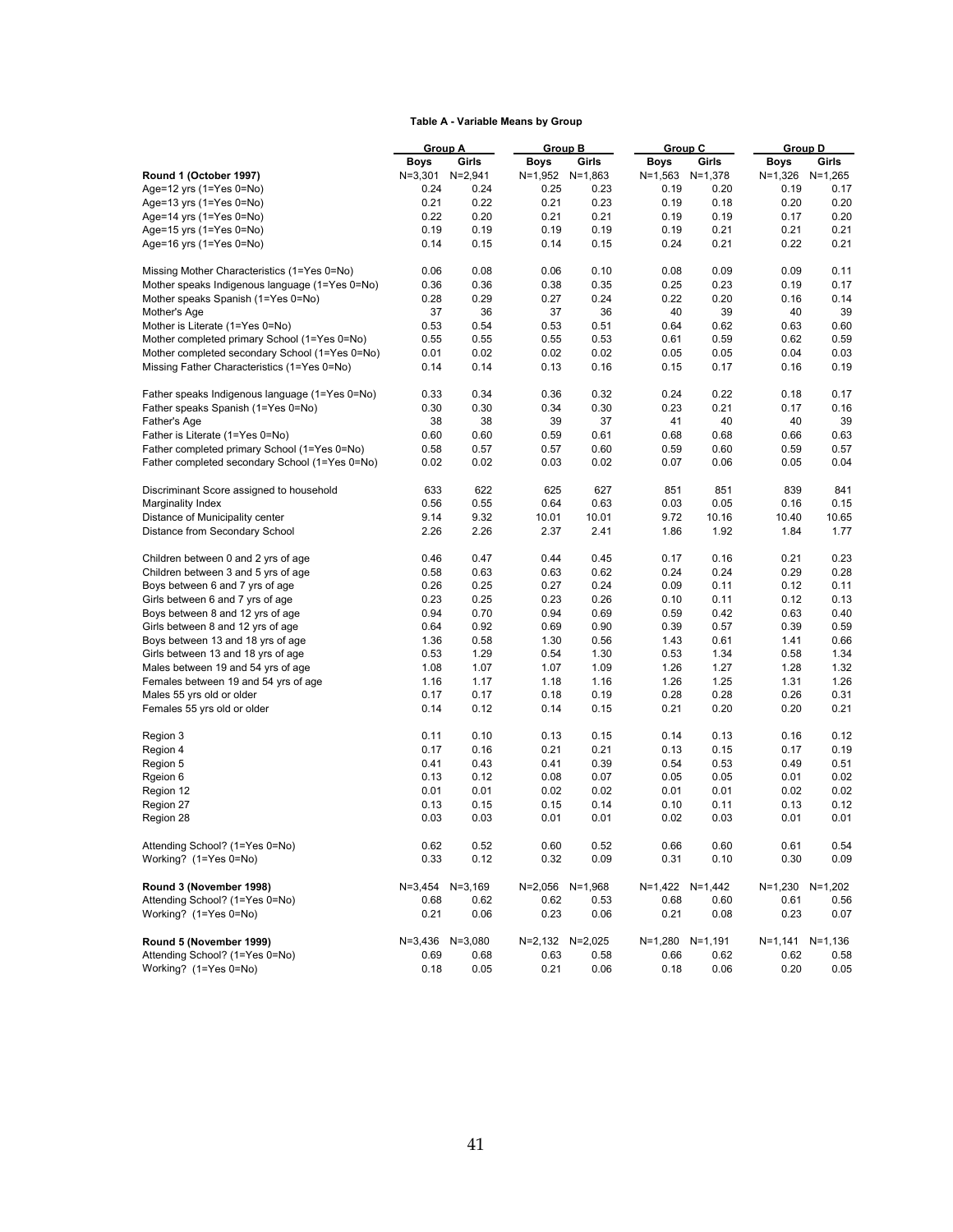APPENDIX TABLE A.1a--Bandwidth=75<br>Estimates of Program Impact By Round (BOYS 12-16 yrs old) **Estimates of Program Impact By Round (BOYS 12-16 yrs old) APPENDIX TABLE A.1a--Bandwidth=75**

|                                |                               | Experimental Estima                                  | ates          |                              |                | RDD Impact Estimates using different kernel functions |                                |               |          |
|--------------------------------|-------------------------------|------------------------------------------------------|---------------|------------------------------|----------------|-------------------------------------------------------|--------------------------------|---------------|----------|
|                                | 2DIF                          | CSDIF                                                | CSDIF-75      | Uniform                      | Biweight       | Epanechnik                                            | Triangular                     | Quartic       | Guassian |
| SCHOOL                         | $\widehat{\boldsymbol{\tau}}$ |                                                      |               |                              |                |                                                       |                                |               |          |
| Round <sub>1</sub>             | n.a                           | $\begin{array}{c} (2) \\ 0.013 \\ 0.018 \end{array}$ | $\frac{3}{6}$ | $(4)$<br>$-0.063$<br>$0.022$ | $60^{10}$      | $(6)$<br>$0.053$                                      | $\mathcal{L}$ or $\frac{3}{2}$ | $\frac{6}{9}$ | 0.050    |
| st. error                      |                               |                                                      | 0.024         |                              | 0.027          | 0.024                                                 | 0.026                          | 0.027         | 0.019    |
| Round <sub>3</sub>             |                               |                                                      | 0.086         | 0.007<br>0.023               | 0.012          |                                                       |                                | 0.012         | $-0.001$ |
| st. error                      | $0.050$<br>$0.017$            | 0.064                                                | 0.025         |                              | 0.027          | 0.013<br>0.025                                        | 0.012<br>0.026                 | 0.027         | 0.019    |
| Round 5                        |                               | $0.061$<br>$0.019$                                   | 0.102         | 0.051                        | 0.063          | 0.059                                                 | 0.062                          | 0.063         | 0.053    |
|                                | 0.048                         |                                                      | 0.026         | 0.023                        | 0.028          | 0.025                                                 | 0.027                          | 0.028         | 0.019    |
| R-Squared<br>st. error<br>Nobs | 16331<br>0.21                 |                                                      | 6198<br>0.25  |                              |                |                                                       |                                |               |          |
| <b>WORK</b>                    |                               |                                                      |               |                              |                |                                                       |                                |               |          |
| Round <sub>1</sub>             | n.a.                          |                                                      | $-0.009$      |                              |                |                                                       |                                | 0.010         | 0.028    |
| st. error                      |                               | 0.018                                                | 0.025         | 0.049<br>0.022               | 0.010<br>0.026 | 0.024<br>0.024                                        | 0.013<br>0.025                 | 0.026         | 0.019    |
| Round <sub>3</sub>             | -0.037                        | $-0.018$                                             | $-0.028$      |                              | 0.002          |                                                       | 0.003                          | 0.002         | 0.006    |
| st. error                      | 0.023                         | 0.017                                                | 0.025         | 0.006<br>0.020               | 0.024          | 0.004<br>0.022                                        | 0.023                          | 0.024         | 0.017    |
| Round 5                        | $-0.046$                      | $-0.028$                                             | $-0.039$      | $-0.030$                     | $-0.035$       | $-0.035$                                              | $-0.034$                       | $-0.035$      | $-0.020$ |
| st. error                      | 0.025                         | 0.017                                                | 0.022         | 0.020                        | 0.023          | 0.021                                                 | 0.022                          | 0.023         | 0.016    |
| R-Squared<br><b>Nobs</b>       | 16331<br>0.16                 |                                                      | 6198<br>0.20  |                              |                |                                                       |                                |               |          |
|                                |                               |                                                      |               |                              |                |                                                       |                                |               |          |

NOTES: NOTES:

Estimates in bold have t-values >=2 Estimates in **bold** have t-values >=2

Treatment Group for Experimental & RDD Estimates: Eligible Households in Treatment Villages (Group A)<br>Comparison Group for Experimental Estimates: Eligible Households in Control Villages (Group B)<br>Comparison Group for RDD Treatment Group for Experimental & RDD Estimates: Eligible Households in Treatment Villages (Group A) Comparison Group for Experimental Estimates: Eligible Households in Control Villages (Group B) Comparison Group for RDD Estimates: NonEligible Households in Treatment Villages (Group C)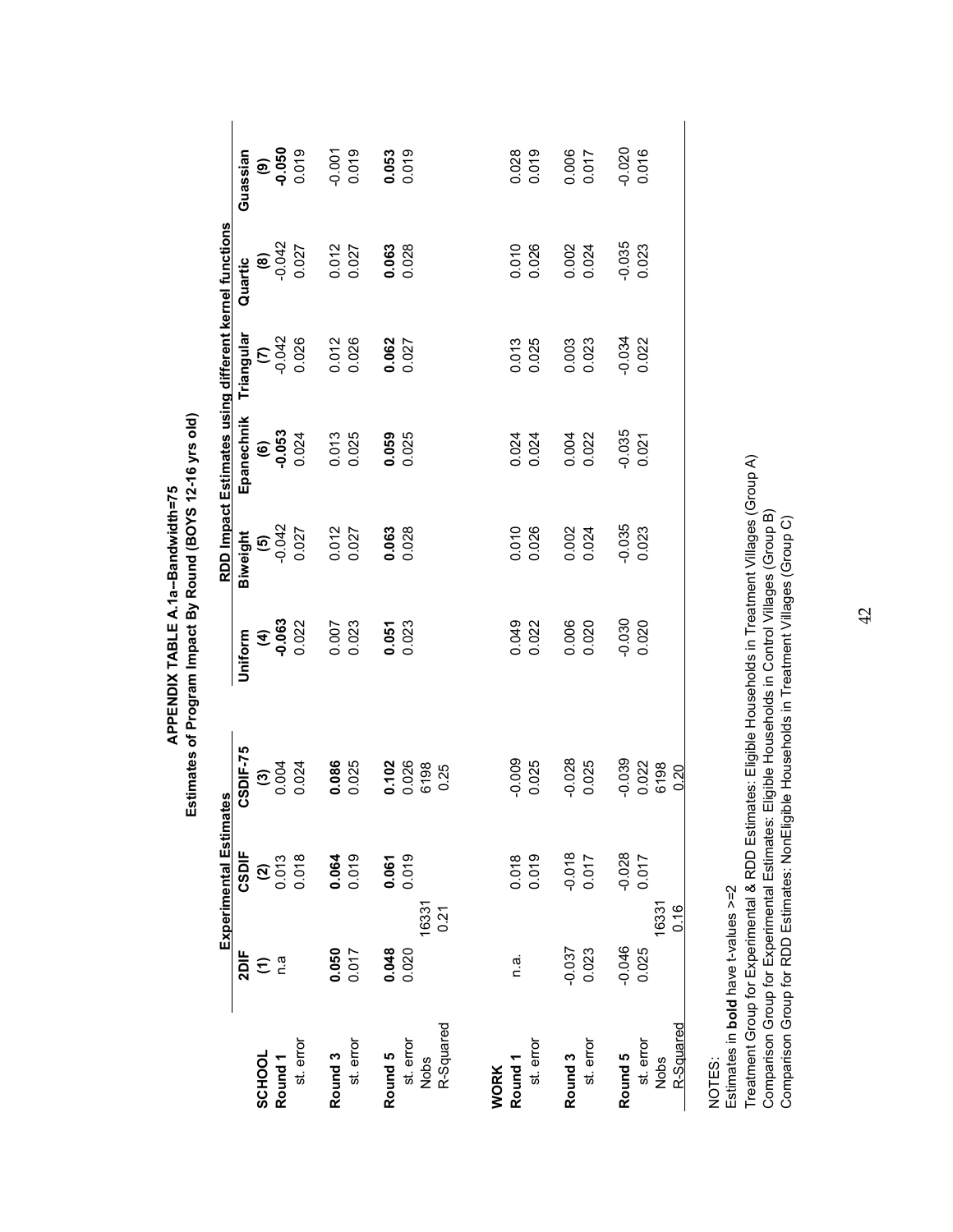|                                   |            | <b>Experimental Estimates</b> |                     |                            |                     | RDD Impact Estimates using different kernel functions |                      |               |                |
|-----------------------------------|------------|-------------------------------|---------------------|----------------------------|---------------------|-------------------------------------------------------|----------------------|---------------|----------------|
|                                   | 2DIF       | CSDIF                         | CSDIF-75            | Uniform                    | Biweight            | Epanechnik.                                           | Triangular           | Quartic       | Guassian       |
| SCHOOL                            |            |                               |                     |                            |                     |                                                       |                      | $\circledast$ | ම              |
| Round <sub>1</sub>                | تے تغ<br>د | $(2)$<br>$-0.001$             | $\frac{3000}{1000}$ | $(4)$<br>$-0.035$<br>0.025 | $\frac{(5)}{0.023}$ | $\begin{array}{c} (6) \\ -0.025 \\ 0.027 \end{array}$ | $\frac{10004}{5004}$ | $-0.023$      | $-0.043$       |
| st. error                         |            | 0.020                         | 0.027               |                            | 0.029               |                                                       | 0.028                | 0.029         | 0.020          |
| Round <sub>3</sub>                | 0.086      | 0.085                         | 0.092               | $0.060$<br>0.024           | 0.050               | $0.056$<br>$0.027$                                    | 0.052                | 0.050         | 0.050<br>0.020 |
| st. error                         | 0.017      | 0.020                         | 0.026               |                            | 0.029               |                                                       | 0.029                | 0.029         |                |
| Round 5                           | 0.099      | 0.098                         | 0.108               | 0.076                      | 0.092               | 0.085                                                 | 0.092                | 0.092         | 0.079          |
|                                   | 0.020      |                               |                     |                            | 0.030               | 0.028                                                 | 0.029                | 0.030         |                |
| st. error<br>Nobs                 | 15046      |                               | 0.025<br>5554       |                            |                     |                                                       |                      |               |                |
| R-Squared                         | 0.22       |                               | 0.23                |                            |                     |                                                       |                      |               |                |
|                                   |            |                               |                     |                            |                     |                                                       |                      |               |                |
| Round <sub>1</sub><br><b>WORK</b> | n.a.       |                               | 0.010               |                            | 0.029               |                                                       | 0.030                | 0.029         | 0.029          |
| st. error                         |            | 0.034                         | 0.022               | 0.034                      | 0.018               | 0.031<br>0.017                                        | 0.018                | 0.018         | 0.013          |
| Round <sub>3</sub>                | $-0.034$   | 0.000<br>0.009                | $-0.012$            | $-0.006$<br>$0.013$        | $-0.001$            |                                                       | $-0.002$             | $-0.001$      | $-0.014$       |
| st. error                         | 0.017      |                               | 0.014               |                            | 0.015               | $-0.003$<br>$0.014$                                   | 0.014                | 0.015         | 0.011          |
| Round 5                           | $-0.042$   | $-0.008$                      | $-0.029$            | $-0.025$                   | $-0.029$            | $-0.028$                                              | $-0.030$             | $-0.029$      | $-0.022$       |
| st. error                         | 0.019      | 0.009                         | 0.015               | 0.014                      | 0.015               | 0.015                                                 | 0.015                | 0.015         | 0.012          |
| Nobs                              | 15046      |                               | 5554                |                            |                     |                                                       |                      |               |                |
| R-Squared                         | 0.05       |                               | 0.06                |                            |                     |                                                       |                      |               |                |

NOTES:<br>Estimates in **bold** have t-values >=2 Estimates in **bold** have t-values >=2

Treatment Group for Experimental & RDD Estimates: Eligible Households in Treatment Villages (Group A)<br>Comparison Group for Experimental Estimates: Eligible Households in Control Villages (Group B)<br>Comparison Group for RDD Treatment Group for Experimental & RDD Estimates: Eligible Households in Treatment Villages (Group A) Comparison Group for Experimental Estimates: Eligible Households in Control Villages (Group B) Comparison Group for RDD Estimates: NonEligible Households in Treatment Villages (Group C)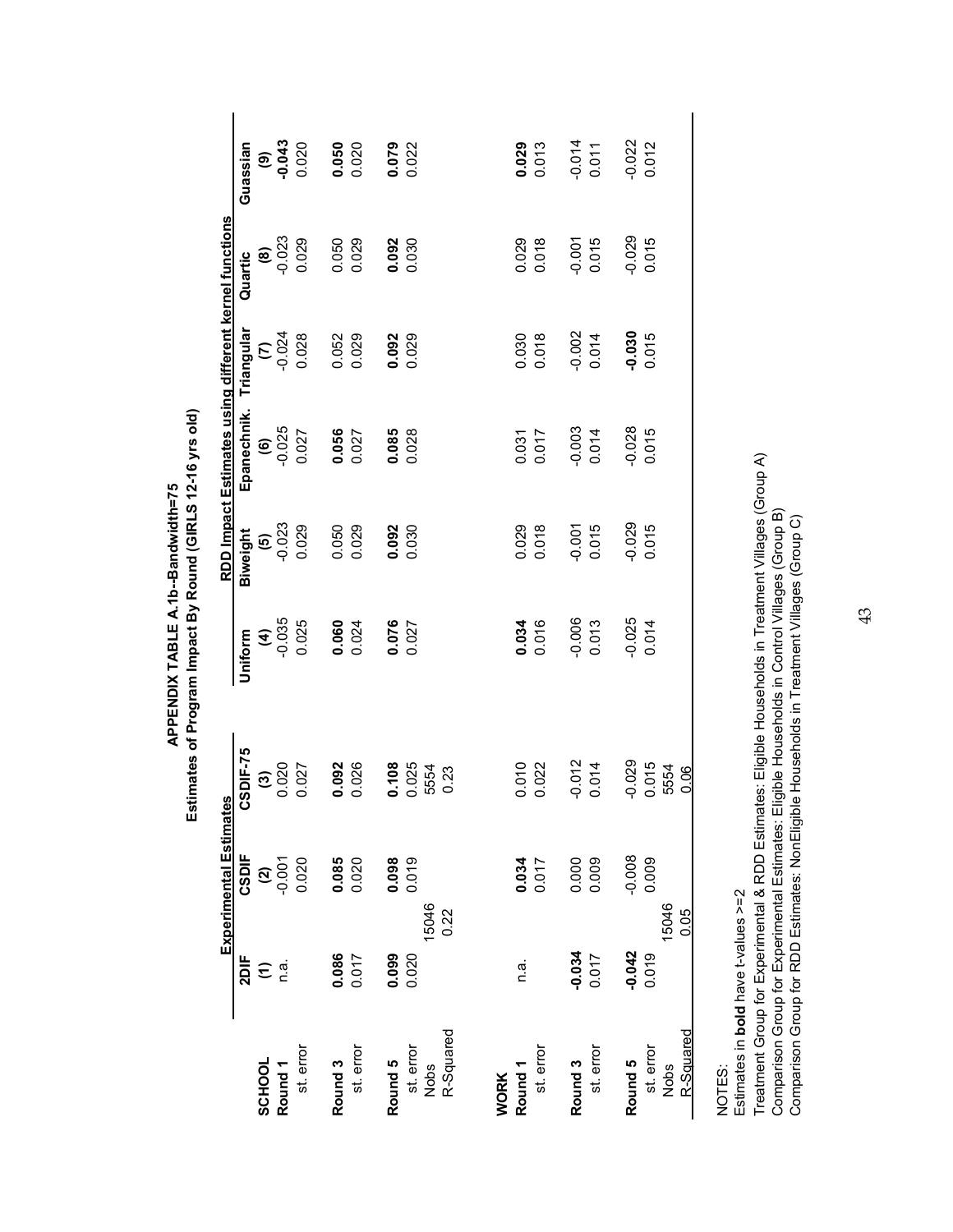|                    |                      | Experimental Estimates |                  |                              |                   | RDD Impact Estimates using different kernel functions |                |                   |          |
|--------------------|----------------------|------------------------|------------------|------------------------------|-------------------|-------------------------------------------------------|----------------|-------------------|----------|
|                    | 2DIF                 | CSDIF                  | CSDIF-100        | Uniform                      | Biweight          | Epanechnik                                            | Triangular     | Quartic           | Guassian |
| SCHOOL             | $\widehat{\epsilon}$ |                        |                  |                              |                   |                                                       |                |                   |          |
| Round <sub>1</sub> | n.a                  | $\frac{2}{2}$          | $\frac{3}{2006}$ | $(4)$<br>$-0.051$<br>$0.020$ | $(5)$<br>$-0.052$ | $(6)$<br>$-0.055$<br>$0.022$                          | 6,000          | $(8)$<br>$-0.052$ | 6500     |
| st. error          |                      | 0.018                  | 0.023            |                              | 0.023             |                                                       | 0.023          | 0.023             | 0.017    |
| Round 3            | 0.050                | 0.064                  | $0.090$<br>0.023 | $-0.007$                     | 0.009             | 0.004                                                 | 0.006          | 0.009             | $-0.005$ |
| st. error          | 0.017                |                        |                  | 0.021                        | 0.024             |                                                       | 0.023          | 0.024             | 0.018    |
| Round 5            | 0.048                | 0.061                  | 0.080            |                              | 0.058             | 0.056                                                 | 0.059          | 0.058             | 0.049    |
|                    | 0.020                |                        |                  | $0.059$<br>$0.021$           | 0.024             | 0.022                                                 | 0.023          | 0.024             | 0.018    |
| st. error<br>Nobs  | 16331                |                        | 0.023<br>7937    |                              |                   |                                                       |                |                   |          |
| R-Squared          | 0.21                 |                        | 0.24             |                              |                   |                                                       |                |                   |          |
| <b>WORK</b>        |                      |                        |                  |                              |                   |                                                       |                |                   |          |
| Round <sub>1</sub> | n.a.                 | 0.018                  | $-0.004$         | 0.023                        | 0.025             |                                                       | 0.022          | 0.025             | 0.027    |
| st. error          |                      | 0.019                  | 0.024            | 0.020                        | 0.023             | 0.030<br>0.021                                        | 0.022          | 0.023             | 0.018    |
| Round <sub>3</sub> | $-0.037$             | $-0.018$               | $-0.028$         |                              | 0.005             | 0.007                                                 |                | 0.005             | 0.007    |
| st. error          | 0.023                | 0.017                  | 0.022            | 0.012<br>0.018               | 0.021             | 0.020                                                 | 0.006<br>0.020 | 0.021             | 0.016    |
| Round 5            | $-0.046$             | $-0.028$               | $-0.020$         | $-0.023$                     | $-0.033$          | $-0.029$                                              | $-0.030$       | $-0.033$          | $-0.015$ |
| st. error          | 0.025                | 0.017                  | 0.020            | 0.017                        | 0.020             | 0.019                                                 | 0.020          | 0.020             | 0.015    |
| Nobs               | 16331                |                        | 7937             |                              |                   |                                                       |                |                   |          |
| <u>R-Squared</u>   | 0.16                 |                        | 0.19             |                              |                   |                                                       |                |                   |          |

NOTES:<br>Estimates in **bold** have t-values >=2 Estimates in **bold** have t-values >=2

Treatment Group for Experimental & RDD Estimates: Eligible Households in Treatment Villages (Group A)<br>Comparison Group for Experimental Estimates: Eligible Households in Control Villages (Group B)<br>Comparison Group for RDD Treatment Group for Experimental & RDD Estimates: Eligible Households in Treatment Villages (Group A) Comparison Group for Experimental Estimates: Eligible Households in Control Villages (Group B) Comparison Group for RDD Estimates: NonEligible Households in Treatment Villages (Group C)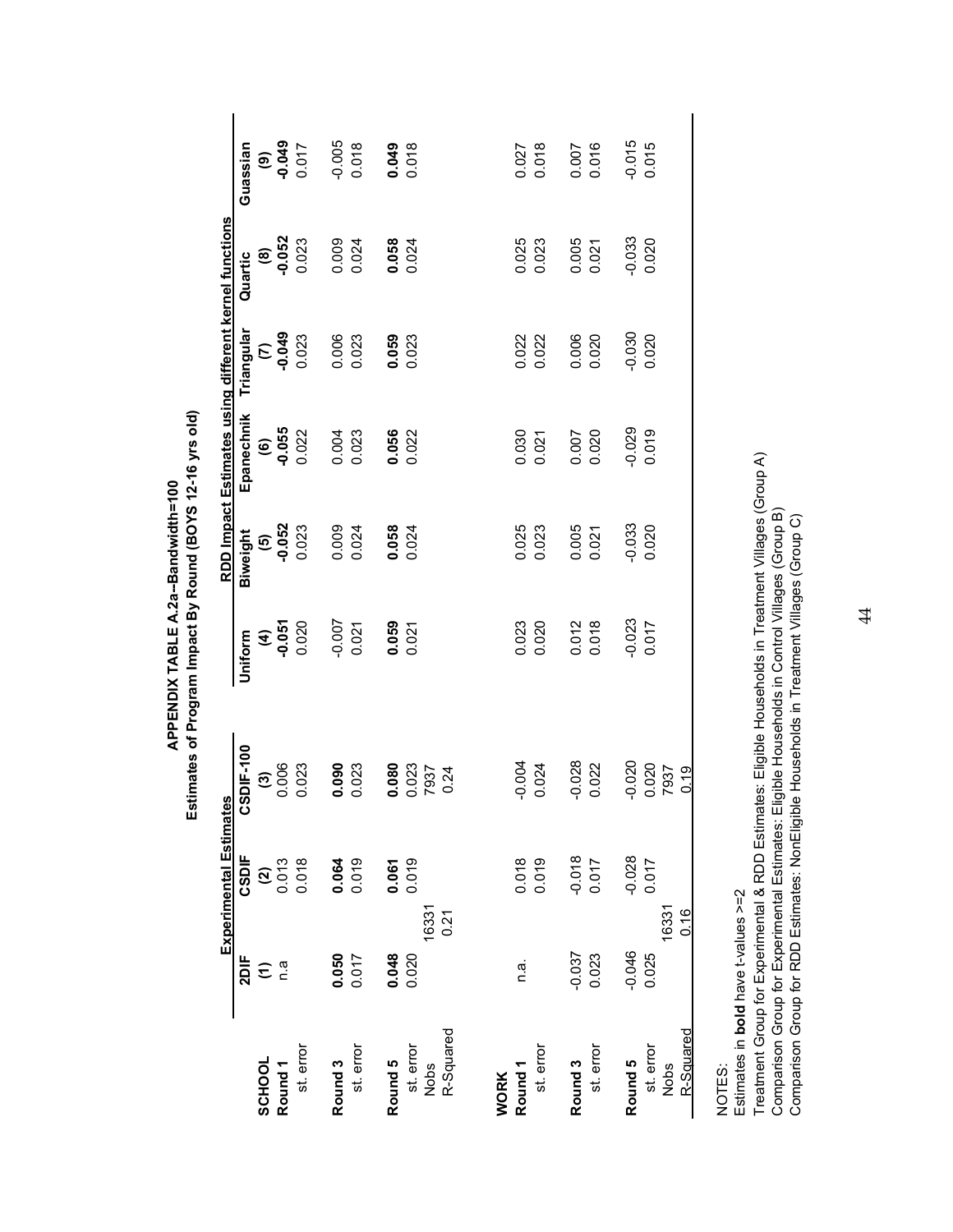| RLS 12-16 vr<br>å<br>ームキャンド<br>)<br>2<br>2<br>2<br>2<br>היהם אף ו<br>v Roun<br>ĺ<br>PPENDIX TABLE A.<br>π<br>ر<br>ا Pr<br>Ş |
|-----------------------------------------------------------------------------------------------------------------------------|
|-----------------------------------------------------------------------------------------------------------------------------|

|                                   |          | <b>Experimental Estimates</b> |                  |          |                   | RDD Impact Estimates using different kernel functions |            |               |          |
|-----------------------------------|----------|-------------------------------|------------------|----------|-------------------|-------------------------------------------------------|------------|---------------|----------|
|                                   | 2DF      | CSDIF                         | CSDIF-100        | Uniform  | Biweight          | Epanechnik.                                           | Triangular | Quartic       | Guassian |
| SCHOOL                            |          |                               |                  |          |                   |                                                       | E          | $\circledast$ | ම        |
| Round <sub>1</sub>                | Ξã       | $(2)$<br>$-0.001$             | $\frac{3}{2000}$ | 60.048   | $(5)$<br>$-0.029$ | $60^{0}$                                              | $-0.031$   | $-0.029$      | -0.049   |
| st. error                         |          | 0.020                         | 0.025            | 0.022    | 0.025             | 0.023                                                 | 0.025      | 0.025         | 0.019    |
| Round <sub>3</sub>                | 0.086    | 0.085                         | 0.081            | 0.054    | 0.056             | $0.060$<br>0.024                                      | 0.056      | 0.056         | 0.045    |
| st. error                         | 0.017    | 0.020                         | 0.024            | 0.022    | 0.026             |                                                       | 0.025      | 0.026         | 0.018    |
| Round 5                           | 0.099    | 0.098                         | 0.096            | 0.081    | 0.084             | 0.083                                                 | 0.087      | 0.084         | 0.076    |
| st. error                         | 0.020    |                               |                  | 0.024    | 0.027             | 0.026                                                 | 0.027      | 0.027         | 0.021    |
| Nobs                              | 15046    |                               | 0.025            |          |                   |                                                       |            |               |          |
| R-Squared                         | 0.22     |                               | 0.24             |          |                   |                                                       |            |               |          |
|                                   |          |                               |                  |          |                   |                                                       |            |               |          |
| Round <sub>1</sub><br><b>WORK</b> | n.a.     | 0.034                         | 0.012            | 0.033    | 0.030             | 0.030                                                 | 0.030      | 0.030         | 0.028    |
| st. error                         |          | 0.017                         | 0.020            | 0.014    | 0.016             | 0.015                                                 | 0.016      | 0.016         | 0.012    |
| Round <sub>3</sub>                | $-0.034$ | 0.000                         | $-0.007$         | $-0.014$ | $-0.005$          | $-0.008$                                              | $-0.006$   | $-0.005$      | $-0.016$ |
| st. error                         | 0.017    | 0.009                         | 0.012            | 0.012    | 0.013             | 0.012                                                 | 0.013      | 0.013         | 0.010    |
| Round 5                           | $-0.042$ | $-0.008$                      | $-0.028$         | $-0.026$ | $-0.027$          | $-0.026$                                              | $-0.027$   | $-0.027$      | $-0.019$ |
| st. error                         | 0.019    | 0.009                         | 0.014            | 0.013    | 0.014             | 0.013                                                 | 0.014      | 0.014         | 0.011    |
| <b>Nobs</b>                       | 15046    |                               | 7221             |          |                   |                                                       |            |               |          |
| R-Squared                         | 0.05     |                               | 0.06             |          |                   |                                                       |            |               |          |

NOTES:<br>Estimates in **bold** have t-values >=2 Estimates in **bold** have t-values >=2

Treatment Group for Experimental & RDD Estimates: Eligible Households in Treatment Villages (Group A)<br>Comparison Group for Experimental Estimates: Eligible Households in Control Villages (Group B)<br>Comparison Group for RDD Treatment Group for Experimental & RDD Estimates: Eligible Households in Treatment Villages (Group A) Comparison Group for Experimental Estimates: Eligible Households in Control Villages (Group B) Comparison Group for RDD Estimates: NonEligible Households in Treatment Villages (Group C)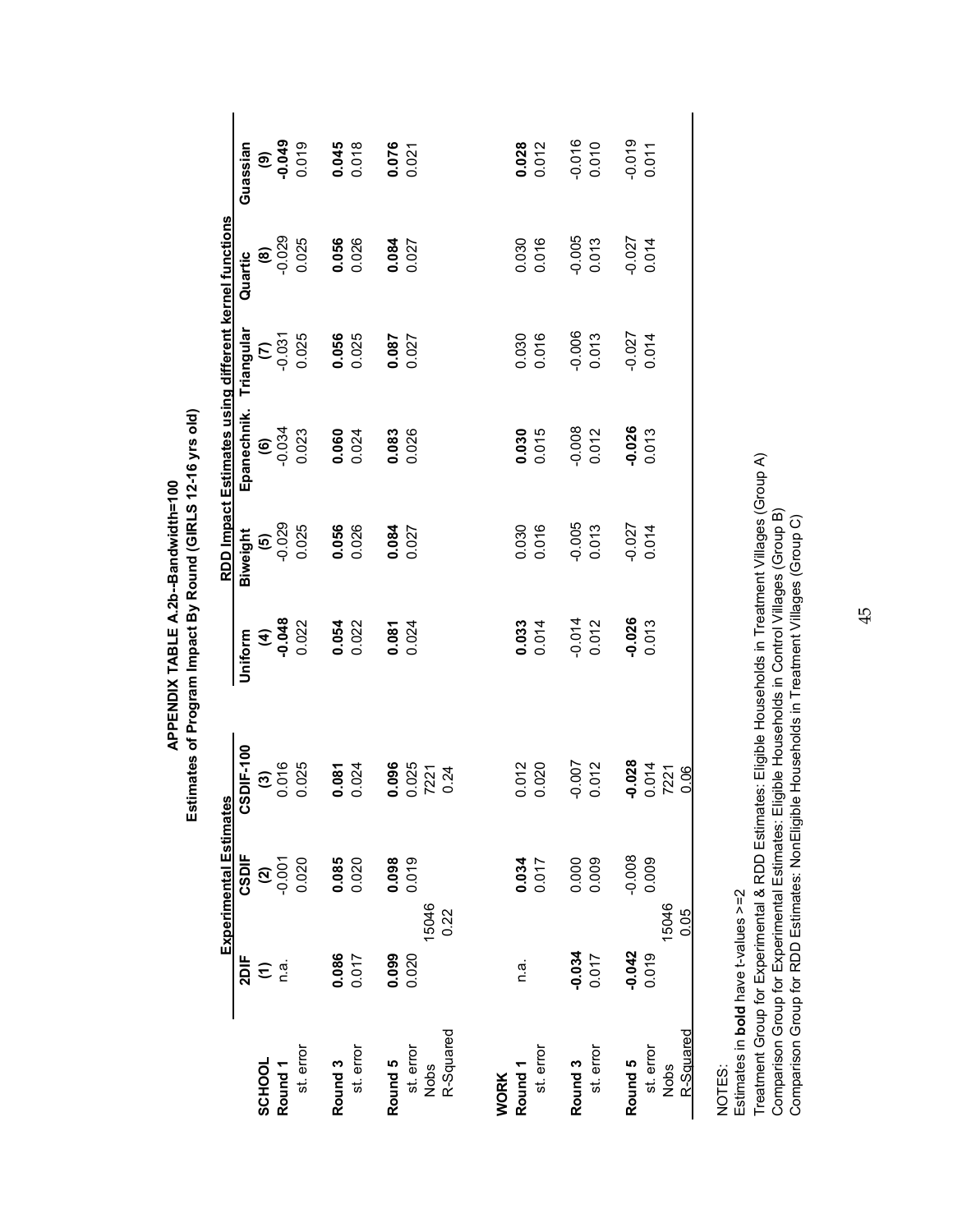|                    |                      | Experimental Estimates |                                        |                     |          | RDD Impact Estimates using different kernel functions                           |                   |          |                             |
|--------------------|----------------------|------------------------|----------------------------------------|---------------------|----------|---------------------------------------------------------------------------------|-------------------|----------|-----------------------------|
|                    | 2DIF                 | CSDIF                  | CSDIF-50                               | Uniform             | Biweight | Epanechnik                                                                      | Triangular        | Quartic  | Guassian                    |
| SCHOOL             | $\widehat{\epsilon}$ |                        |                                        | $(4)$<br>0.067      |          |                                                                                 |                   |          |                             |
| Round 1-coeff      | n.a                  | $\frac{2}{2}$          | $\overline{\mathbf{e}}_{\mathrm{opt}}$ |                     | $-0.047$ | $\begin{array}{c} \textbf{(6)} \\ \textbf{0.055} \\ \textbf{0.034} \end{array}$ | $\frac{2000}{20}$ | (8)      | <b>90.06</b><br>P<br>P<br>P |
| st. error          |                      | 0.020                  | 0.031                                  | 0.030               | 0.037    |                                                                                 | 0.036             | 0.037    | 0.023                       |
| Round 3-coeff      | 0.042                | 0.054                  | 0.070                                  | $-0.001$<br>$0.032$ | 0.023    | 0.034                                                                           | $-0.022$          | $-0.023$ | $-0.013$                    |
| st. error          | 0.019                |                        |                                        |                     | 0.036    |                                                                                 | 0.035             | 0.036    | 0.024                       |
| Round 5            | 0.042                | 0.055                  | 0.117                                  | 0.062               | 0.070    | 0.066                                                                           | 0.068             | 0.070    | 0.057                       |
| st. error          | 0.022                | 0.021                  | 0.033                                  | 0.031               | 0.038    | 0.034                                                                           | 0.037             | 0.038    | 0.023                       |
| R-Squared<br>Nobs  | 13509<br>0.42        |                        | 3529<br>0.24                           |                     |          |                                                                                 |                   |          |                             |
| <b>WORK</b>        |                      |                        |                                        |                     |          |                                                                                 |                   |          |                             |
| Round <sub>1</sub> | n.a.                 | 0.020                  | 0.006                                  | 0.032               | 0.008    |                                                                                 | 0.010             | 0.008    | 0.038                       |
| st. error          |                      | 0.022                  | 0.032                                  | 0.030               | 0.036    | 0.019<br>0.033                                                                  | 0.034             | 0.036    | 0.023                       |
| Round <sub>3</sub> | $-0.037$             | $-0.017$               | $-0.001$                               | 0.016               | 0.020    | 0.020<br>0.028                                                                  | 0.022             | 0.020    | 0.009                       |
| st. error          | 0.026                | 0.019                  | 0.031                                  | 0.026               | 0.031    |                                                                                 |                   | 0.031    | 0.020                       |
| Round 5            | $-0.046$             | $-0.027$               | $-0.033$                               | $-0.043$            | $-0.049$ | $-0.047$                                                                        | $-0.048$          | $-0.049$ | $-0.037$                    |
| st. error          | 0.028                | 0.018                  | 0.027                                  | 0.027               | 0.034    | 0.031                                                                           | 0.032             | 0.034    | 0.021                       |
| <b>Nobs</b>        | 13509                |                        | 3529                                   |                     |          |                                                                                 |                   |          |                             |
| R-Squared          | 0.39                 |                        | 0.20                                   |                     |          |                                                                                 |                   |          |                             |

NOTES:<br>Estimates in **bold** have t-values >=2 Estimates in **bold** have t-values >=2

Treatment group for Experimental & RDD Estimates: Eligible Households in Tretament Villages (Group A)<br>Comparison Group for Experimental Estimates: Eligible Households in Control Villages (Group B)<br>Comparison Group for RDD Treatment group for Experimental & RDD Estimates: Eligible Households in Tretament Villages (Group A) Comparison Group for Experimental Estimates: Eligible Households in Control Villages (Group B) Comparison Group for RDD Estimates: NonEligible Households in Treatment Villages (Group C)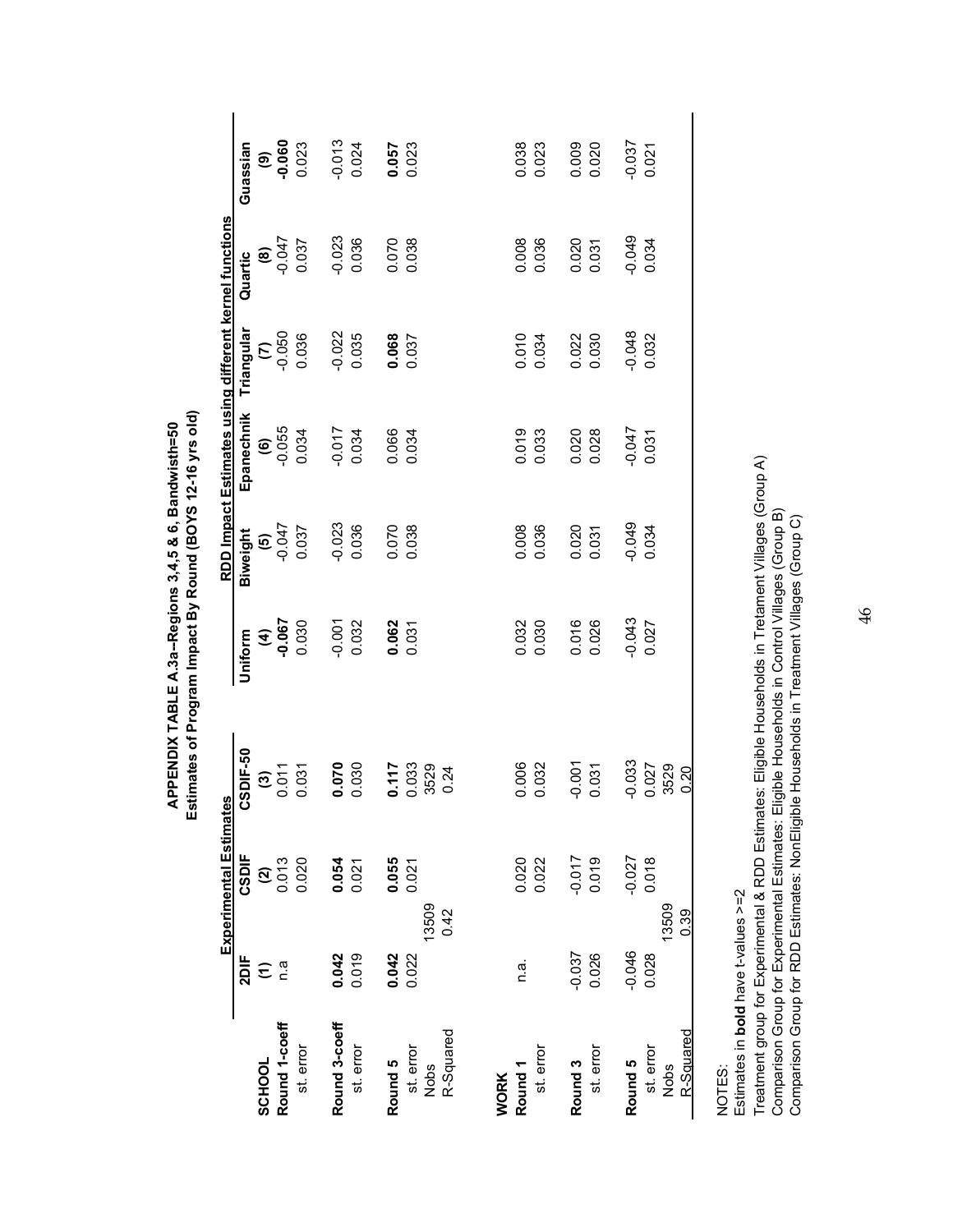|                    |                  | Experimental Estimate | U)             |             |                   | RDD Impact Estimates using different kernel functions |                  |                   |                   |
|--------------------|------------------|-----------------------|----------------|-------------|-------------------|-------------------------------------------------------|------------------|-------------------|-------------------|
| SCHOOL             | 2DIF             | CSDIF                 | SDIF-50        | Uniform     | Biweight          | Epanechnik.                                           | Triangular       | Quartic           | Guassian          |
| Round <sub>1</sub> | e<br>€ ä         | $\frac{2}{3}$         | $\frac{3}{20}$ | $rac{4}{4}$ | $(5)$<br>$-0.002$ | $6000 - 0.003$                                        | $rac{1000}{(2)}$ | $(8)$<br>$-0.002$ | $-5.001$          |
| st. error          |                  | 0.022                 | 0.033          | 0.035       | 0.042             | 0.038                                                 | 0.041            | 0.042             | 0.028             |
| Round 3            | 0.066            | $0.079$<br>$0.022$    | 0.079          | 0.034       | 0.032             | 0.032                                                 |                  | 0.032             |                   |
| st. error          | 0.018            |                       | 0.032          | 0.031       | 0.037             |                                                       | 0.032<br>0.035   | 0.037             | 0.054             |
| Round 5            | $0.087$<br>0.022 | $0.099$<br>$0.021$    | 0.121          | 0.059       | 0.093             | $0.075$<br>0.034                                      | 0.086            | 0.093             | 0.072             |
| st. error          |                  |                       |                | 0.032       | 0.038             |                                                       |                  |                   |                   |
| Nobs               | 12344            |                       | 0.032<br>3248  |             |                   |                                                       |                  |                   |                   |
| R-Squared          | 0.44             |                       | 0.22           |             |                   |                                                       |                  |                   |                   |
| <b>WORK</b>        |                  |                       |                |             |                   |                                                       |                  |                   |                   |
| Round <sub>1</sub> | n.a.             | 0.034                 | 0.011          | 0.025       | 0.016             | 0.018                                                 | 0.017            | 0.016             | 0.023             |
| st. error          |                  | 0.019                 | 0.027          | 0.022       | 0.026             | 0.024                                                 | 0.026            | 0.026             | 0.017             |
| Round 3            | $-0.035$         | $-0.002$              | $-0.001$       | 0.008       | 0.005             | 0.008<br>0.017                                        | 0.006<br>0.019   | 0.005             | $-0.005$          |
| st. error          | 0.020            | 0.010                 | 0.018          | 0.016       | 0.020             |                                                       |                  | 0.020             | 0.014             |
| Round 5            | $-0.043$         | $-0.009$              | $-0.028$       | $-0.024$    | $-0.044$          | $-0.039$                                              | $-0.042$         | 0.044             | $-0.030$<br>0.014 |
| st. error          | 0.023            | 0.011                 | 0.020          | 0.018       | 0.022             | 0.020                                                 | 0.021            | 0.022             |                   |
| Nobs               | 12344            |                       | 3248           |             |                   |                                                       |                  |                   |                   |
| <u>R-Squared</u>   | 0.26             |                       | 0.07           |             |                   |                                                       |                  |                   |                   |
|                    |                  |                       |                |             |                   |                                                       |                  |                   |                   |

NOTES: NOTES:

Estimates in bold have t-values >=2 Estimates in **bold** have t-values >=2

Treatment group for Experimental & RDD Estimates: Eligible Households in Tretament Villages (Group A)<br>Comparison Group for Experimental Estimates: Eligible Households in Control Villages (Group B)<br>Comparison Group for RDD Treatment group for Experimental & RDD Estimates: Eligible Households in Tretament Villages (Group A) Comparison Group for Experimental Estimates: Eligible Households in Control Villages (Group B) Comparison Group for RDD Estimates: NonEligible Households in Treatment Villages (Group C)